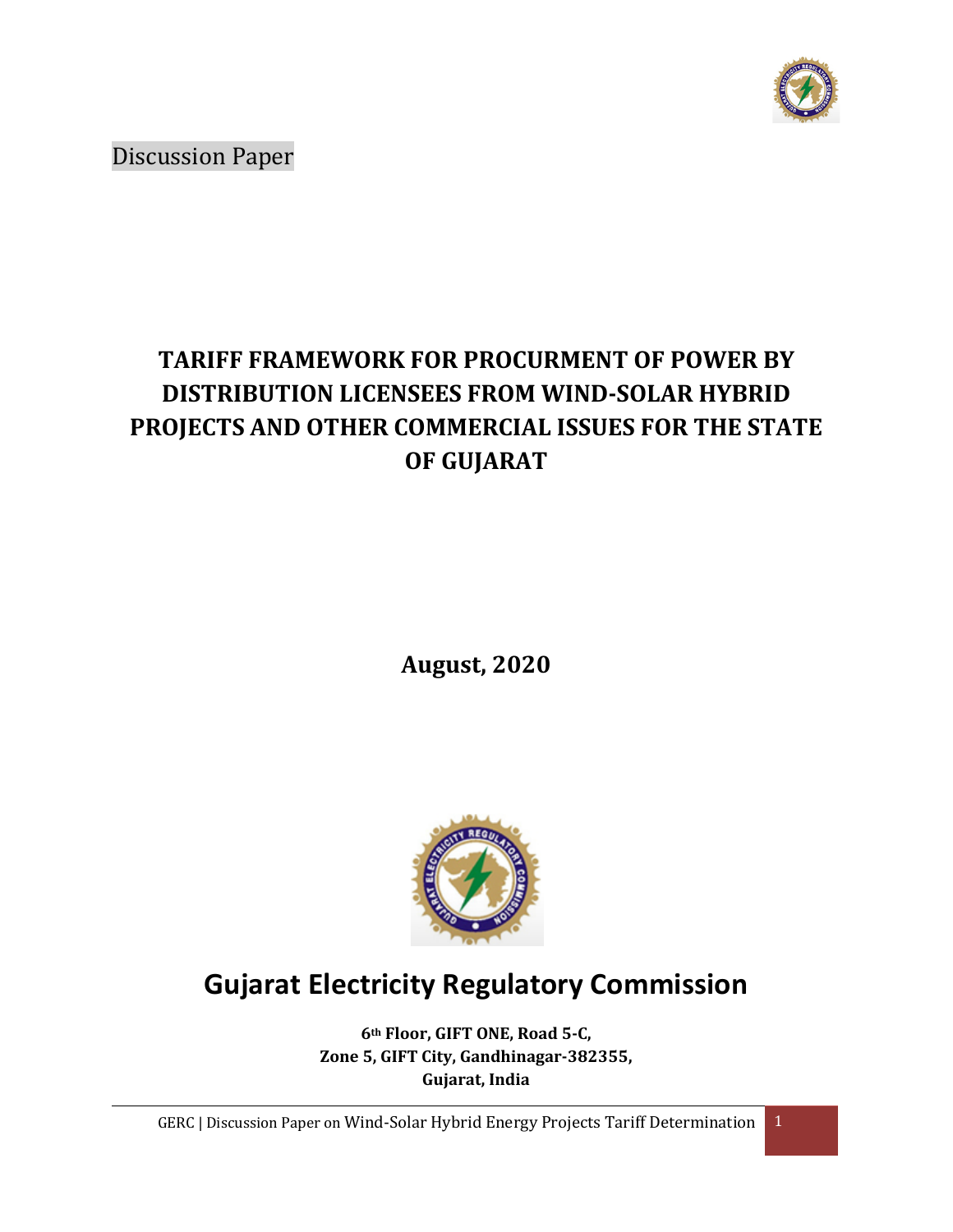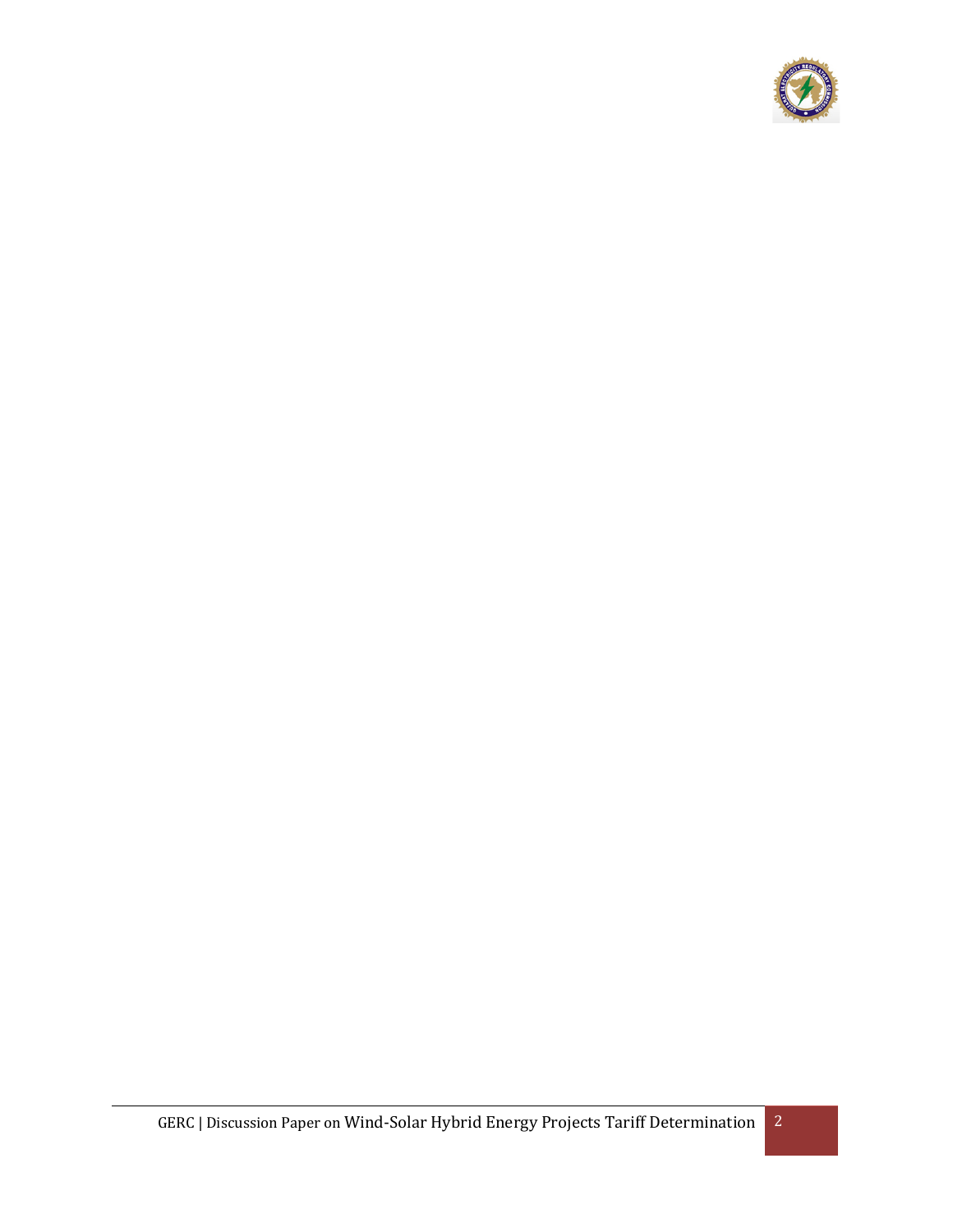

# **Executive Summary**

The Government of Gujarat (GoG) has notified the 'Gujarat Wind-Solar Hybrid Power policy-2018' on  $20<sup>th</sup>$  June 2018 with an intention to harness the huge RE potential of the State through 'hybridization' of the two sources of energy. Solar and Wind energy potential of the State is mostly concentrated in the areas of Saurashtra, Kutch and North Gujarat region. Prior to this, the Ministry of New and Renewable Energy (MNRE) has notified 'National Wind-Solar Hybrid Policy' on 14<sup>th</sup>May 2018.

Previously, the Commission has issued a generic tariff orders for procurement of power by Distribution Licensees and others from solar power projects/wind power projects in Gujarat on 17th August 2015 and 30th August, 2016 respectively.

Thereafter, the Ministry of New and Renewable Energy (MNRE) has issued Competitive Bidding Guidelines  $(CBG)$  and informed all SERC's to encourage procurement of power from Solar (>5 MW) and Wind  $(> 25MW)$  through competitive bidding route under Section 63 of the EA 2003. The Commission in its recent discussion papers on "Tariff framework for procurement of power by Distribution licensees and others from Solar /Wind Energy projects for the state of Gujarat" proposes to discontinue the practice of determination of Feed -in - Tariff and recommended procurement of power through competitive bidding in wake of successful discovery of lower tariffs by the State Distribution licensees, Solar Energy Corporation of India (SECI) and other entities.

The Commission noted that 'Gujarat Wind-Solar Hybrid Power Policy-2018' has recommended procurement of power by distribution licensees from Wind Solar Hybrid Power projects set up in the State of Gujarat through Competitive bidding route for Type A (Existing projects) as well as Type B (New projects).

MNRE has notified the Draft tariff based competitive bidding guidelines for procurement of power from Wind-Solar Hybrid projects as per provisions under Section 63 of the EA 2003. SECI as well as the distribution licensees in some other states have successfully conducted competitive bidding process wherein, the discovered tariff is substantially lower than the 'generic tariff' determined by the Commission in its previous Solar and Wind tariff Orders.

In view of above, the recent rapid price reductions in the cost of solar Photovoltaic (PV) technology the Commission proposes procurement of power by distribution licensees from Wind Solar Hybrid Power projects set up in the State of Gujarat through Competitive bidding route during the control period of this tariff Order to be notified by the Commission.

In view of above, the Commission proposes to determine the tariff for all prospective Wind-Solar Hybrid power projects (Type A (Existing projects) and Type  $B(New$  Projects)), based on the rates discovered through competitive bidding under Section 63 of the Act or by following competitive bidding process followed by SECI/MNRE etc.

Further, there could be cases of Wind-Solar Hybrid power projects below the threshold limit of eligibility for participating in Competitive Bidding. It is proposed that the tariff for such projects shall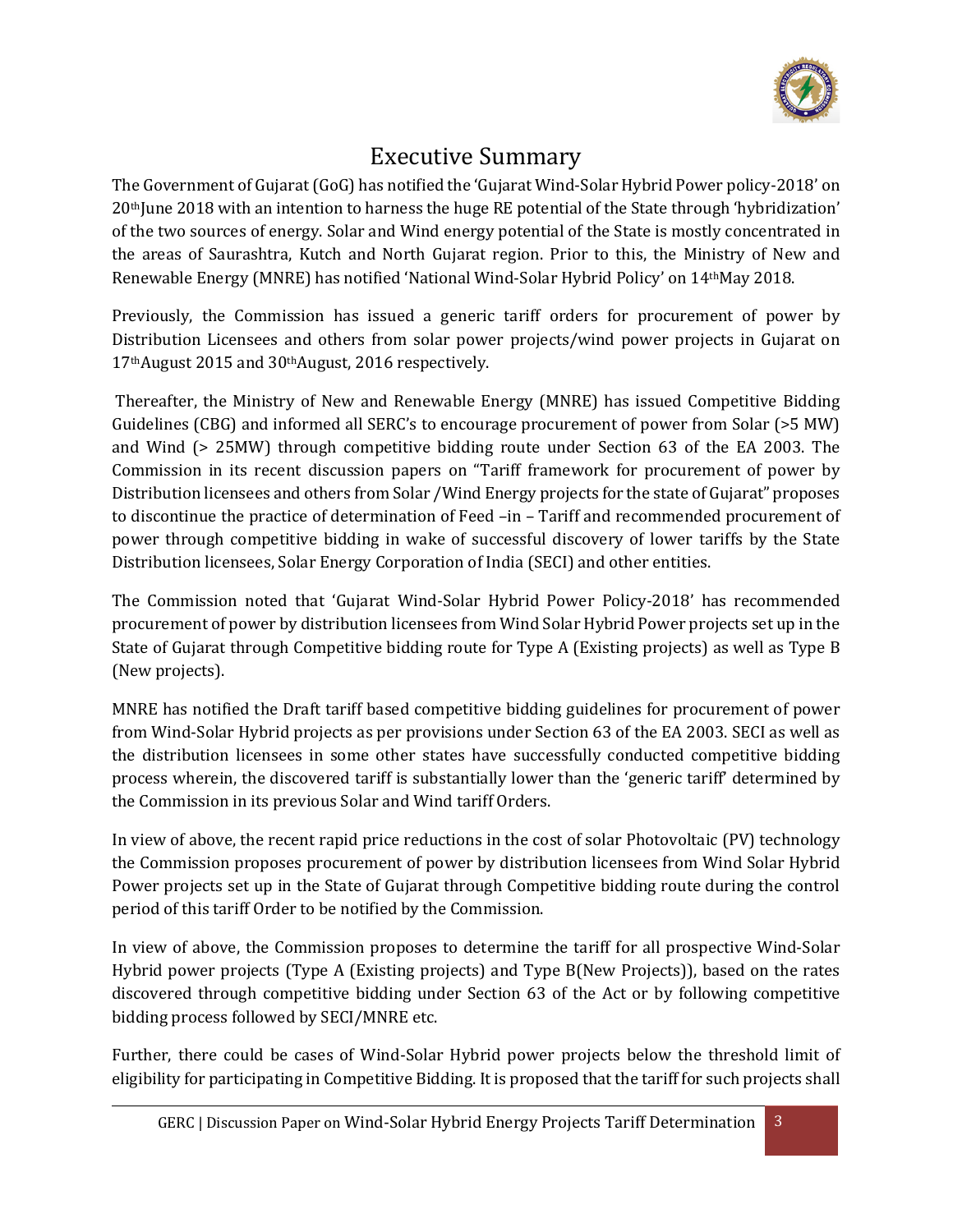

be considered equal to the Tariff discovered through Competitive Bidding by State own DISCOMs, in different time period of 6 months of the year as under:

For Type  $-$  A (Existing projects):

The purchase of power from existing wind/solar capacity shall be in accordance with the respective PPAs with Distribution licensees. The purchase of power from additional /new capacity shall be at the weighted average tariff (for respective RE addition capacity i.e. Wind or Solar), available as on 1st April (as discovered in the Competitive Bidding by GUVNL during previous six months October-March and adopted by the Commission) shall be applicable for the projects to be commissioned under PPAs signed during April-September. Similarly, the weighted average tariff (for respective RE addition capacity i.e. Wind or Solar), available as on 1st October (as discovered in the Competitive Bidding by GUVNL during previous six months April-September and adopted by the Commission) shall be applicable for the projects to be commissioned under PPAs signed during October-March.

# For Type-B (New Projects)

The purchase of power from such projects shall be at the weighted average tariff (of Wind, Solar  $&$ Wind-Solar Hybrid), available as on 1st April (as discovered in the Competitive Bidding by GUVNL during previous six months October-March and adopted by the Commission) shall be applicable for the projects to be commissioned under PPAs signed during April-September. Similarly, the weighted average tariff (of Wind, Solar & Wind-Solar Hybrid), available as on 1st October (as discovered in the Competitive Bidding by GUVNL during previous six months April-September and adopted by the Commission) shall be applicable for the projects to be commissioned under PPAs signed during October-March.

In case weighted average tariff is not available for particular 6 months period then latest weighted average tariff available for 6 months period as discussed above shall be considered.

The distribution licensees shall place on its website the applicable tariff on which it will buy the energy generated from such Wind Solar Hybrid Power Projects. The rate will be updated every 6 months.

## **Key proposals under the discussion paper**

- The Commission proposes to determine the tariff for Type A (Existing projects) as well as Type B (New projects) based on the rates discovered through competitive bidding route as per Section 63 of the EA 2003.
- The power procurement from Wind-Solar hybrid projects proposed to be used for fulfilment of Solar RPO and Non-Solar RPO in the proportion of rated capacity of Solar and Wind power in the plant respectively.
- The choice of capacity mix between Wind and Solar shall be the discretion of the Developer or as per the individual schemes as notified by the State or Central Government from time to time. However, at the locations of having good wind power potential, the Solar PV capacity to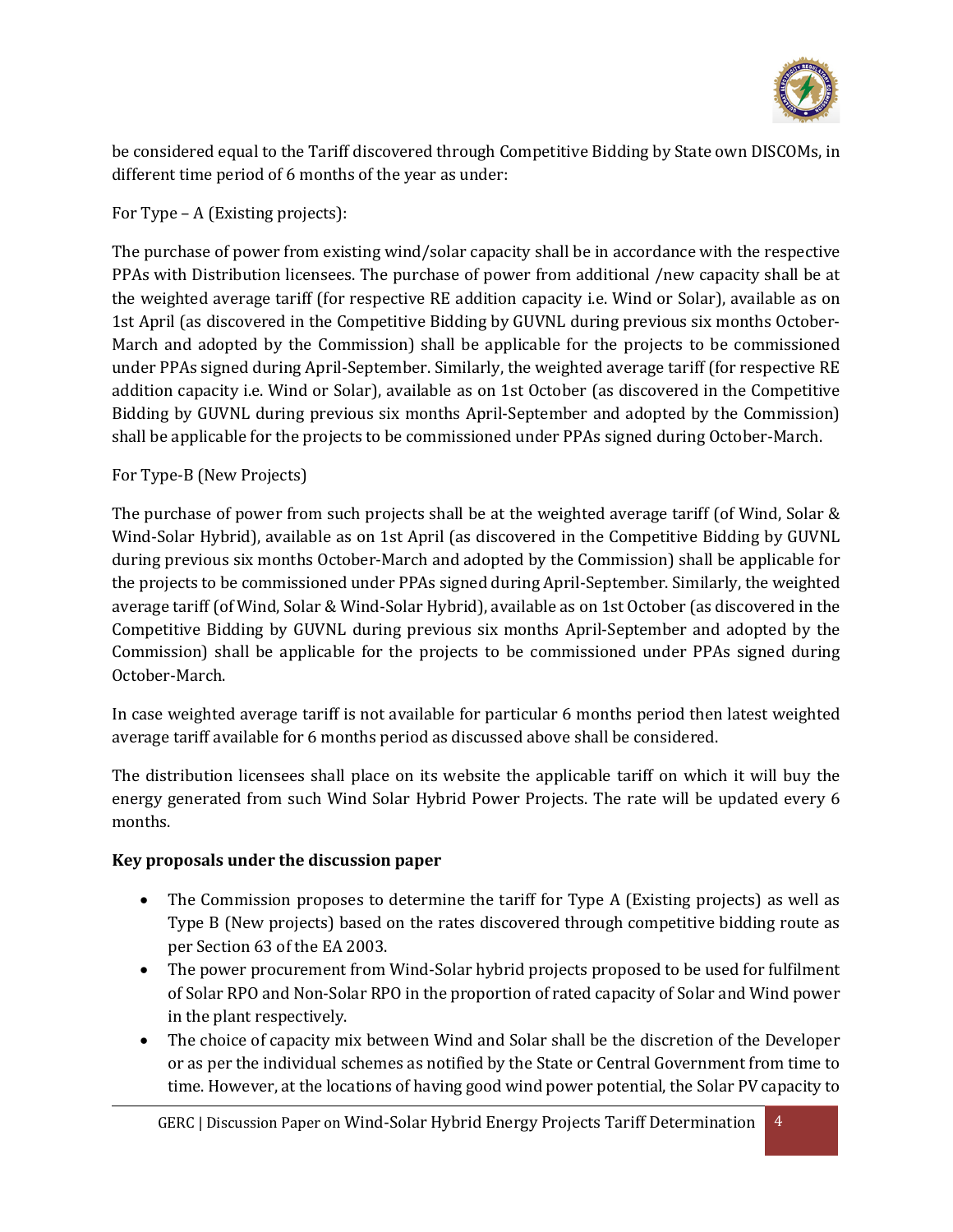

be added as the Solar-hybrid component could be relatively smaller. Similarly, in case of the sites where the Wind Power Density (WPD) is relatively lower or moderate, the component of the Solar PV capacity could be relatively on a higher side.

• Forecasting and Scheduling of power from Wind Solar Hybrid Power projects shall be governed by the provisions under GERC (Forecasting, Scheduling, Deviation Settlement and Related Matters of Wind and Solar Generation Sources) Regulations, 2019.

#### **Other Commercial issues**

## **Metering**

- For the purpose of commercial settlement and energy accounting, the metering point shall be at the receiving end sub-station of GETCO.
- The injection of energy from wind/solar capacity shall be worked out separately at the receiving end sub-station of GETCO on the basis of meter reading of common meter installed at receiving end sub-station appropriately apportioned as per the respective meter reading of wind and solar meters.
- In case of Type-A projects (Existing Projects) the metering/injection point shall continue to be as per existing agreement with GETCO /DISCOM.
- In case of Type-B Projects (New Projects) that are AC or DC integrated, the metering point shall be at the receiving end of the GETCO substation.

## **Wheeling of Electricity**

- The payment of transmission charges shall be applicable on sanctioned/allocated transmission capacity at the rate as applicable to any normal Open Access Consumer.
- Transmission losses shall be applicable on energy feed-basis as applicable to any other wind or solar project.
- **For captive use**: In case of injection at 66 KV and drawl at 11 KV voltage level, wheeling of electricity generated from the Hybrid Project to desired location(s) within the State shall be allowed on payment of transmission charges and transmission losses as stated above and 50% of wheeling charges and 50% of distribution losses of the energy fed to the grid at the receiving end sub-station of GETCO, as applicable to normal Open Access Consumers, and as amended by GERC from time to time.
- **Third party sale:** Wheeling of Power for third party sale shall be allowed on payment of transmission charges and transmission losses as stated above, wheeling charges and losses on the energy fed into grid as measured at receiving sub-station of GETCO, as applicable to normal open access consumer. Set-off of wheeled energy at recipients' end shall be carried out in the same 15-minute time block. Further, concession of 50% of Cross Subsidy Surcharge and Additional Surcharge, as applicable to normal Open Access Consumers, shall be applicable.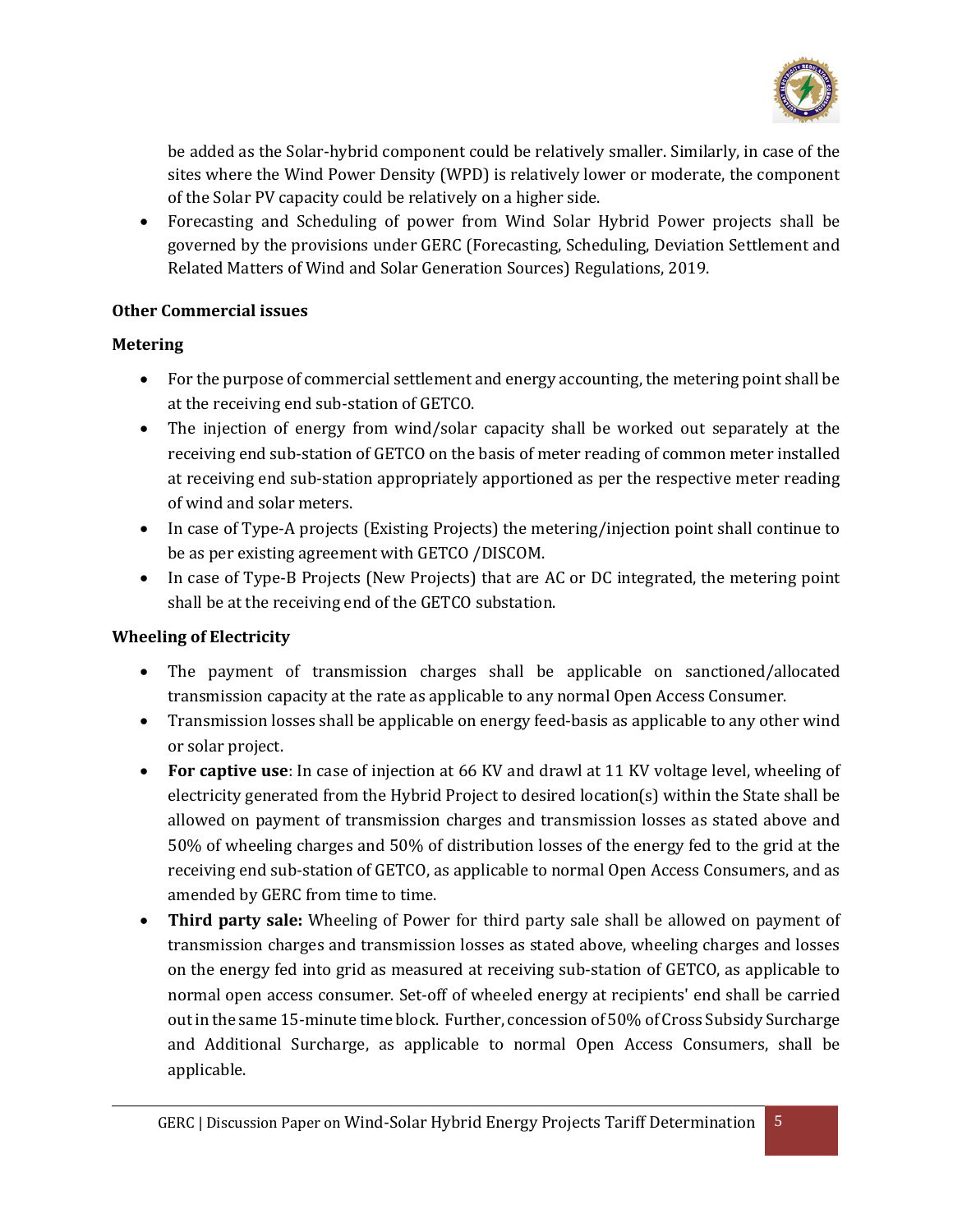

- Hybrid Project Developers, who desire to wheel electricity to more than one location for captive use/third-party sale, shall pay 5 paise per unit on energy fed in the grid to the concerned DISCOM in whose area power is consumed in addition to above mentioned transmission charges and losses, as applicable.
- In case, total injection of power from the Hybrid Project exceeds such allocated/sanctioned transmission capacity, such power shall be considered as inadvertent flow of power and shall not be considered for any commercial settlement.

#### **Energy Accounting**

i. Case 1: If the Consumer does not claim the renewable attribute of Solar/Wind energy for meeting its Solar and Non-Solar RPO, energy injection worked out at the receiving end substation of GETCO shall be set-off against the consumption during the Consumer's billing cycle.

(a) For net import of power, DISCOM shall charge applicable tariff of respective category to the Consumer including fixed/ demand charge, energy charges, peak charge, other charges/ penalty etc. as applicable to other Consumers.

(b) Surplus power, after giving set-off, shall be compensated by the concerned Distribution Licensee at the rate Rs. 1.75 per unit or the rate, if any, specified by the Commission for Surplus Injection Compensation (SIC) from time to time. Fixed/ demand charge, peak charge, other charges/ penalty, etc. shall be as applicable to other Consumers.

(c) The entire generation shall be considered for fulfilling solar and non-solar RPO of DISCOM.

ii. Case 2 (a): If the Consumer claims the renewable attributes of solar/wind energy consumed for meeting its solar/non-solar RPO, then energy accounting shall be based on 15-minute time block-basis.

(a) For net import of power, the DISCOM shall charge applicable tariff of respective category to the Consumer including fixed/ demand charge, energy charges, peak charge, other charges / penalty, etc. as applicable to other Consumers.

(b) Surplus power, after giving set off, shall be compensated by the concerned Distribution Licensee at the rate Rs. 1.75 per unit or the rate, if any, specified by the Commission for Surplus Injection Compensation (SIC) from time to time. Fixed/ demand charge, peak charge, other charges / penalty, etc. shall be as applicable to other Consumers.

(c) The surplus energy purchased shall be considered for fulfilling solar and non-solar RPO of DISCOM.

iii. Case 2 (b): If registered under REC mechanism and supply power within the State: Energy accounting shall be based on a 15-minute time block-basis.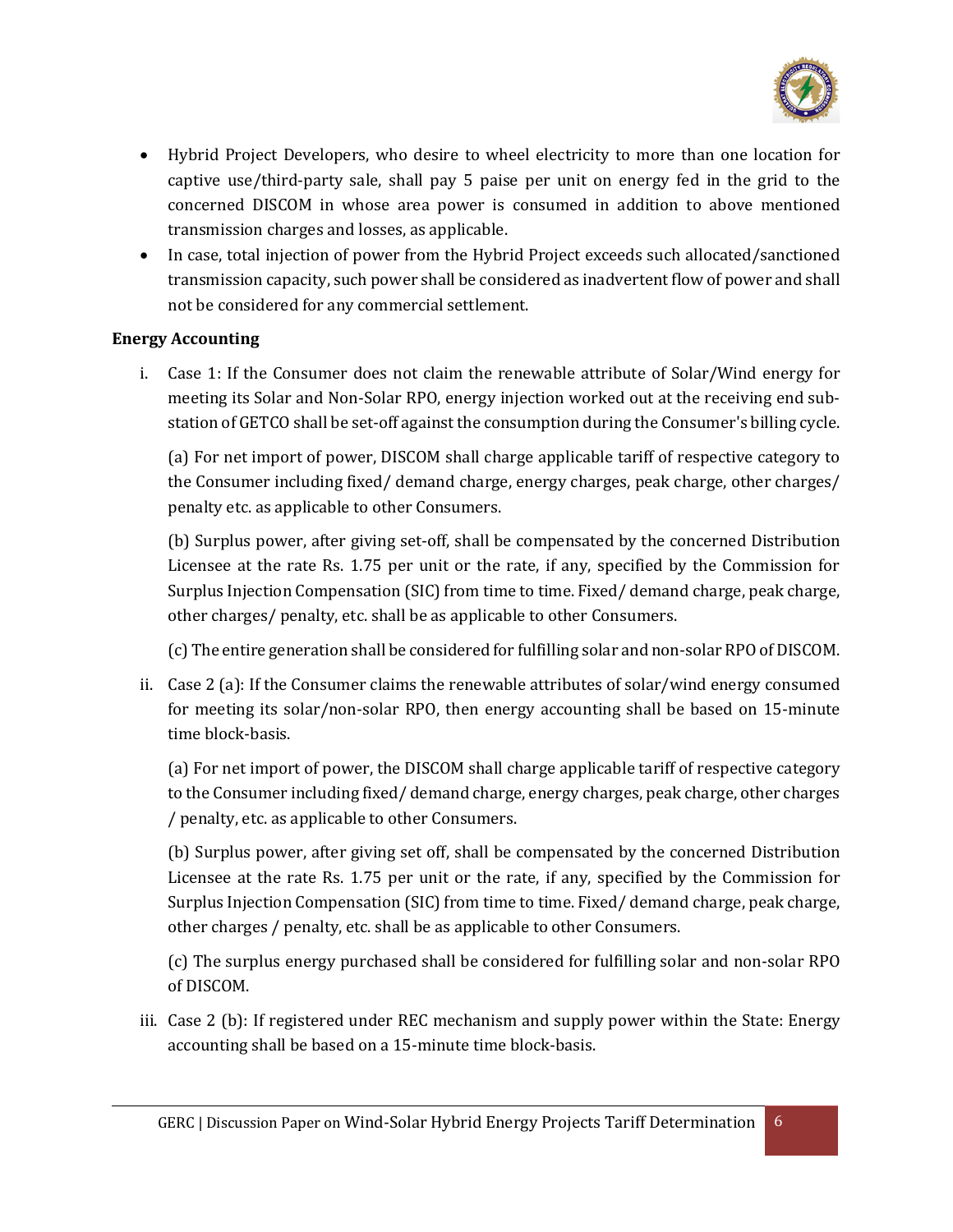

(a) For net import of power, the DISCOM shall charge applicable tariff of respective category to the Consumer including fixed/ demand charge, energy charges, peak charge, other charges/ penalty, etc. as applicable to other Consumers.

(b) Surplus power, after giving set off, shall be compensated by the concerned Distribution Licensee at the rate Rs. 1.50 per unit or the rate, if any, specified by the Commission for Surplus Injection Compensation (SIC) from time to time. Fixed/ demand charge, peak charge, other charges/ penalty, etc. shall be as applicable to other Consumers.

iv. For Type-A Projects (Existing Projects), the energy accounting for consumption of power for captive use / third party sale from existing wind/solar project shall be governed by existing Regulations / Orders / wheeling agreement. If these provisions are different, the above provisions shall be applicable only for wheeling of power from new/additional wind/solar capacity.

#### **Projects under REC Mechanism**

- Hybrid Projects availing open access for captive use/third-party sale under REC mechanism shall be governed as per CERC REC Regulations.
- Such projects shall be allowed to wheel the electricity on payment of applicable transmission charges/losses, wheeling charges/losses and other charges as applicable to other normal Open Access Consumers.
- Cross Subsidy Surcharge and Additional Surcharge shall be applicable as applicable to normal Open Access Consumers.

#### **Renewable Purchase Obligation (RPO)**

Obligated Entities may fulfil their RPO by purchasing wind/solar power at the tariff determined by GERC or tariff discovered through competitive bidding process/reverse competitive bidding process undertaken separately for wind and solar keeping in view the interest of Consumers, as the case may be.

#### **Forecasting and Scheduling**

Hybrid Projects shall require to follow the provisions as prescribed under the GERC (Forecasting, Scheduling, Deviation Settlement and Related Matters of Solar and Wind Generation Sources) Regulations, 2019 notified on 19<sup>th</sup>January, 2019 and its amendments issued from time to time.

#### **Reactive Power**

The Reactive Energy Charges as approved by the Commission in tariff Orders for the Gujarat Energy Transmission Corporation Ltd. (GETCO) from time to time shall be applicable to such projects.

#### **Restrictions**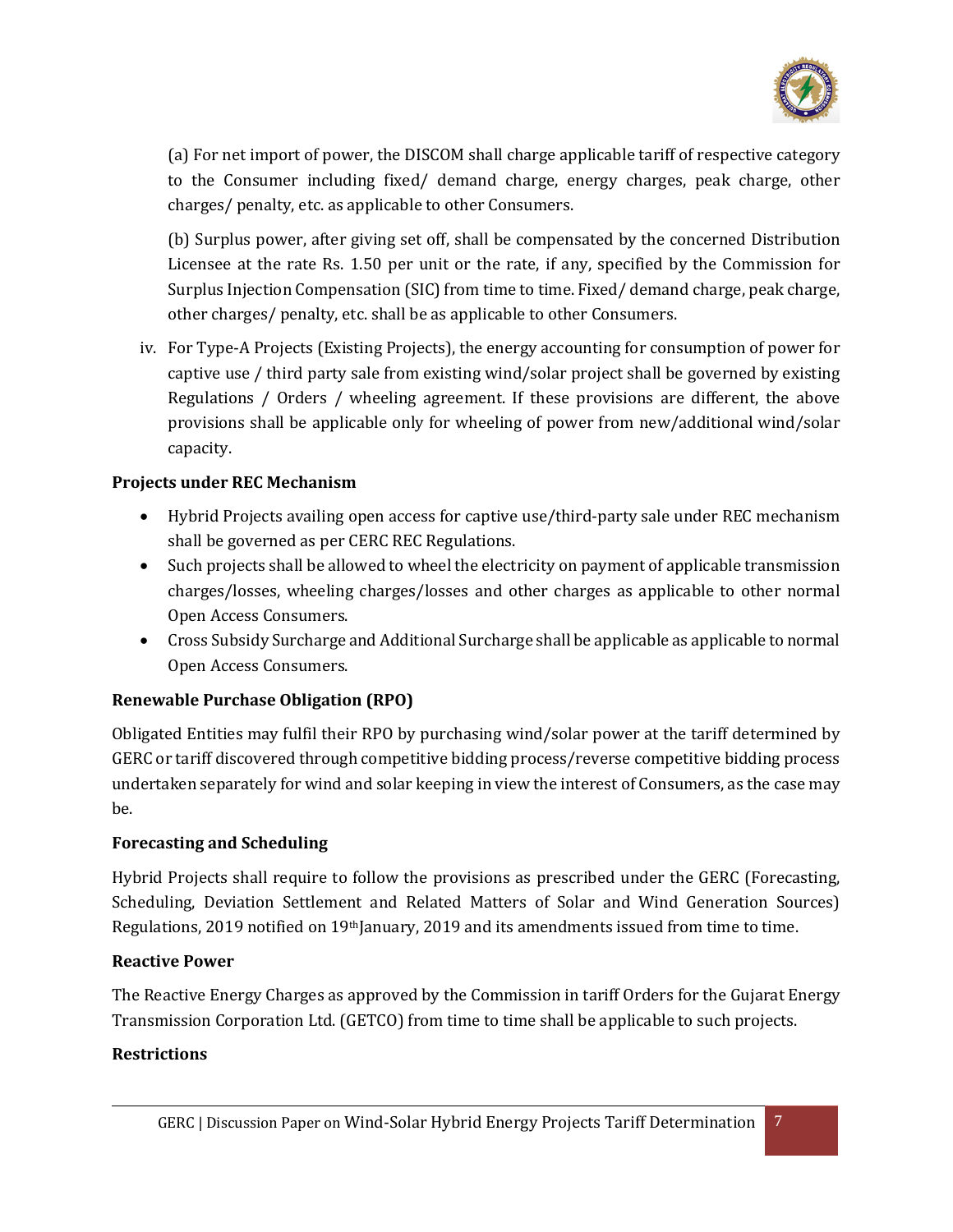

- Second hand WTGs/ solar modules or other equipment shall not be eligible for installation under this Policy.
- For captive and third party models, the power contracted from the hybrid project shall be 50% of the sanctioned load of consumer for each solar and wind respectively.
- However, Consumers may set up Hybrid Project to extent of meeting RPO without limit of Contracted Demand/Sanctioned Load.

#### **CDM Benefits**

The Clean Development Mechanism (CDM) benefits shall be shared on net proceeds, starting from 100% to Developer in the first year after commissioning, and thereafter reducing by 10% every year till the sharing becomes equal  $(50:50)$  between the Developer and the Power Procurer, in the sixth year. Thereafter, the sharing of CDM benefits shall remain equal till the time that benefit accrues.

#### **Security Deposit**

- i. The Hybrid Power Developer setting up new project (Type-B) shall be required to provide Bank Guarantee  $\omega$  Rs. 3 lacs per MW to GETCO based on allotment of transmission capacity and in case the Developer fails to commission the Hybrid capacity within the time period mentioned hereunder, GETCO shall encash the Bank Guarantee.
- ii. The Developer shall commission new Hybrid capacity at least 10% of the allotted capacity within one month of charging of evacuation line, failing which, the Developer shall be liable to pay long term transmission charges for 10% of allotted capacity till such 10% of allotted capacity is commissioned.

| <b>Hybrid Capacity</b><br><b>MW</b> | in   Period for commissioning the entire evacuation line<br>along with bays and metering system |
|-------------------------------------|-------------------------------------------------------------------------------------------------|
| 1 MW to 100 MW                      | 1.5 years from date of allotment of transmission capacity                                       |
| 101 MW to 200 MW                    | 2 years from date of allotment of transmission capacity                                         |
| 201 MW to 400 MW                    | 2.5 years from date of allotment of transmission capacity                                       |
| 401 MW to 600 MW                    | 3.5 years from date of allotment of transmission capacity                                       |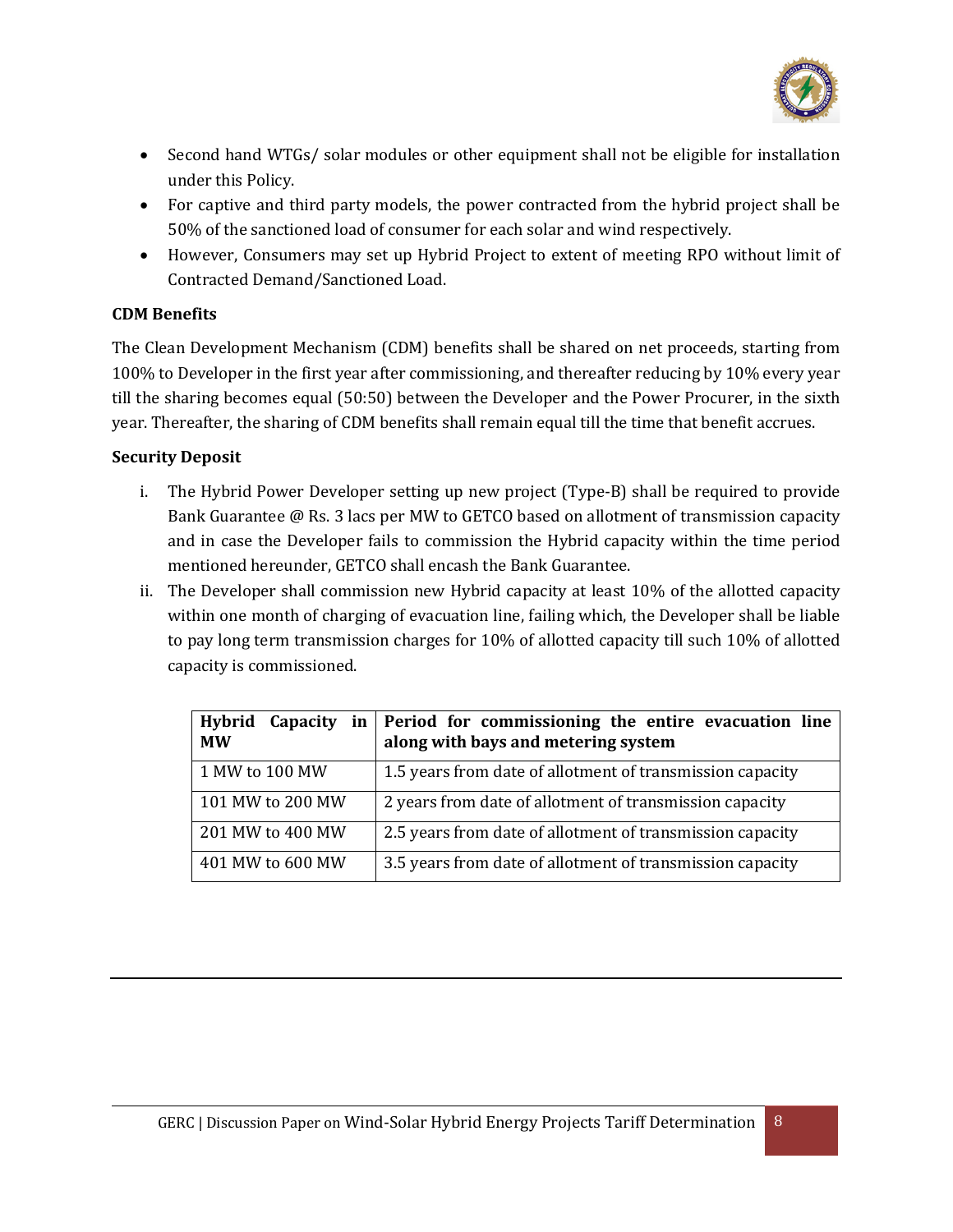

# **Table of Contents**

| 1.1  |                                                                                                                                                                           |  |
|------|---------------------------------------------------------------------------------------------------------------------------------------------------------------------------|--|
| 1.2  |                                                                                                                                                                           |  |
| 1.3  |                                                                                                                                                                           |  |
| 1.4  |                                                                                                                                                                           |  |
| 1.5  |                                                                                                                                                                           |  |
| 1.6  | MNRE Guidelines for Tariff based competitive bidding for setting up 2500 MW ISTS<br>connected Wind Solar Hybrid Projects (No F NO 238/78/2017-Wind dated 25 May 2018 20   |  |
| 1.7  | MNRE Draft Guidelines for Tariff Based Competitive Bidding Process for Procurement of<br>Power from Grid Connected Wind Solar Hybrid Projects (No. 238/22/2019-Wind dated |  |
| 1.8  |                                                                                                                                                                           |  |
| 1.9  |                                                                                                                                                                           |  |
| 1.10 |                                                                                                                                                                           |  |
|      | CHAPTER 2 STUDY OF COMPETITIVE BIDDING RESULTS FOR WIND SOLAR HYBRID  31                                                                                                  |  |
| 2.1  |                                                                                                                                                                           |  |
| 2.2  |                                                                                                                                                                           |  |
| 2.3  |                                                                                                                                                                           |  |
| 2.4  |                                                                                                                                                                           |  |
| 2.5  |                                                                                                                                                                           |  |
|      | CHAPTER 3 TARIFF FRAMEWORK, GENERAL PRINCIPLES AND OTHER COMMERCIAL                                                                                                       |  |
|      |                                                                                                                                                                           |  |
| 3.1  |                                                                                                                                                                           |  |
| 3.2  |                                                                                                                                                                           |  |
| 3.3  |                                                                                                                                                                           |  |
| 3.4  |                                                                                                                                                                           |  |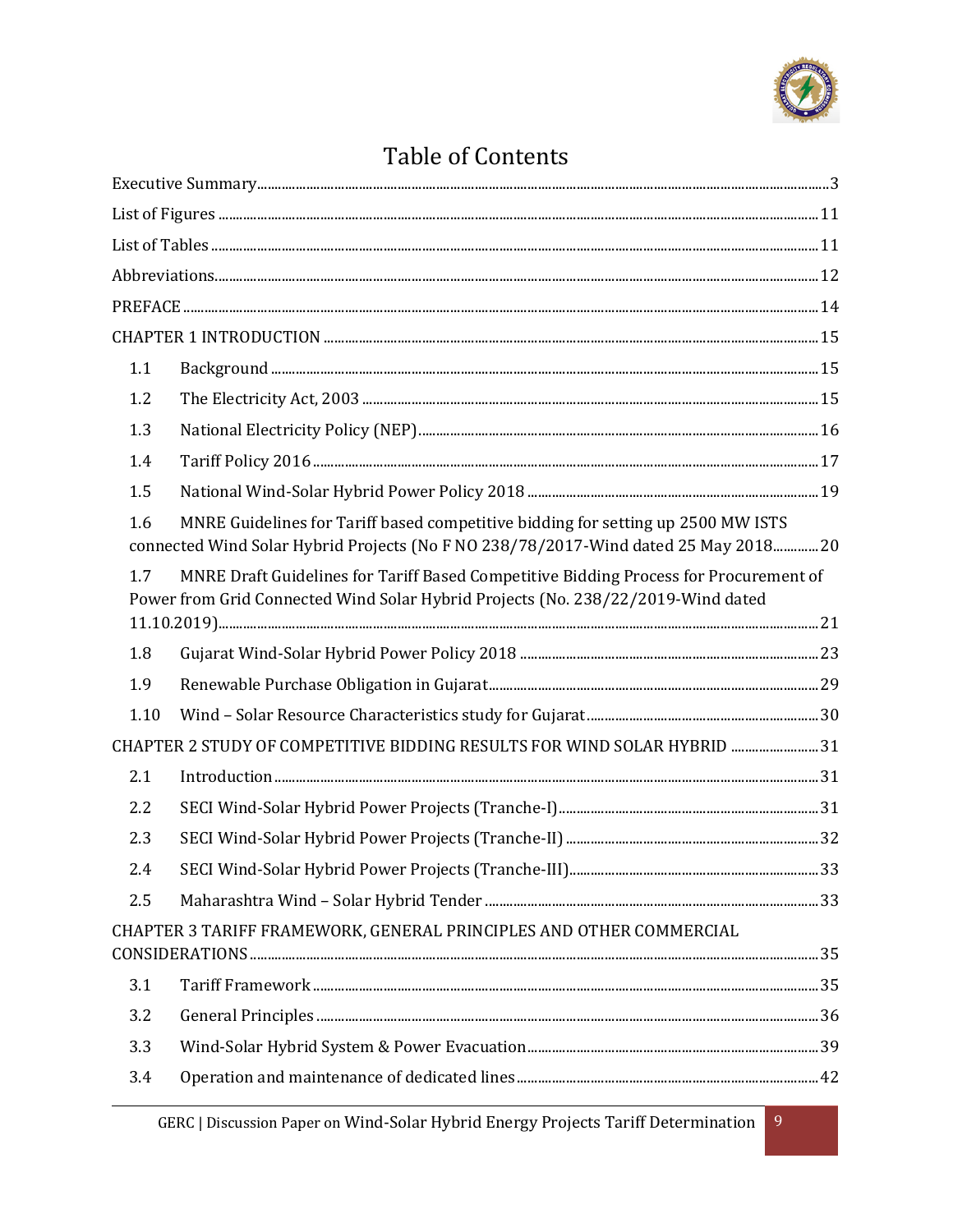

| 3.5.1 |  |
|-------|--|
| 3.5.2 |  |
| 3.5.3 |  |
| 3.6   |  |
| 3.7   |  |
| 3.8   |  |
| 3.9   |  |
|       |  |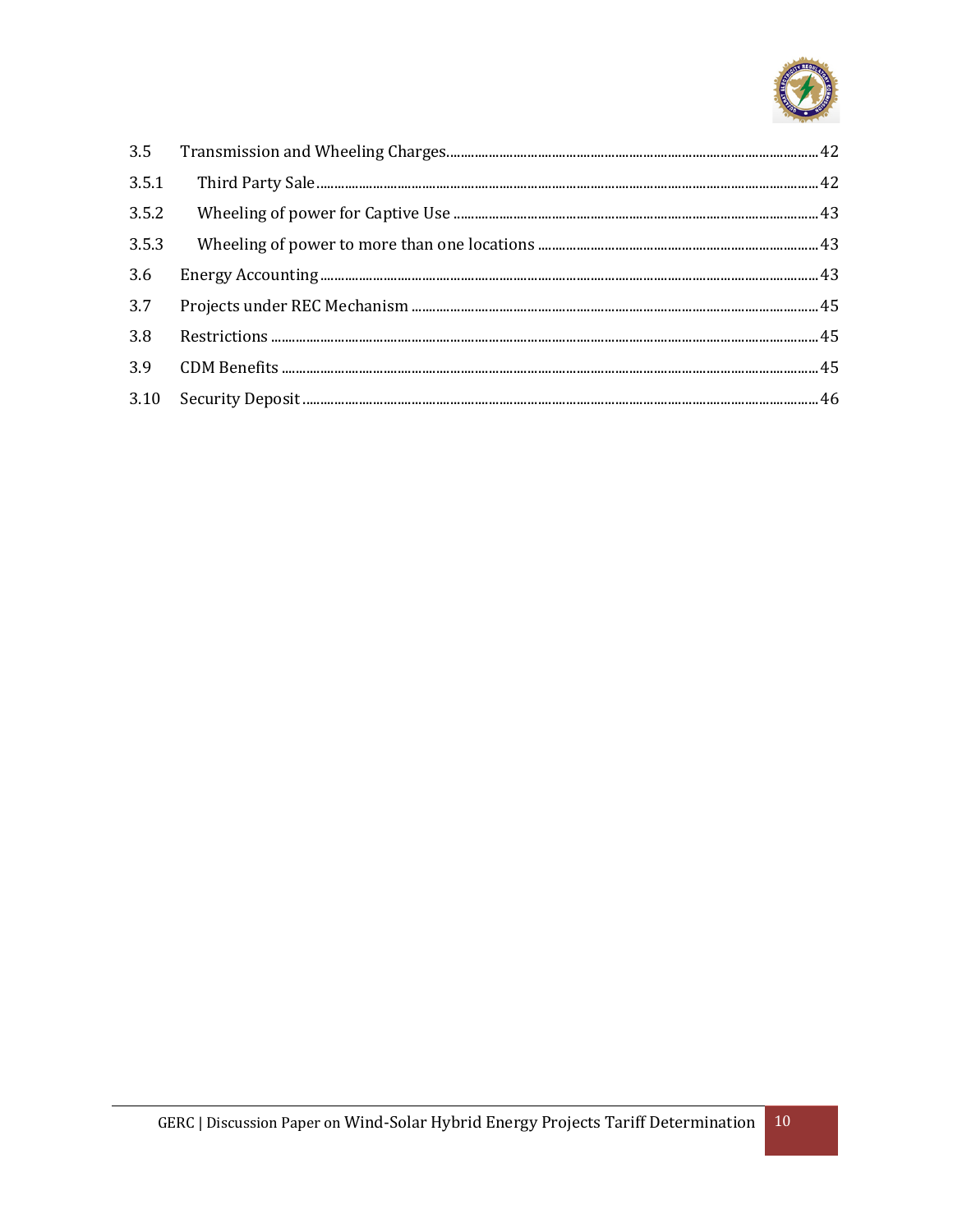

# List of Figures

# List of Tables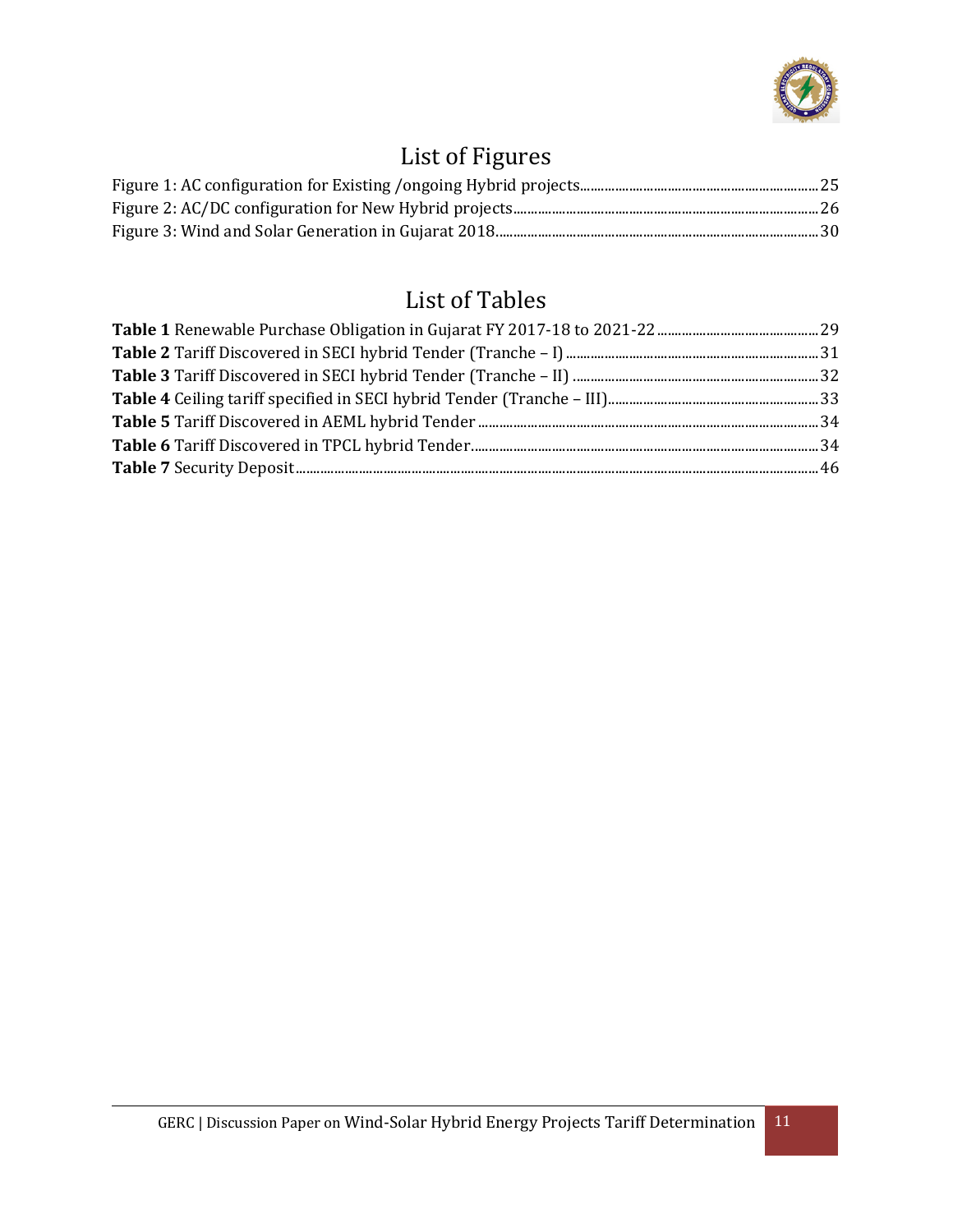

# Abbreviations

| $\%$                    | Percentage                                       |  |  |
|-------------------------|--------------------------------------------------|--|--|
| <b>ABT</b>              | Availability-Based Tariff                        |  |  |
| <b>AC</b>               | <b>Alternating Current</b>                       |  |  |
| <b>AREPGL</b>           | Adani Renewable Energy Park Limited              |  |  |
| <b>AEML</b>             | Adani Electricity Mumbai Ltd.                    |  |  |
| <b>APPC</b>             | Average Pooled Purchase Cost                     |  |  |
| <b>BOO</b>              | Build, Own and Operate                           |  |  |
| <b>CBG</b>              | <b>Competitive Bidding Guidelines</b>            |  |  |
| <b>CDM</b>              | Clean Development Mechanism                      |  |  |
| <b>CEA</b>              | <b>Central Electricity Authority</b>             |  |  |
| <b>CER</b>              | <b>Certified Emission Reduction</b>              |  |  |
| <b>CERC</b>             | <b>Central Electricity Regulatory Commission</b> |  |  |
| <b>COD</b>              | Date of Commercial Operation                     |  |  |
| <b>CPSU</b>             | <b>Central Public Sector Undertaking</b>         |  |  |
| <b>CUF</b>              | <b>Capacity Utilization Factor</b>               |  |  |
| <b>DISCOM</b>           | <b>Distribution Companies</b>                    |  |  |
| <b>DC</b>               | <b>Direct Current</b>                            |  |  |
| <b>FY</b>               | <b>Financial Year</b>                            |  |  |
| <b>GEDA</b>             | <b>Gujarat Energy Development Agency</b>         |  |  |
| <b>GERC</b>             | <b>Gujarat Electricity Regulatory Commission</b> |  |  |
| <b>GETCO</b>            | Gujarat Energy Transmission Corporation Ltd.     |  |  |
| GoG                     | <b>Government of Gujarat</b>                     |  |  |
| GoI                     | Government of India                              |  |  |
| <b>GUVNL</b>            | Gujarat Urja Vikas Nigam Limited                 |  |  |
| <b>HPD</b>              | Hybrid Project Developer                         |  |  |
| <b>HPG</b>              | <b>Hybrid Project Generator</b>                  |  |  |
| <b>HPP</b>              | <b>Hybrid Power Project</b>                      |  |  |
| <b>HPPC</b>             | Haryana Power Purchase Centre                    |  |  |
| <b>IPCL</b>             | <b>India Power Corporation Limited</b>           |  |  |
| <b>IREDA</b>            | Indian Renewable Energy Development Agency       |  |  |
| <b>ISTS</b>             | <b>Inter-State Transmission</b>                  |  |  |
| <b>JNNSM</b>            | Jawaharlal Nehru National Solar Mission          |  |  |
| KV                      | Kilo Volt                                        |  |  |
| kW                      | Kilo Watt                                        |  |  |
| kWh                     | Kilo Watt hours                                  |  |  |
| <b>kVARh</b>            | Kilo Volt Ampere Reactive Hour                   |  |  |
| M                       | Meter                                            |  |  |
| meter per second<br>m/s |                                                  |  |  |
| <b>MERC</b>             | Maharashtra Electricity Regulatory Commission    |  |  |
| <b>MNRE</b>             | Ministry of New and Renewable Energy             |  |  |
| <b>MW</b>               | Mega Watt                                        |  |  |
| <b>MWh</b>              | Mega Watt hour                                   |  |  |
| <b>NEP</b>              | <b>National Electricity Policy</b>               |  |  |
| <b>NTP</b>              | <b>National Tariff Policy</b>                    |  |  |

GERC | Discussion Paper on Wind-Solar Hybrid Energy Projects Tariff Determination 12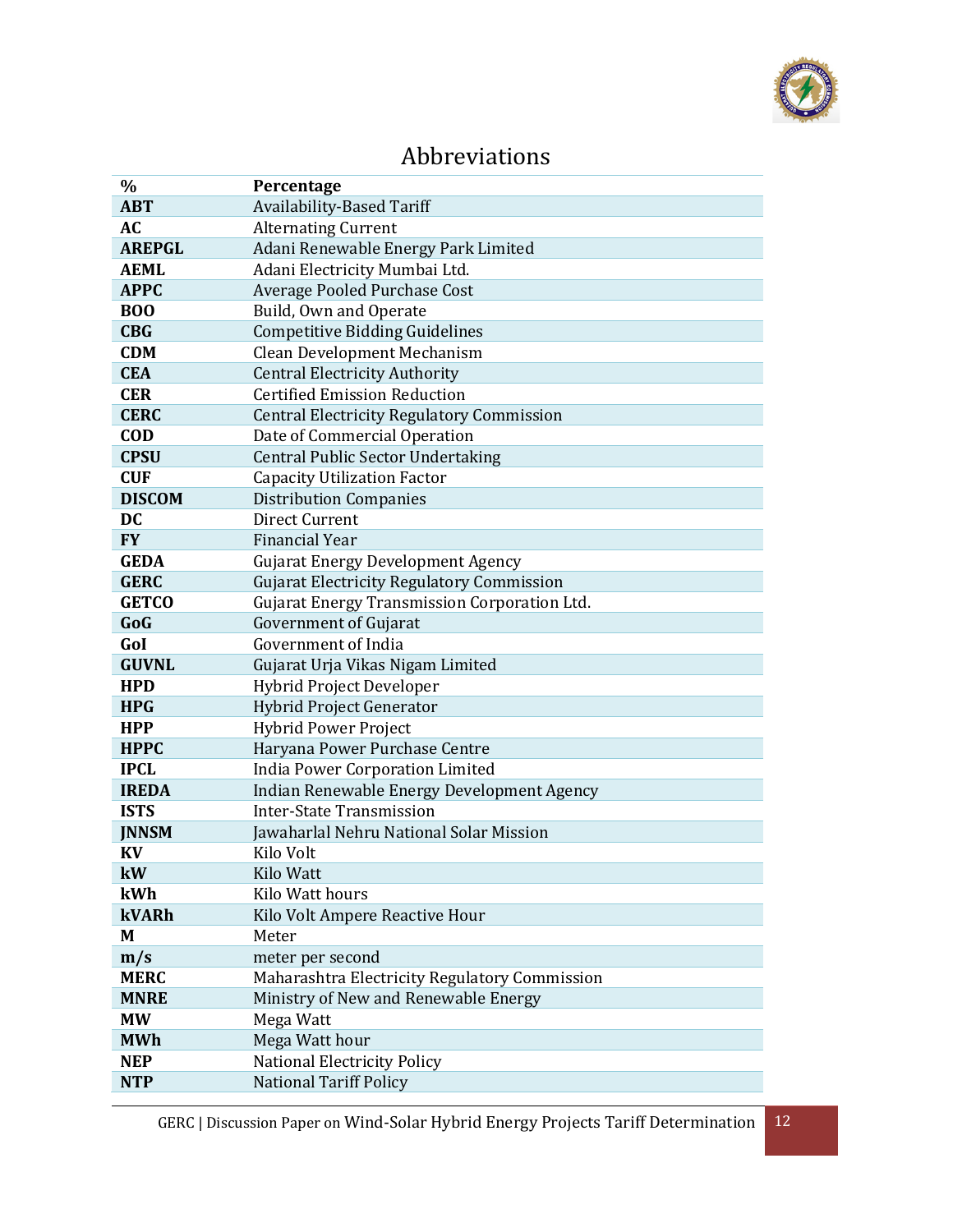

| 0&M                                        | <b>Operation and Maintenance</b>               |  |
|--------------------------------------------|------------------------------------------------|--|
| <b>PPA</b>                                 | <b>Power Purchase Agreement</b>                |  |
| <b>PSA</b>                                 | <b>Power Supply Agreement</b>                  |  |
| <b>PSPCL</b>                               | <b>Punjab State Power Corporation Limited</b>  |  |
| <b>PV</b>                                  | Photovoltaic                                   |  |
| R&D                                        | Research & Development                         |  |
| <b>RE</b>                                  | Renewable Energy                               |  |
| <b>REC</b>                                 | Renewable Energy Certificate                   |  |
| <b>RfS</b>                                 | <b>Request for Selection</b>                   |  |
| <b>RPO</b>                                 | Renewable Purchase Obligation                  |  |
| Renewable Purchase Standards<br><b>RPS</b> |                                                |  |
| $\mathbf{Rs}$                              | Rupees                                         |  |
| <b>RTC</b>                                 | Round the Clock                                |  |
| <b>SECI</b>                                | Solar Energy Corporation of India              |  |
| <b>SERC</b>                                | <b>State Electricity Regulatory Commission</b> |  |
| T&D                                        | Transmission & Distribution                    |  |
| TPC-D                                      | Tata Power Company Ltd - Distribution          |  |
| V                                          | Volt                                           |  |
| <b>WPD</b><br><b>Wind Power Density</b>    |                                                |  |
| <b>WTG</b>                                 | <b>Wind Turbine Generators</b>                 |  |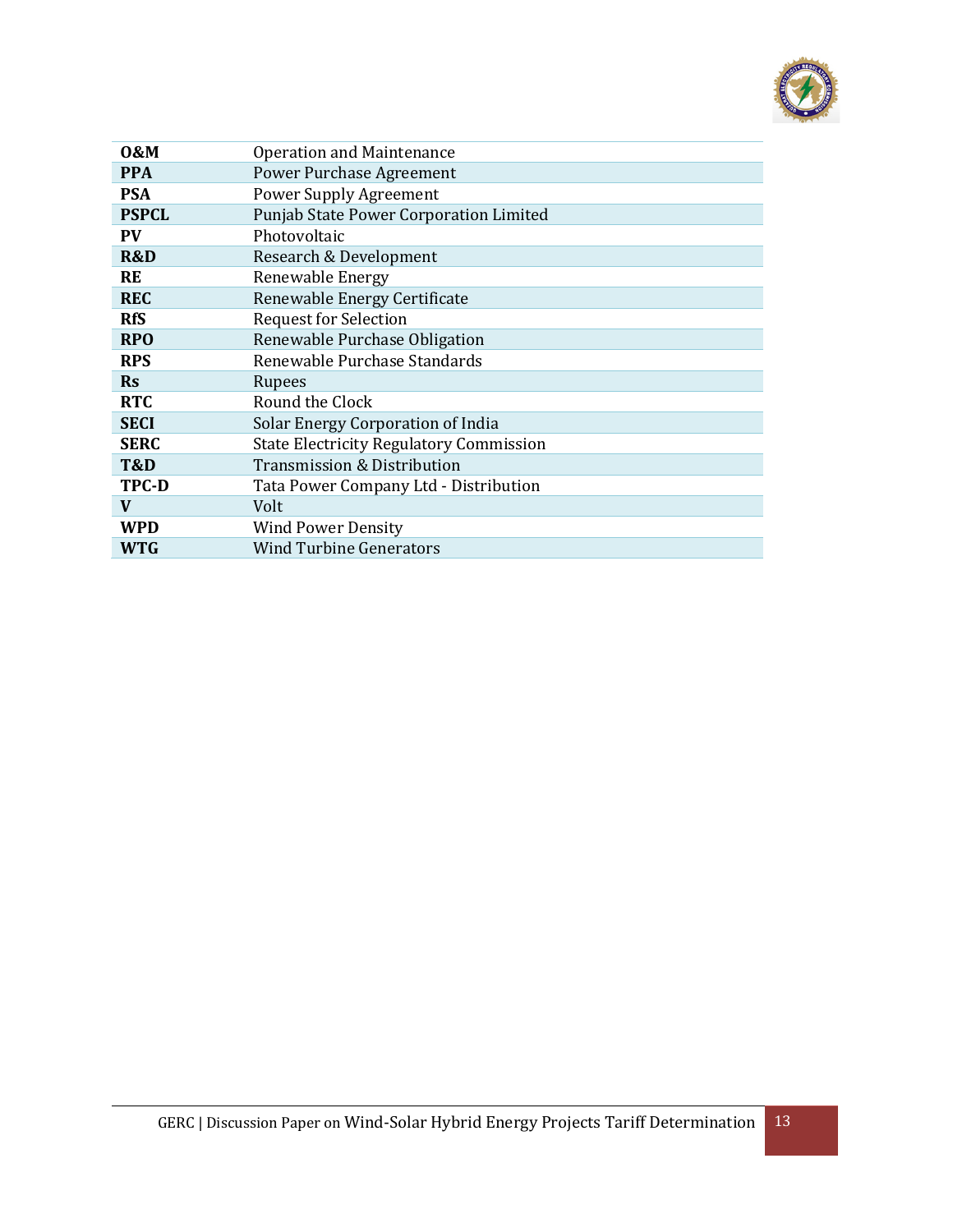

# PREFACE

The Government of Gujarat (GoG) has notified the **'Gujarat Wind-Solar Hybrid Power policy-2018'** on 20thJune 2018 with an intention to harness the huge RE potential of the state through 'hybridization' of the two sources of energy. Solar and Wind energy potential of the state is mostly concentrated in the areas of Saurashtra, Kutch and North Gujarat region subsequent to notification of 'National Wind-Solar Hybrid Policy' by the Ministry of New and Renewable Energy (MNRE) dated 14<sup>th</sup> May 2018.

'Gujarat Wind-Solar Hybrid Power policy-2018' has outlined certain provisions for tariff for procurement of power by distribution licensee from Type A (existing projects) and Type B (new projects). The Commission intends to provide clarity on tariff determination framework for procurement of power by the distribution licensees from Wind-Solar Hybrid projects since the Commission is dealing with this subject first time. The tariff determination framework presented in this discussion paper is based on the broad principles specified under Sections  $61(h)$ ,  $62(1)(a)$ , and  $86(1)(b)$  &(e) of the Electricity Act, 2003, and National Electricity Policy, 2005, and Tariff Policy, 2016 and power conferred to the Commission under it.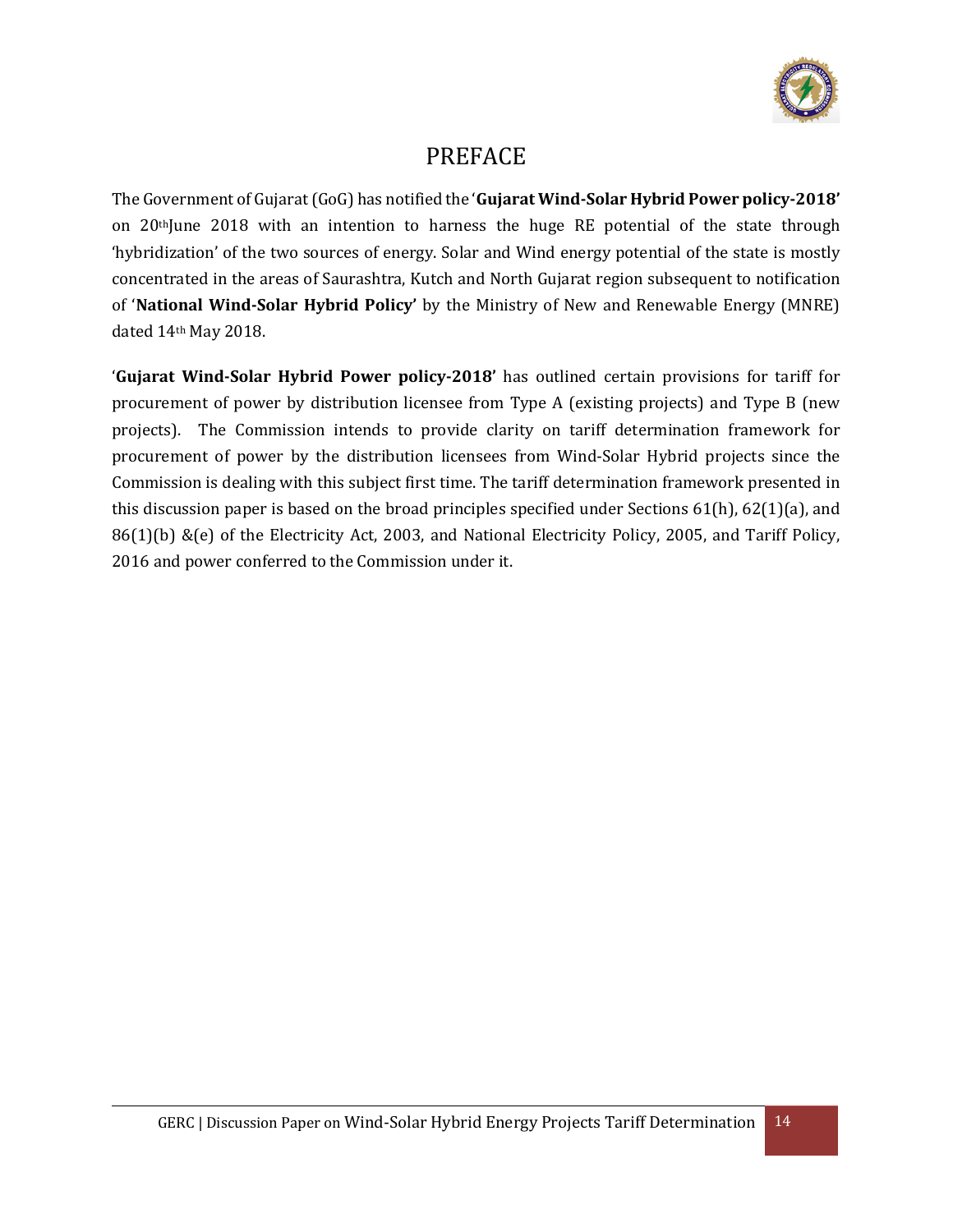

# CHAPTER 1 INTRODUCTION

# 1.1 Background

In exercise of the powers conferred under Sections  $3(1)$ ,  $61(h)$ ,  $62(1)(a)$ , and  $86(1)(b)$ & (e) of the Electricity Act, 2003, National Electricity Policy, 2005, and Tariff Policy, 2016 and all other powers enabling it in this behalf, the Gujarat Electricity Regulatory Commission (GERC or Commission) presents this Discussion Paper on the tariff framework for procurement of power by Distribution Licensees and others from Wind – Solar Hybrid power projects to be commissioned prospectively. The Commission while framing this discussion paper have considered the provisions stated under the 'Gujarat Wind-Solar Hybrid Power policy-2018' notified by GoG as well as 'National Wind -Solar Hybrid Power Policy**'** notified by MNRE. 

# 1.2 The Electricity Act, 2003

The following provisions of the Act provide the enabling legal framework for promotion of Renewable Sources of energy by the State Electricity Regulatory Commissions (SERCs):

**Section 61 (h)** of the Act provides that, while specifying the terms and conditions of determination of tariff, the Commission shall be guided by the objective of promotion of co-generation and generation of electricity from renewable sources of energy.

**Section 62 (1) (a)** of the Act provides for determination of tariff for supply of electricity by a generating company to a distribution licensee.

**Section 86 (1) (b)** of the Act regulates the procurement process of electricity by the distribution licensees as under:

*"regulate electricity purchase and procurement process of distribution licensees including the price at*  which electricity shall be procured from the generating companies or licensees or from other sources *through agreements for purchase of power for distribution and supply within the State;"* 

**Section 86 (1) (e)** of the Act mandates promotion of co-generation and generation of electricity from renewable sources of energy:

*"Promote co-generation and generation of electricity from renewable sources of energy by providing*  suitable measures for connectivity with the grid and sale of electricity to any person, and also specify, *for purchase of electricity from such sources, a percentage of the total consumption of electricity in the area of a distribution licensee."*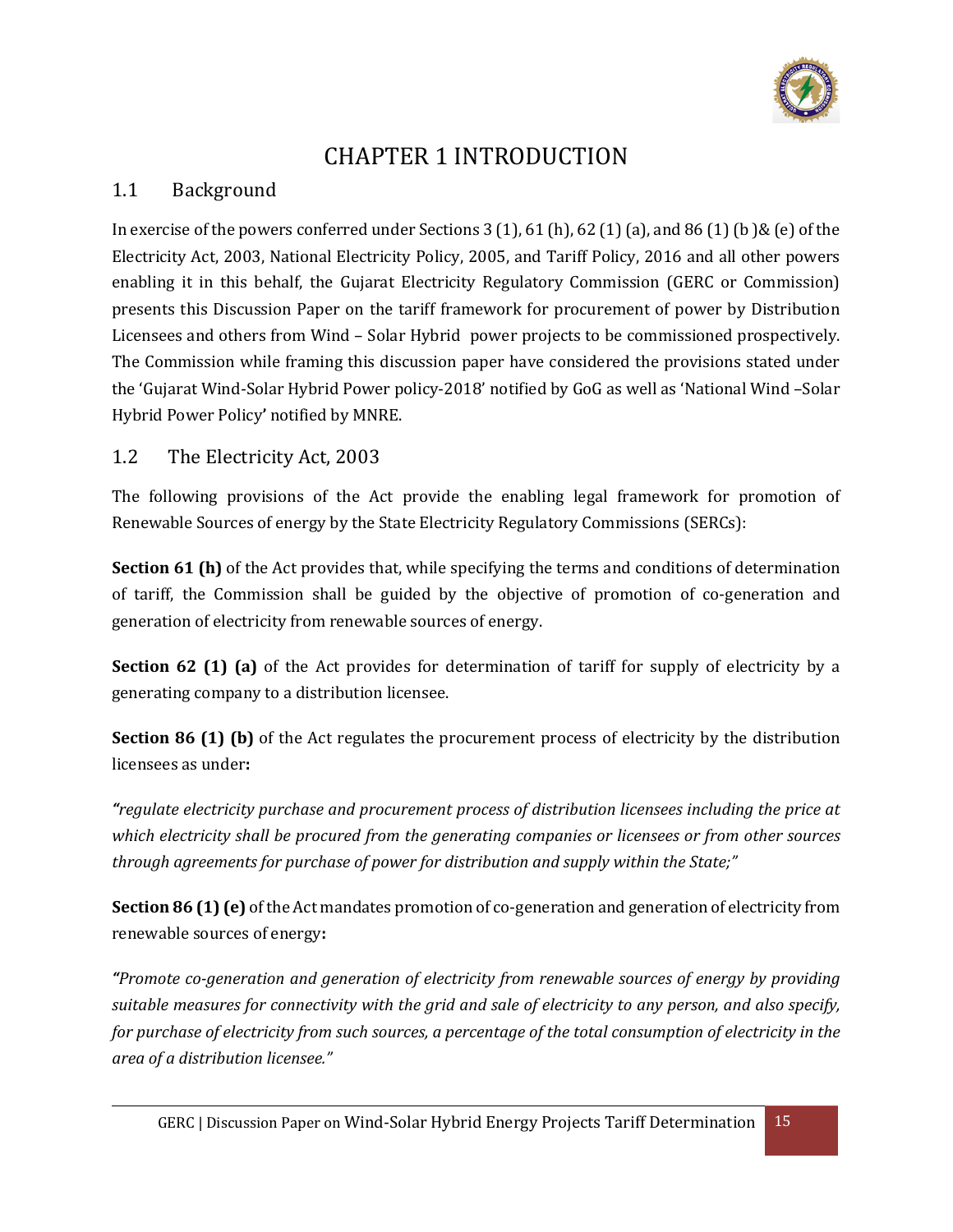

**Section 3 (1)** of the Act requires the Central Government to formulate, inter alia, the National Electricity Policy in consultation with the Central Electricity Authority (CEA) and State Governments for inter-alia, development of the renewable sources of energy. The provision is quoted below:

**"The Central Government shall, from time to time, prepare the National Electricity Policy and tariff** policy, in consultation with the State Governments and the Authority for development of the power *system based on optimal utilisation of resources such as coal, natural gas, nuclear substances or materials, hydro and renewable sources of energy."*

# 1.3 National Electricity Policy (NEP)

**Clause 5.2.20** of the NEP stipulates the need for fully exploiting the feasible potential of nonconventional energy sources, as reproduced below:

"*5.2.20 Feasible potential of non-conventional energy resources, mainly small hydro, wind and bio-mass would* also need to be exploited fully to create additional power generation capacity. With a view to *increase the overall share of non-conventional energy sources in the electricity mix, efforts will be made* to encourage private sector participation through suitable promotional measures."

**Clause 5.6.1** stipulates about the need for Technology Development and R&D on non-conventional energy systems, as reproduced below:

"Special efforts would be made for research, development demonstration and commercialisation of non*conventional energy systems. Such systems would need to meet international standards, specifications and performance parameters*."

**Clause 5.12** stipulates several conditions for promotion and harnessing of renewable energy sources. The salient features of the said provisions of NEP are reproduced below.

*5.12.1:* Non-conventional sources of energy being the most environment-friendly, there is an urgent *need to promote generation of electricity based on such sources of energy. For this purpose, efforts need* to be made to reduce the capital cost of projects based on non-conventional and renewable sources of energy. Cost of energy can also be reduced by promoting competition within such projects. At the same time, adequate promotional measures would also have to be taken for development of technologies and a sustained growth of these sources. Progressively, the share of electricity from non*conventional sources would need to be increased as prescribed by State Electricity Regulatory Commissions.* Such purchase by distribution companies shall be through competitive bidding process. *Considering the fact that it will take some time before non-conventional technologies compete, in*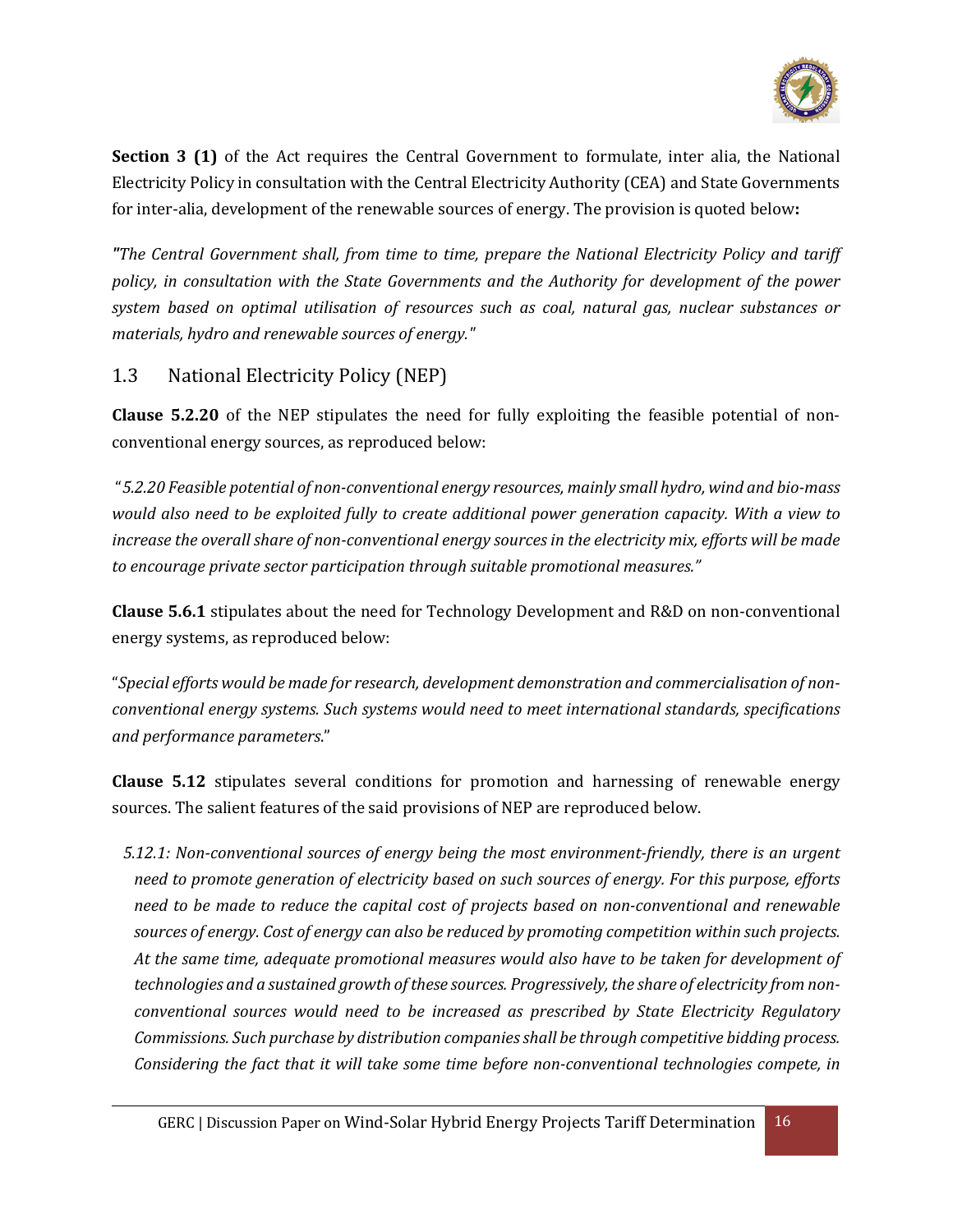

*terms* of cost, with conventional sources, the Commission may determine an appropriate differential *in prices to promote these technologies.* 

# 1.4 Tariff Policy 2016

In compliance with the Section (3) of the Act, the Central Government has notified the revised Tariff Policy on 28<sup>th</sup>January, 2016. The Tariff Policy elaborates the role of Regulatory Commissions, the mechanism for promoting renewable energy, the time-frame for implementation, etc. Clause 5.2 of the Tariff Policy provides as under:

*"Provided* also that the State Government can notify a policy to encourage investment in the State by *allowing setting up of generating plants, including from renewable energy sources out of which a maximum of 35% of the installed capacity can be procured by the Distribution Licensees of that State* for which the tariff may be determined under Section 62 of the Electricity Act, 2003."

Clause 6.4 of the Tariff Policy addresses various aspects associated with promoting and harnessing renewable sources of energy generation including co-generation from renewable energy sources, as reproduced below:

1) "Pursuant to provisions of Section 86(1)(e) of the Act, the Appropriate Commission shall fix a *minimum percentage of the total consumption of electricity in the area of a distribution licensee for* purchase of energy from renewable energy sources, taking into account availability of such resources and its impact on retail tariffs. Cost of purchase of renewable energy shall be taken into account while *determining tariff by SERCs. Long term growth trajectory of Renewable Purchase Obligations (RPOs)* will be prescribed by the Ministry of Power in consultation with MNRE.

*Provided that cogeneration from sources other than renewable sources shall not be excluded from the applicability of RPOs.* 

*(i)* Within the percentage so made applicable, to start with, the SERCs shall also reserve a minimum *percentage for purchase of solar energy from the date of notification of this policy which shall be such* that it reaches 8% of total consumption of energy, excluding Hydro Power, by March 2022 or as notified by the Central Government from time to time.

(ii) Distribution Licensee(s) shall compulsorily procure 100% power produced from all the Waste-to-*Energy plants in the State, in the ratio of their procurement of power from all sources including their own, at the tariff determined by the Appropriate Commission under Section 62 of the Act.*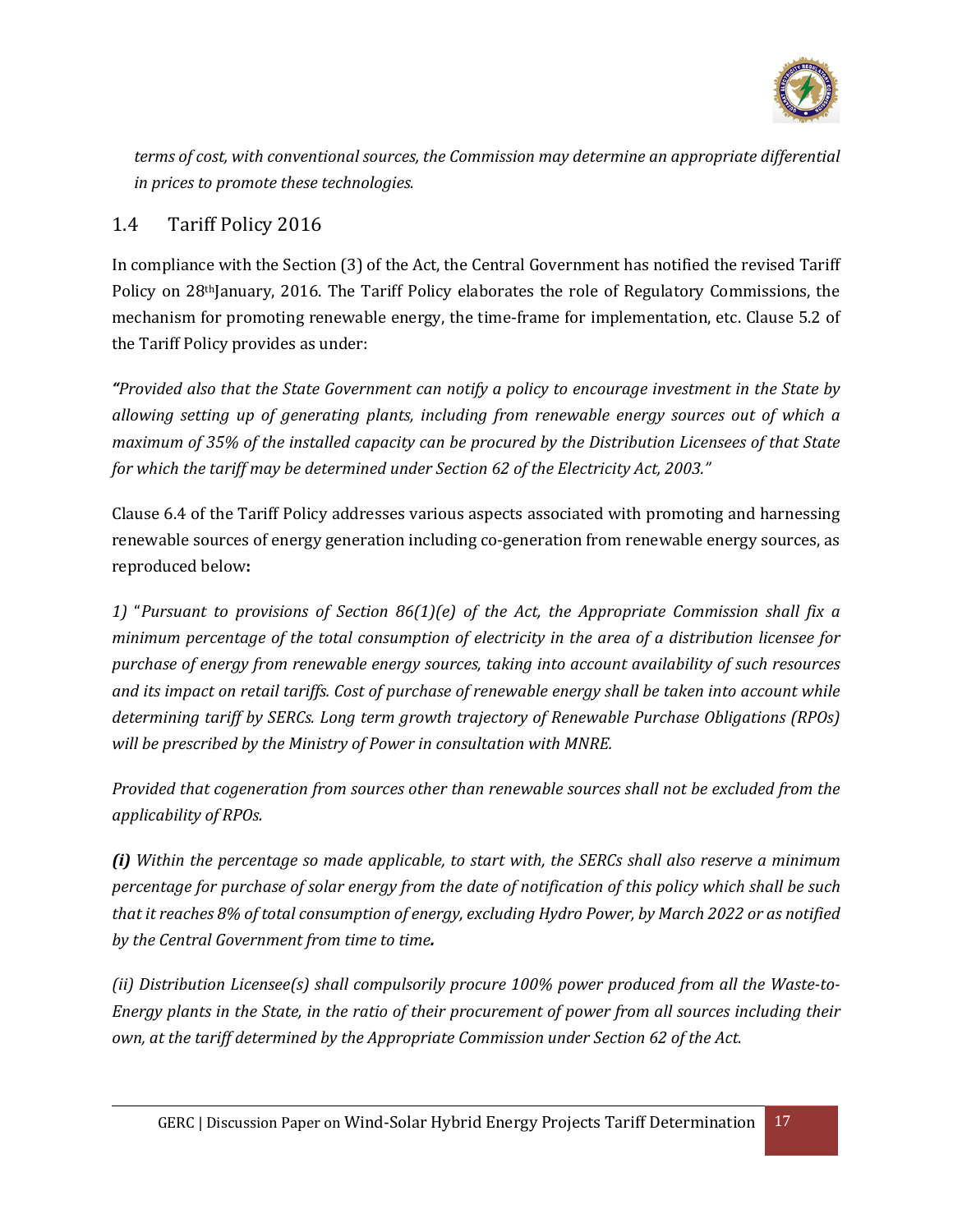

*(iii)* It is desirable that purchase of energy from renewable sources of energy takes place more or less in *the same proportion in different States. To achieve this objective in the current scenario of large availability* of such resources only in certain parts of the country, an appropriate mechanism such as *Renewable Energy Certificate (REC)* would need to be promoted. Through such a mechanism, the *renewable energy based generation companies can sell the electricity to local distribution licensee at the rates for conventional power and can recover the balance cost by selling certificates to other* distribution companies and obligated entities enabling the latter to meet their renewable power purchase obligations. The REC mechanism should also have a solar specific REC.

*(iv)* Appropriate Commission may also provide for a suitable regulatory framework for encouraging *such* other emerging renewable energy technologies by prescribing separate technology based REC *multiplier (i.e. granting higher or lower number of RECs to such emerging technologies for the same level* of generation). Similarly, considering the change in prices of renewable energy technologies with *passage of time, the Appropriate Commission may prescribe vintage based REC multiplier (i.e. granting higher or lower number of RECs for the same level of generation based on year of commissioning of plant).* 

2) States shall endeavour to procure power from renewable energy sources through competitive bidding to keep the tariff low, except from the waste to energy plants. Procurement of power by Distribution Licensee from renewable energy sources from projects above the notified capacity, shall be done through *competitive bidding process, from the date to be notified by the Central Government.* 

*However, till such notification, any such procurement of power from renewable energy sources projects, may* be done under Section 62 of the Electricity Act, 2003. While determining the tariff from such sources, the Appropriate Commission shall take into account the solar radiation and wind intensity which may differ from area to area to ensure that the benefits are passed on to the consumers.

3) The Central Commission should lay down guidelines for pricing intermittent power, especially from *renewable energy sources, where such procurement is not through competitive bidding. The tariff stipulated by CERC shall act as a ceiling for that category.* 

*4)* In order to incentivize the Distribution Companies to procure power from renewable sources of energy, the Central Government may notify, from time to time, an appropriate bid-based tariff *framework for renewable energy, allowing the tariff to be increased progressively in a back-loaded or* any other manner in the public interest during the period of PPA, over the life cycle of such a generating plant. Correspondingly, the procurer of such bid-based renewable energy shall comply with the *obligations for payment of tariff so determined.*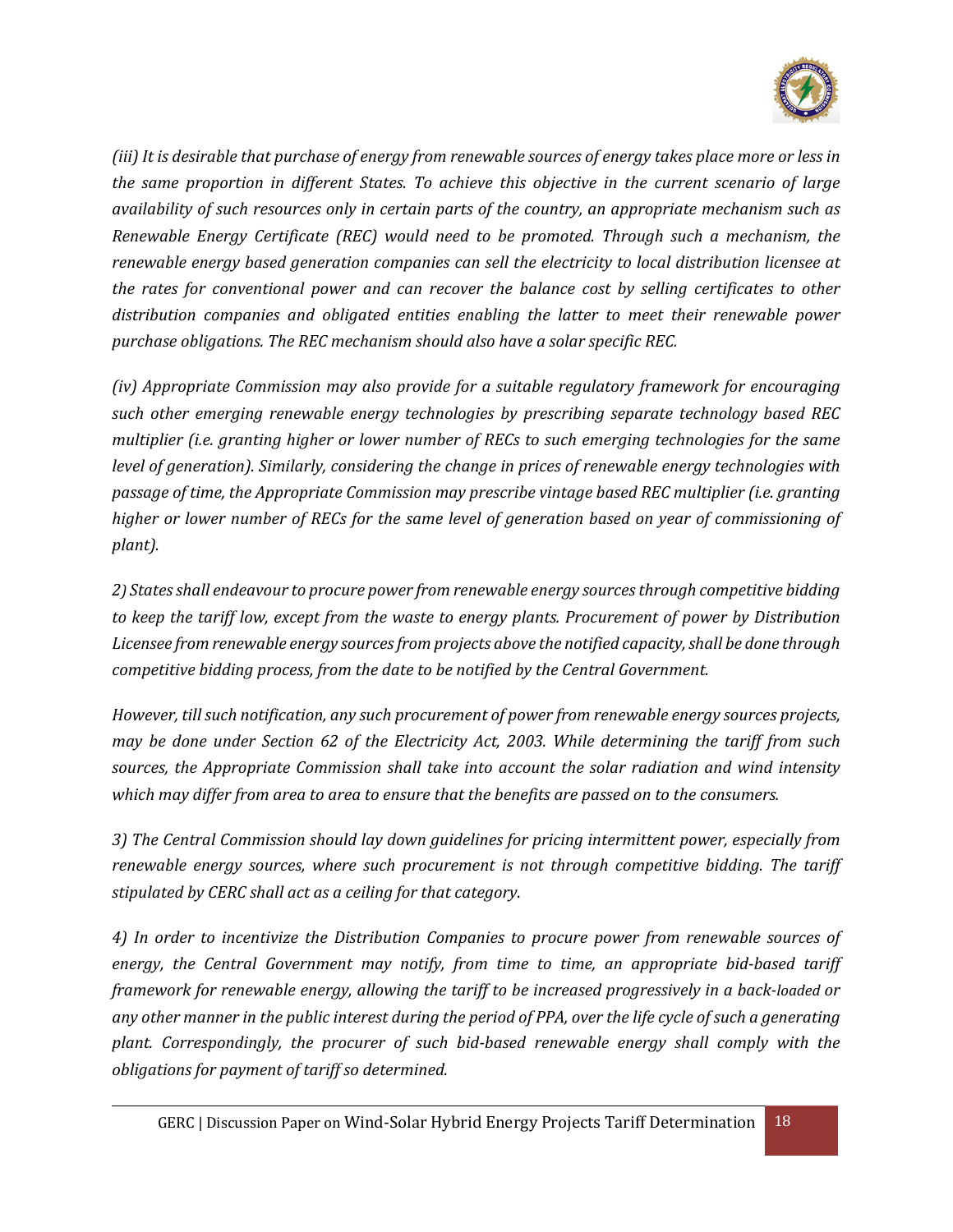

*5)* In order to promote renewable energy sources, any generating company proposing to establish a *coal/lignite based thermal generating station after a specified date shall be required to establish such renewable energy generating capacity or procure and supply renewable energy equivalent to such capacity, as may be prescribed by the Central Government from time to time after due consultation with* stakeholders. The renewable energy produced by each generator may be bundled with its thermal *generation for the purpose of sale. In case an obligated entity procures this renewable power, then the SERCs* will consider the obligated entity to have met the Renewable Purchase Obligation (RPO) to the extent of power bought from such renewable energy generating stations.

*Provided further that in case any existing coal and lignite based thermal power generating station, with the concurrence of power procurers under the existing Power Purchase Agreements, chooses to set up additional renewable energy generating capacity, the power from such plant shall be allowed to be bundled* and tariff of such renewable energy shall be allowed to be pass through by the Appropriate *Commission.* The Obligated Entities who finally buy such power shall account towards their renewable *purchase obligations.* 

*Provided also that scheduling and despatch of such conventional and renewable generating plants shall* be done separately.

6) In order to further encourage renewable sources of energy, no inter-State transmission charges and *losses* may be levied till such period as may be notified by the Central Government on transmission of the electricity generated from solar and wind sources of energy through the inter-State transmission system for sale.

*7) Appropriate Commission may provide regulatory framework to facilitate generation and sale of electricity* from renewable energy sources particularly from roof-top solar system by any entity including local authority, Panchayat Institution, user institution, cooperative society, Non-*Governmental Organization, franchisee or by Renewable Energy Service Company. The Appropriate Government may also provide complementary policy support for this purpose."* 

# 1.5 National Wind-Solar Hybrid Power Policy 2018

The Ministry of New and Renewable Energy (MNRE) notified the National Wind-Solar Hybrid Policy on 14thMay 2018.

"2.1 The main objective of the policy is to provide a framework for promotion of large grid connected wind-solar PV hybrid system for efficient utilization of transmission infrastructure and land. It also aims *at reducing the variability in renewable power generation and achieving better grid stability".*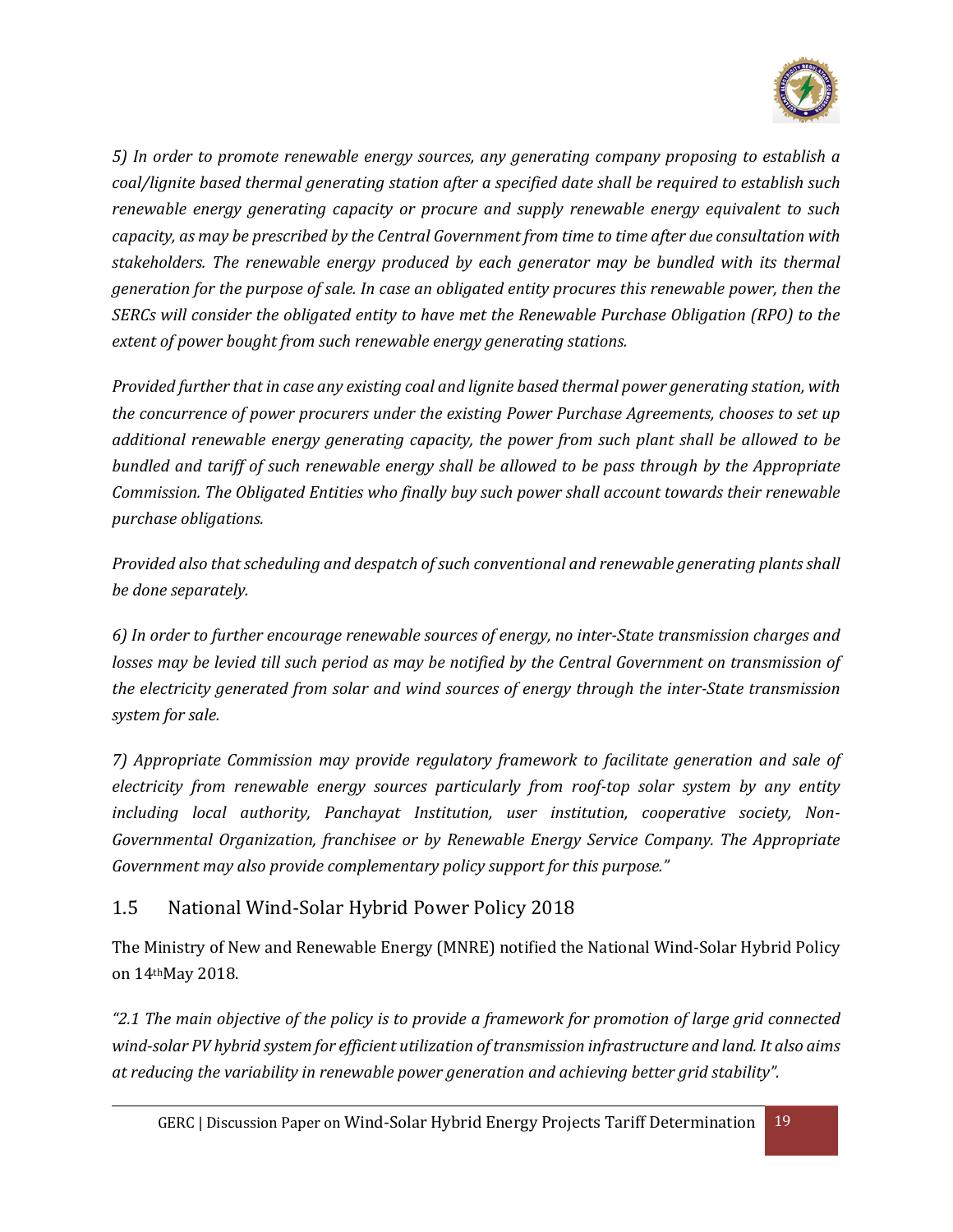

*"2.2 Policy also aims to encourage new technologies, methods and way-outs involving combined operation of wind and solar PV Plants."*

The policy seeks to provide support for new hybrid projects as well as hybridisation of existing wind/solar power projects. The policy also permits use of battery storage in the hybrid project for optimising the output and further reduces the variability.

The Policy state that a wind-solar plant will be recognized as hybrid plant if the rated power capacity of one resource is at least 25% of the rated power capacity of other resource

The Policy also state that the Central Electricity Authority and CERC shall formulate necessary standards and regulations including metering methodology and standards, forecasting and scheduling regulations, REC mechanism, grant of connectivity and sharing of transmission lines, etc. for wind-solar hybrid systems

# 1.6 MNRE Guidelines for Tariff based competitive bidding for setting up 2500 MW ISTS connected Wind Solar Hybrid Projects (No F NO 238/78/2017-Wind dated 25 May 2018.

The provisions under the MNRE competitive bidding guidelines are given below. These guidelines are used by SECI for conducting bidding under **Trench** - I project:

i) The objectives of the scheme is to facilitate installation of new wind-solar hybrid projects at a price discovered through transparent bidding process.

ii) Capacity under the scheme: The scheme will be implemented for setting up 2500 MW capacity Inter-State Transmission(ISTS) connected wind solar hybrid power projects on build, own and operate basis.

Salient features of the guidelines are as follows:

- a) SECI shall be the nodal agency for implementation of the scheme. The selection of hybrid projects under the scheme will be through a transparent e-bidding process followed by ereverse auction for procurement of hybrid power at tariff discovered through bidding process.
- b) Eligible bid capacity for bidding will be minimum 200 MW and maximum 500 MW by a bidder with project capacity at least 50 MW at one project site.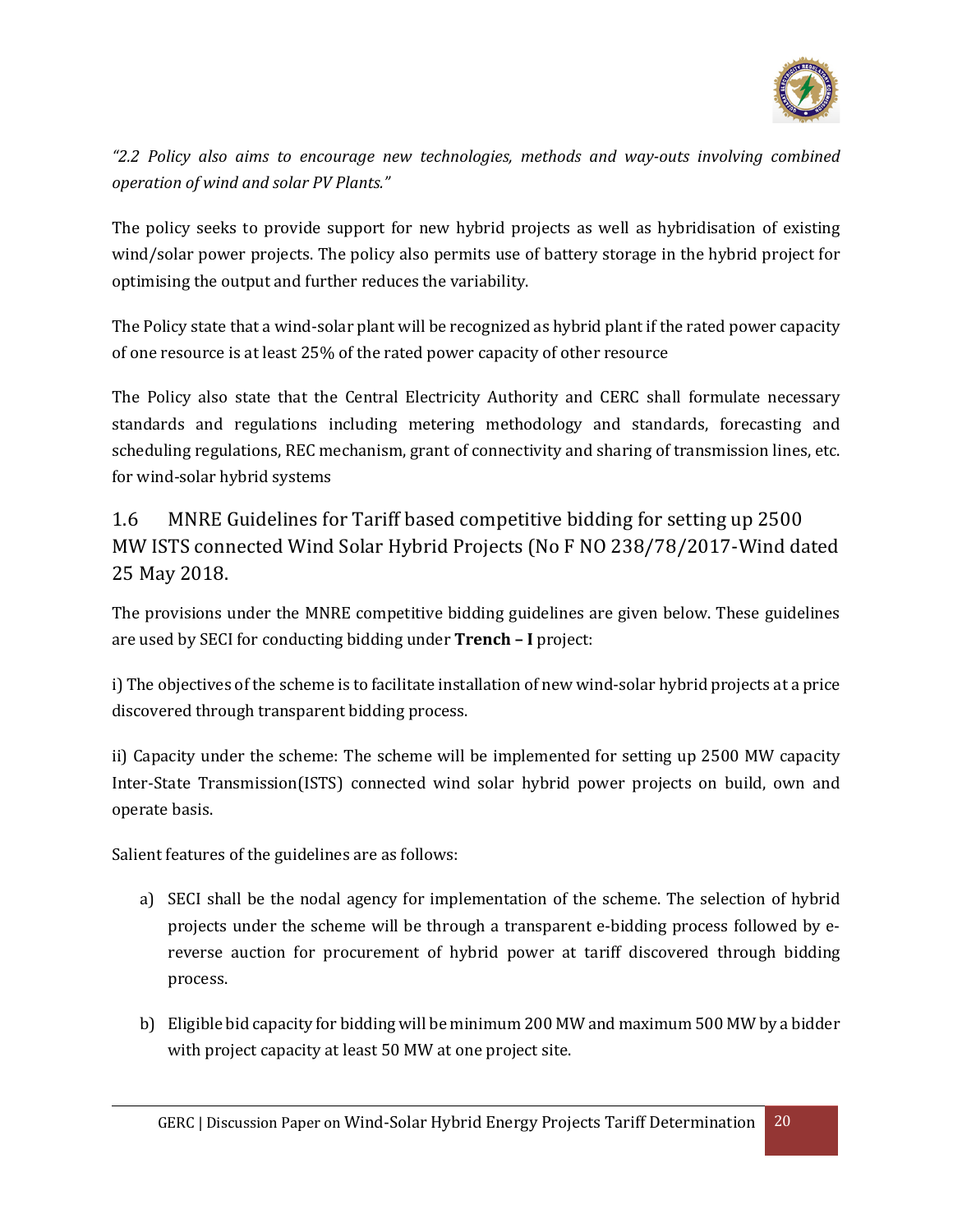

- c) Hybrid project developers will be allowed to install any rated capacity of wind and solar energy generation systems at a project site subject to fulfillment of definition of wind-solar hybrid project as per wind-solar hybrid policy.
- d) The HPDs will be allowed to install any storage facility to optimally manage the power output from their hybrid project.
- e) DISCOMs and bulk customers that requires renewable power to fulfill their solar and nonsolar RPO under respective RPO regulations will be eligible to buy hybrid power under the scheme.
- f) SECI shall sign Power Purchase Agreement (PPA) with selected bidders at tariff discovered through reverse auction and also back-to-back Power Sale Agreement (PSA) with buyers at a pooled price of the total capacity allotted.
- g) The duration of PPA and PSA will be 25 years from the date of commercial operation of the project.
- h) SECI will be entitled to charge trading margin as mutually agreed with buyer or as decided by the CERC for long term power purchases, whichever is less.
- i) The bidders may avail fiscal and financial incentives available for such projects as per prevailing conditions and rules.
- j) No separate Central Financial Assistance is envisaged for implementation of the scheme.

# 1.7 MNRE Draft Guidelines for Tariff Based Competitive Bidding Process for Procurement of Power from Grid Connected Wind Solar Hybrid Projects (No. 238/22/2019-Wind dated 11.10.2019)

The provisions under the MNRE competitive bidding guidelines are given below. These guidelines are used by SECI for conducting bidding under **Trench - III** projects:

"3.1. These Guidelines are being issued under the provisions of Section 63 of the Electricity Act, 2003 for long-term procurement of electricity through competitive bidding process, by the Procurer(s)', from grid connected Wind Solar Hybrid Power Projects ('HPP') having, (a) individual size of 5 MW and above at one site with minimum bid capacity of 25 MW for intra-state projects; and (b) individual size of 50 MW and above at one site with minimum bid capacity of 50 MW for inter-state projects,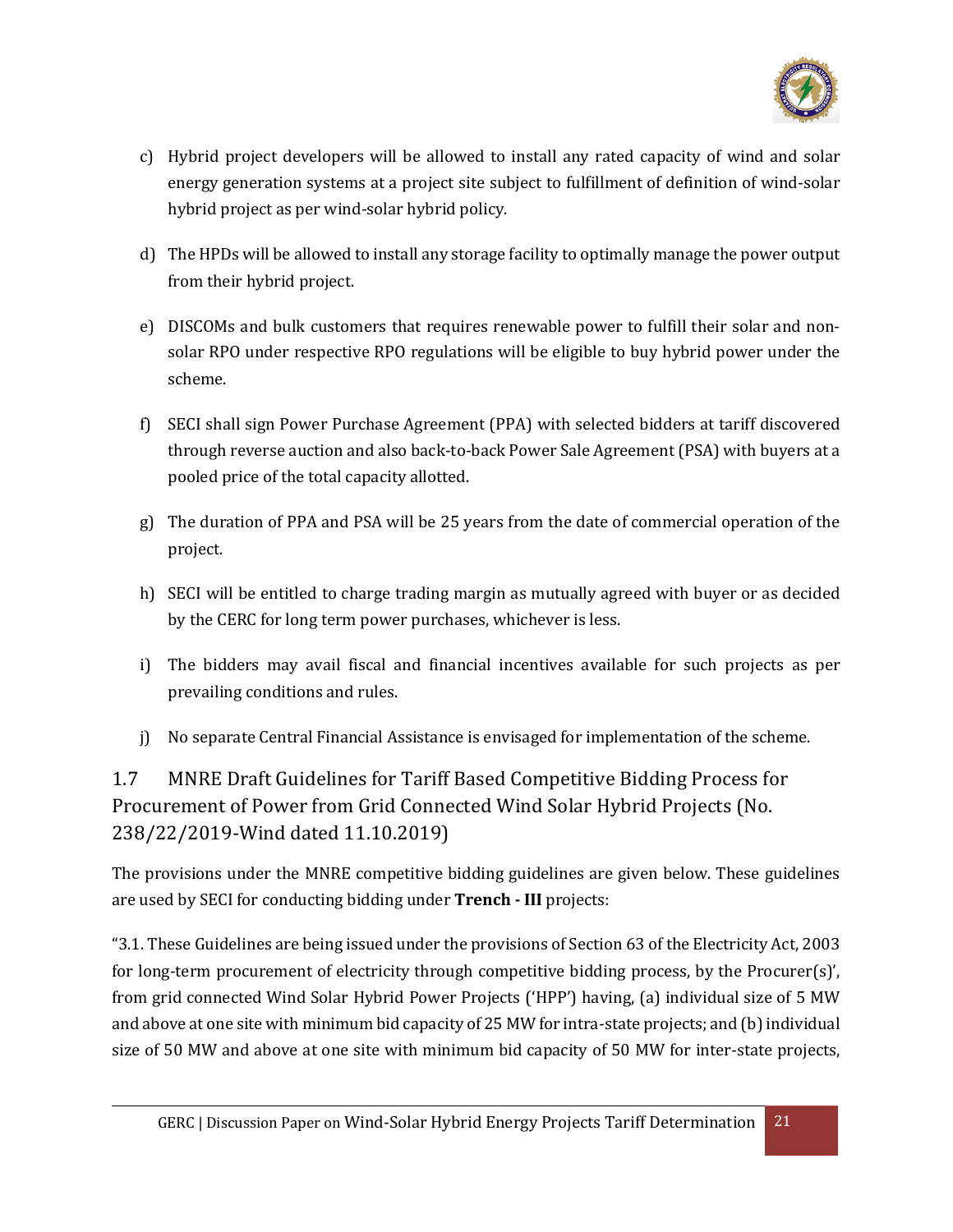

subject to the condition that the rated power capacity of one resource is at least 25% of the rated **power capacity of other resource.** 

Thus, for a 100 MW project to be treated as hybrid project, the minimum resource (wind or solar) should not be less than 20 MW.

3.2. Storage may be added to the hybrid project

a) to reduce the variability of output power from wind solar hybrid project;

b) providing higher energy output for a given capacity (bid/ sanctioned capacity) at delivery point, by installing additional capacity of wind and solar power in a wind solar hybrid project required for charging of storage facility; and

c) ensuring availability of firm power for a particular period. In case of clause 3.2 (b) above, the additional capacity of wind and solar power in the project shall be declared by Hybrid Power Generator (HPG) at the time of bid submission.

3.3. Unless explicitly specified in these Guidelines, the provisions of these Guidelines shall be binding on the Procurer, Authorized Representative and Intermediary Procurer. The process to be adopted in event of any deviation proposed from these Guidelines is specified in Clause 23 of these Guidelines." 

## **Salient features of MNRE competitive bidding Guidelines are as under:**

- a) Guidelines are formulated to provide the necessary framework and mechanism for transparent bidding process as required under Section 63 of the Act for implementation of the Scheme for setting up of 2500 MW ISTS-connected Wind-Solar Hybrid Power Projects.
- b) The Scheme as well as the Guidelines envisage setting up 2500 MW capacity of ISTSconnected new Wind-Solar Hybrid Power Projects on Build, Own and Operate (BOO) basis through open and transparent competitive bidding to provide hybrid power at tariff discovered through reverse bidding process.
- c) SECI will be the nodal agency for implementation of Scheme and will prepare RfS document and invite bids for selection of wind-solar hybrid power projects under the Scheme through e-bidding process followed by e-reverse auction. The interested bidders shall register themselves on a web-based portal identified by SECI for e-bidding/ e-reverse auction.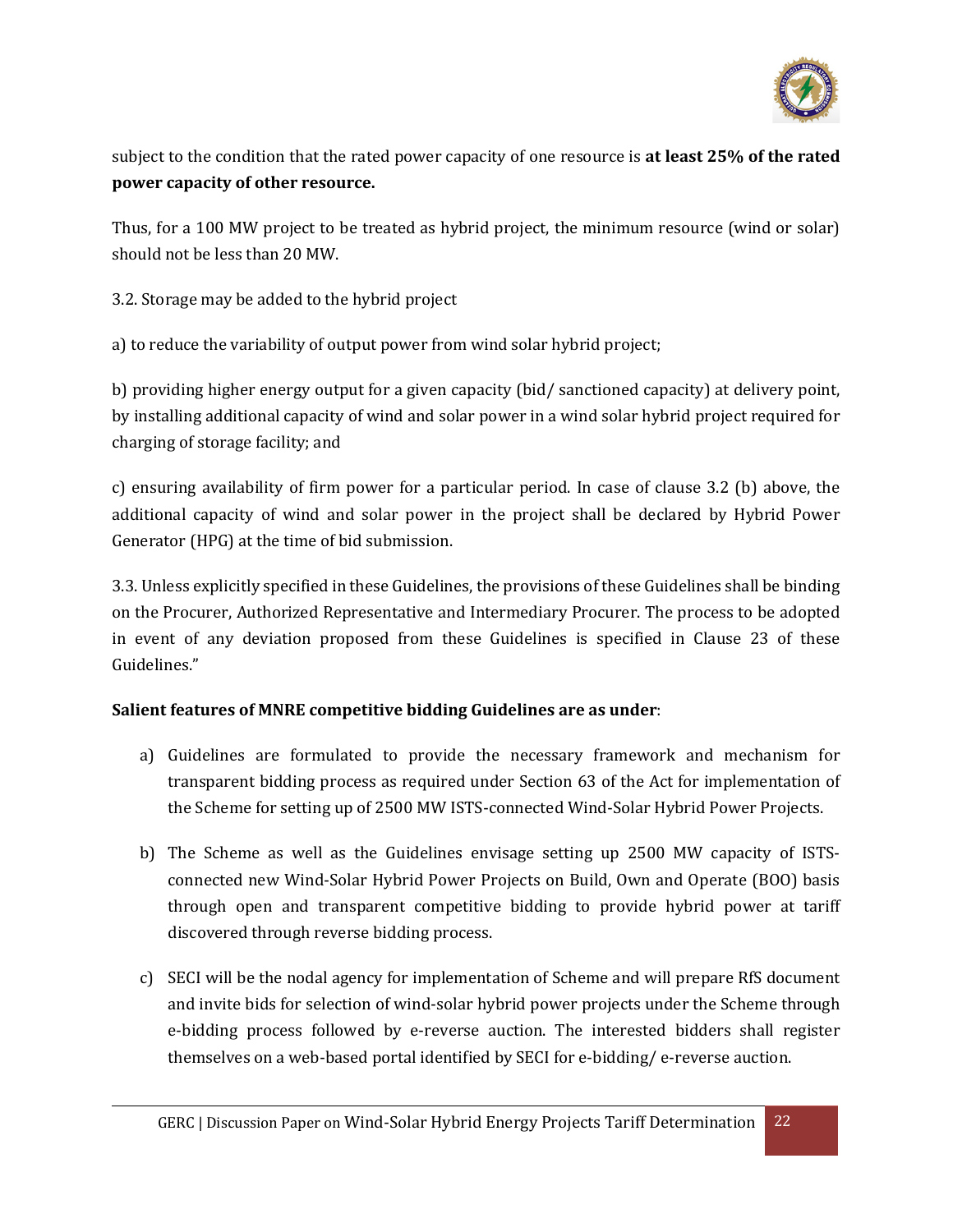

- d) The selection of bids will be done by SECI based on the lowest tariff offered in the ascending order as quoted by the bidders during the e-reverse auction till the entire bid capacity is allotted.
- e) SECI shall sign Power Purchase Agreement with Hybrid Power Developer (HPDs) at bidded tariff and also enter into back-to-back Power Supply Agreement (PSA) with buyers at a pooled price of total capacity allotted. Duration of PPA and PSA would be 25 years from Commercial Operation Date of the Project. SECI will be entitled to charge trading margin as mutually agreed with buyer or as decided by Central Electricity Regulatory Commission for long-term power purchase, whichever is less.
- f) Under the Scheme, minimum bid capacity shall be 200 MW with at least 50 MW of project capacity at each project site. Maximum bid capacity that can be allotted to one company including its Parent, Affiliate or Ultimate Parent or any Group Company will be 500 MW.
- g) Selection of Project shall be done through single stage two envelopes, e-bidding and e-reverse auction as detailed in the RfS documents to be issued by SECI. Based on the RfS notification issued by SECI, separate Technical and Financial bids will be submitted by the developer in its application. The financial bid will clearly indicate tariff offered (in India Rupees) against the total bid capacity for which bid is submitted.
- h) A copy of the Standard Power Purchase Agreement to be executed between SECI and the HPD shall be provided by SECI along with invitation for submission of response to RfS.

# 1.8 Gujarat Wind-Solar Hybrid Power Policy 2018

'Gujarat Wind-Solar Hybrid Power policy-2018' notified by Government of Gujarat on 20<sup>th</sup> June, 2018 aims to harness the huge RE potential of the state through "hybridization" of the two sources of energy. Solar and Wind energy potential of the state is mostly concentrated in the areas of Saurashtra, Kutch and North Gujarat region.

The main objectives of this Policy are:

*-------"1. To provide a framework for promotion of large grid-connected wind-solar PV hybrid systems for* optimal and efficient utilization of the transmission infrastructure and land, and reducing the *variability in renewable power generation thus achieving better grid-stability.*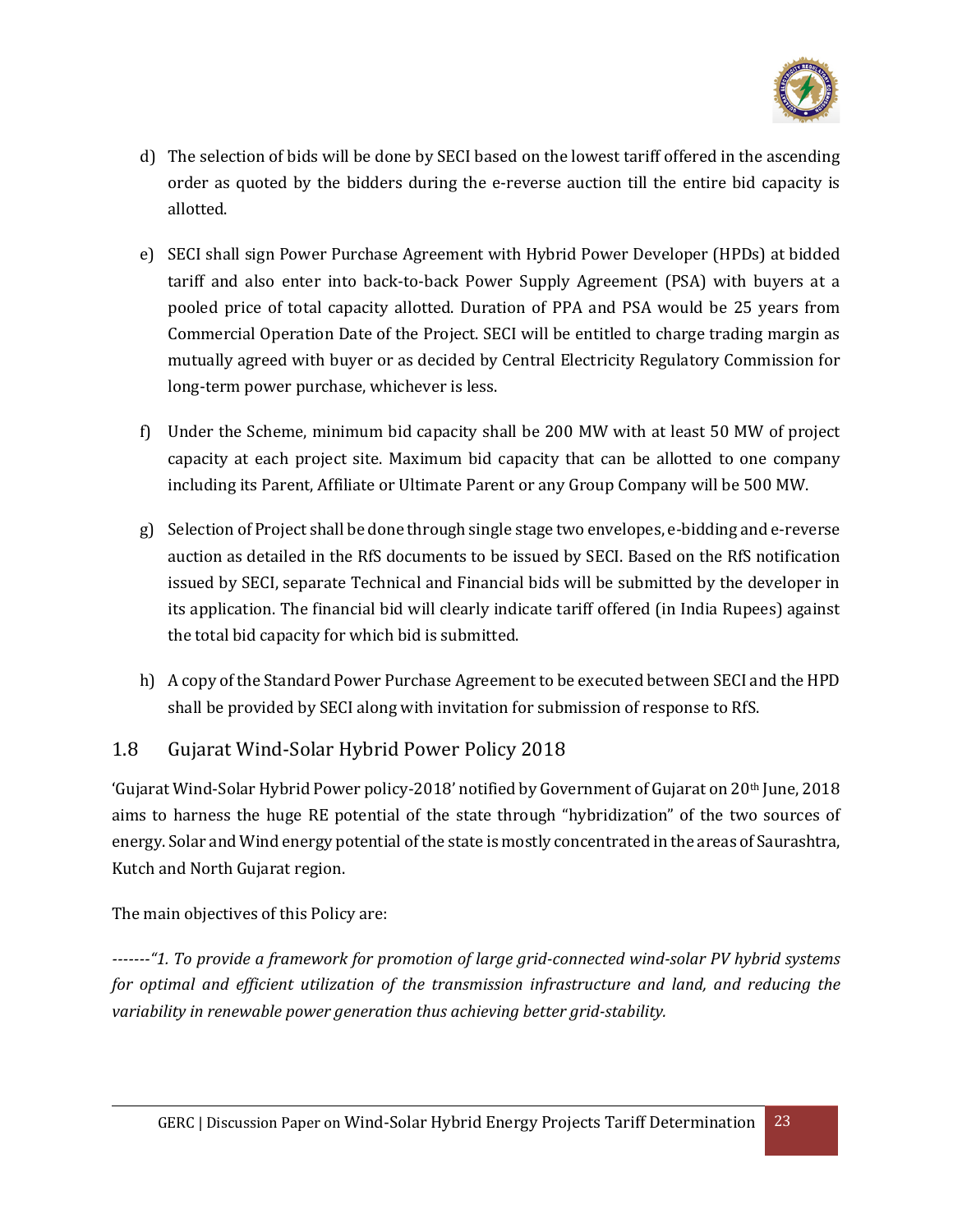

2. To encourage new technologies, methods and solutions to facilitate the combined operation of wind and solar PV plants and to promote the integration with emerging technologies like energy storage *systems."*

The important features of the policy are highlighted below:

# *"3. ELIGIBLE UNIT*

Any individual, company or body corporate or association or body of individuals, whether incorporated *or* not, or artificial juridical person, shall be eligible for setting up of new Wind-Solar Hybrid Projects *OR* shall be eligible to add wind/solar capacity at the existing wind/solar power projects, respectively, either for the purpose of captive use and/or for the selling of electricity, in accordance with the *Electricity Act, 2003, as amended from time to time. The wind and solar generation may be metered* separately at the pooling/sending end sub-station."

# *"4. STATE GOVERNMENT FACILITATION & NODAL AGENCY*

*Gujarat Energy Developer Agency (GEDA)* shall be the State Government Nodal Agency for facilitation and *implementation of the Gujarat Wind-Solar Hybrid Power Policy-2018. The Nodal Agency shall facilitate and assist the Project Developers to undertake the activities in achieving the objectives the* policy. Energy storage technology will also be facilitated by the State Government."

# *"5. IMPLEMENTATION STRATEGY*

*5.1 For simplicity purpose, wind-solar hybrid power generation plants are divided into two categories: (i)* **Type-A** *Projects (Existing/under construction project) (ii)* Type-B *Projects (New projects)* 

*(i) Type-A projects (Existing / under construction projects)* 

*This* includes conversion of existing / under construction wind or solar power plants which are registered with GEDA and for which evacuation permission is granted by GETCO before issuance of this *Policy.* The installed wind/solar capacity shall be considered based on Power Purchase Agreement *(PPA)/Wheeling Agreement.*

# *(ii) Type-B Projects (New Projects)*

This includes new wind-solar hybrid power generation projects which are not registered with GEDA or *for* which evacuation permission is not granted by GETCO till the date of issuance of this policy.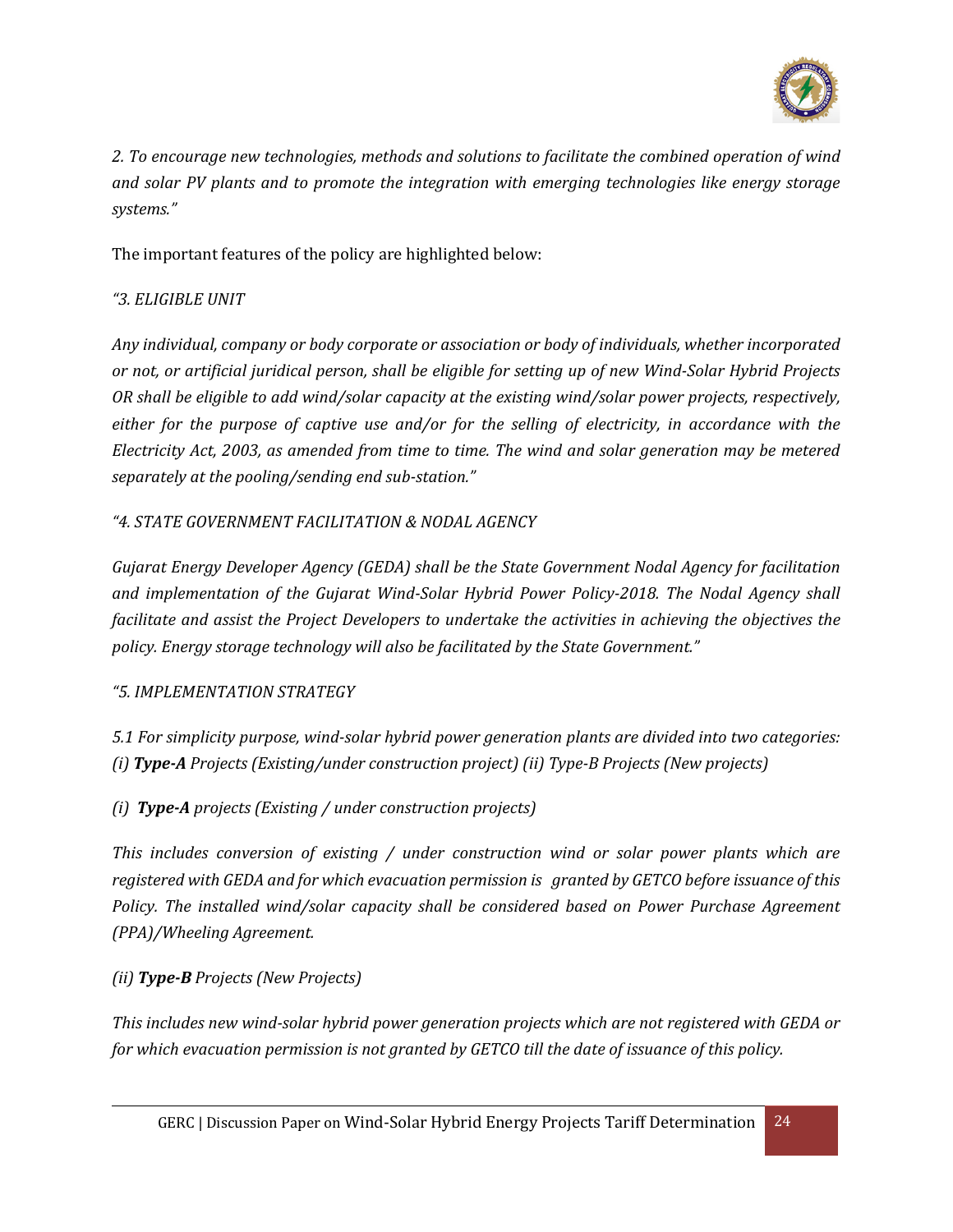

## *5.2 AC or DC configuration of wind-solar hybrid power projects*

#### *(i)* **Type A** Projects *(Existing / under construction projects)*

*Only* A.C. integration is permissible. AC output of both, the wind and solar system shall be integrated at *pooling* /sending end substation as the case may be. Both Wind and solar systems shall use separate set of electrical lines and equipment for connecting at pooling / sending end substation of the Hybrid *project.* The solar and wind generation is mandatorily required to be metered separately at pooling /sending end substation in order to cater to separate RPO with suitable control equipment.



Figure 1: AC configuration for Existing /ongoing Hybrid projects

## *(ii) Type B Projects (New Projects)*

In the absence of a common RPO and Tariff:

*In* this case, only AC integration shall be allowed. Separate electrical lines and meters needs to be laid for wind and solar respectively until the pooling/sending end sub-station of the hybrid project.

In the presence of a common RPO and tariff:

*In* this case, AC or DC integration shall be allowed. Common electrical lines may be used up to the pooling substation of the hybrid project. DC integration shall be contingent to the availability of DC metering standards, which may be evolved in due course of time.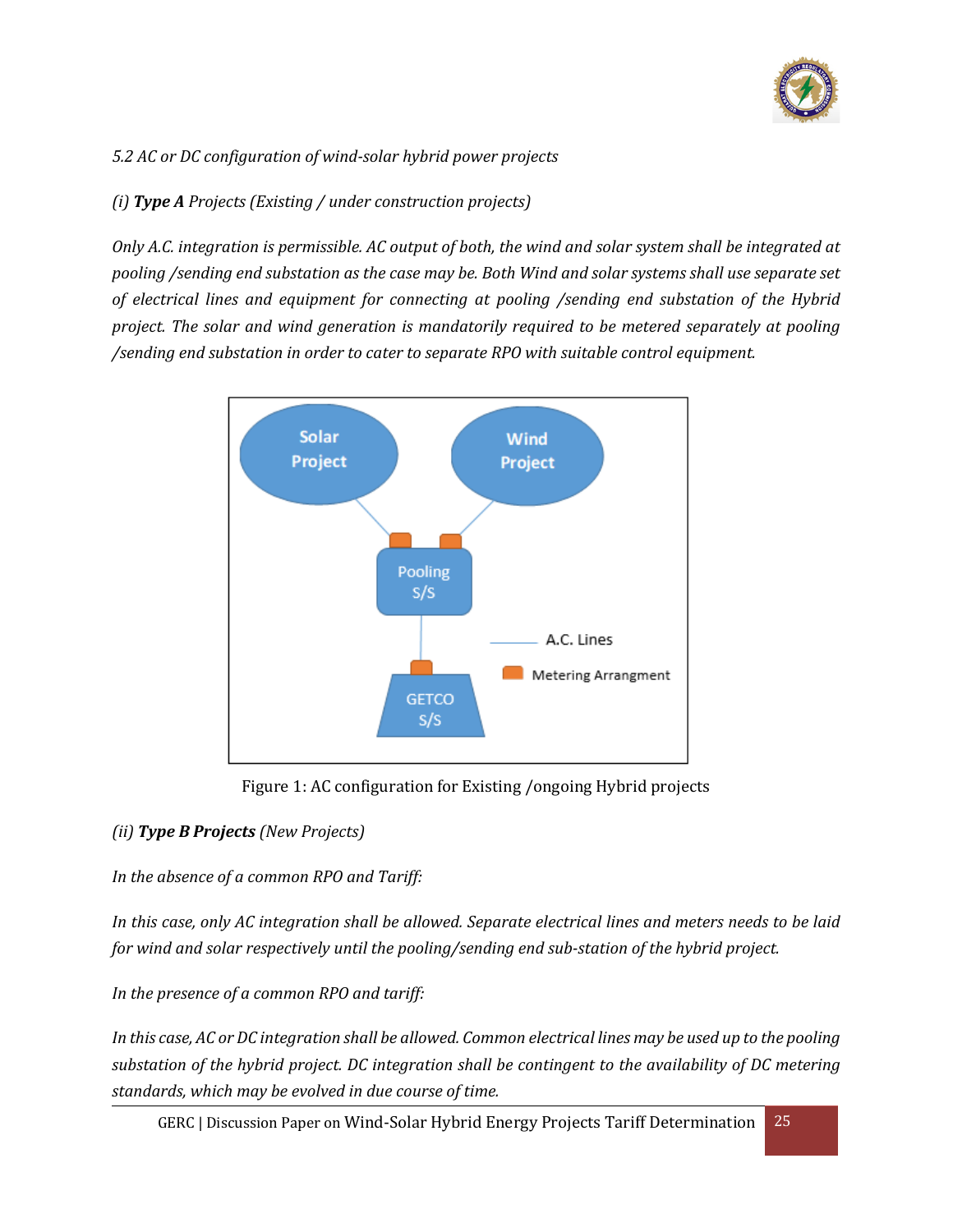

*Under all circumstances, the Developer shall lay a dedicated line for evacuation of power from the* pooling/sending end sub-station of Hybrid Project to the receiving end sub-station of GETCO as per system study undertaken by GETCO. Energy injection from Wind & Solar capacity at receiving end of *GETCO* sub-station shall be worked out separately on the basis of meter reading of common meter *installed* at receiving end sub-station appropriately apportioned as per the respective meter reading of *wind and solar meters.*



Figure 2: AC/DC configuration for New Hybrid projects

# 5.3 Hybridization of **Type- A Projects** (Existing Project)

*i The total power injection from solar-wind hybrid project into the arid shall not be more than* the transmission capacity /grid connectivity allowed /sanctioned by GETCO for this purpose. In case any *augmentation in existing evacuation system is required due to addition of wind /solar capacity, developer has to undertake such work up to GETCO's receiving end substation at their own cost.* 

*ii The solar/wind power generated from the Hybrid Project shall be measured at the* pooling/sending end sub-station, and energy injection at the receiving end sub-station of GETCO shall *be* worked out on apportioned basis as per the common meter reading at the receiving end sub-station.

*iii* The additional solar /wind power from the Hybrid project may be allowed to wheel for Captive use or third party sale or sale of power to DISCOMs. For transmission and wheeling of power, the applicable charges and losses shall be specified in the policy.

*iv Hybrid Project Developer shall approach GETCO for evacuation system planning upto the receiving station.*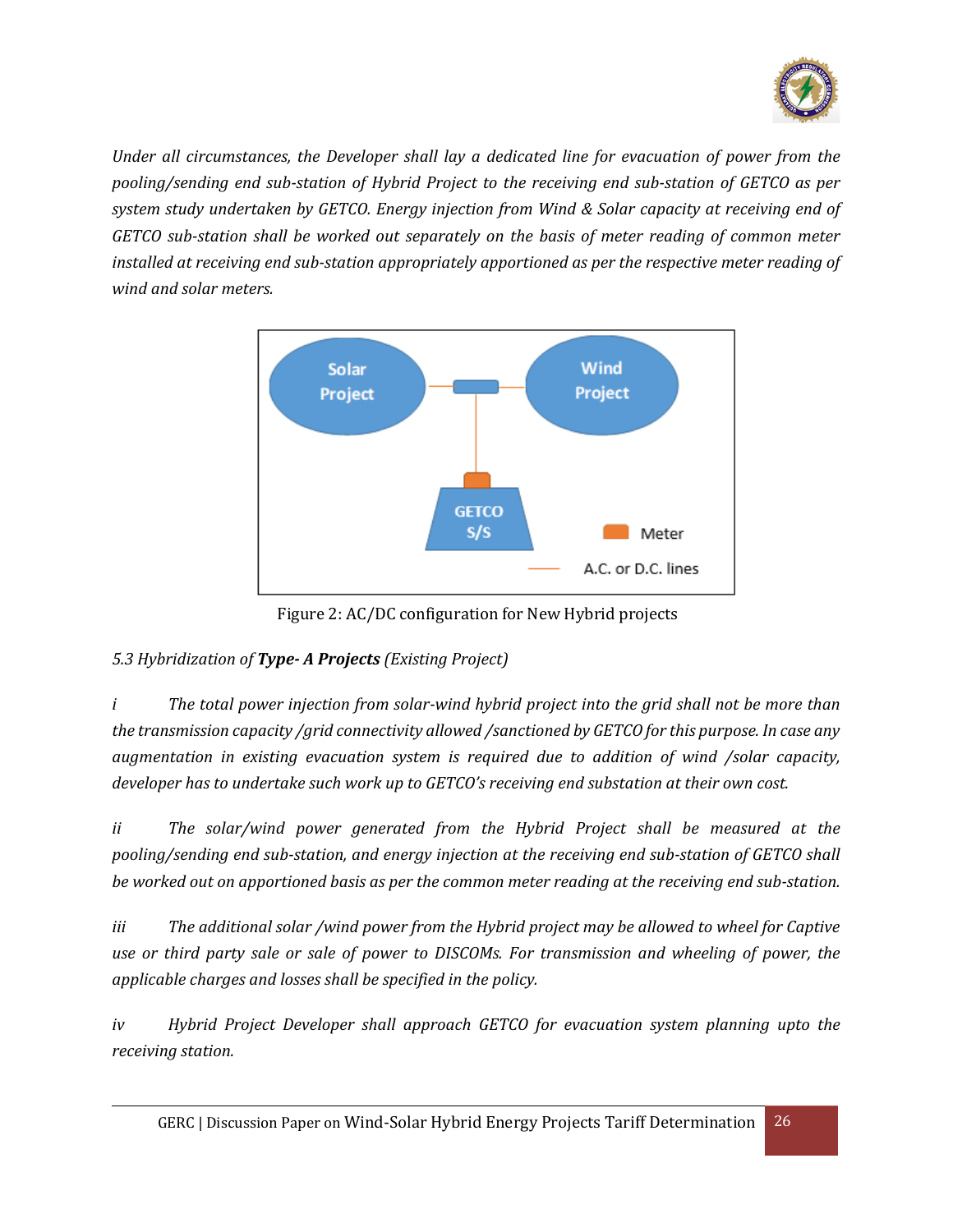

## *5.4. Type-B Project (New Project)*

*i* The developers of Hybrid Projects shall establish the evacuation line at their own cost up to the *receiving end sub-station of GETCO.* 

*ii* The solar/wind power generated from the Hybrid Project shall be measured/apportioned at the *pooling/sending end sub-station, and energy injection at the receiving end sub-station of GETCO shall be* worked out on apportioned basis as per the common meter reading at the receiving end sub-station.

*iii* The developer has the option for wheeling of Wind and Solar power for their Captive use or third *party* sale or sale of power to DISCOMs. For transmission and wheeling of power, the applicable charges *and losses shall be specified in the policy.*

*iv Hybrid Project Developer shall approach GETCO for evacuation system planning upto the receiving station."*

## *"6. CAPACITY INSTALLATION*

*For Type* –A project, development of additional solar capacity in existing wind power plant of vice-versa *is* allowed. In case of **Type-B Projects** (New Projects): The choice of capacity mix between wind and solar shall be the discretion of the Developer or as per the individual schemes as notified by the **State or Central Government from time to time."** 

## *7. WIND-SOLAR HYBRID SYSTEM & POWER EVACUATION*

*Wind Solar Hybrid Power Generation System, or the Hybrid Project, means the system of combined generation of wind and solar power at existing or new solar/wind power projects (or) co-located where injection of wind or solar power is at the interconnection point of the pooling sub-station of existing wind farms/* sending end sub-stations of existing solar power installations.

*Under the scheme of wind-solar hybrid power generation, wind and solar PV systems may be connected at* the same intersection point at pooling/ sending end sub-station. In order to achieve the benefits of *hybrid plant in terms of optimal and efficient utilization of transmission infrastructure and better grid stability by reducing the variability in renewable power generation, it is desired that:* 

*i At the locations of having good wind power potential, the solar PV capacity to be added as the* solar-hybrid component could be relatively smaller.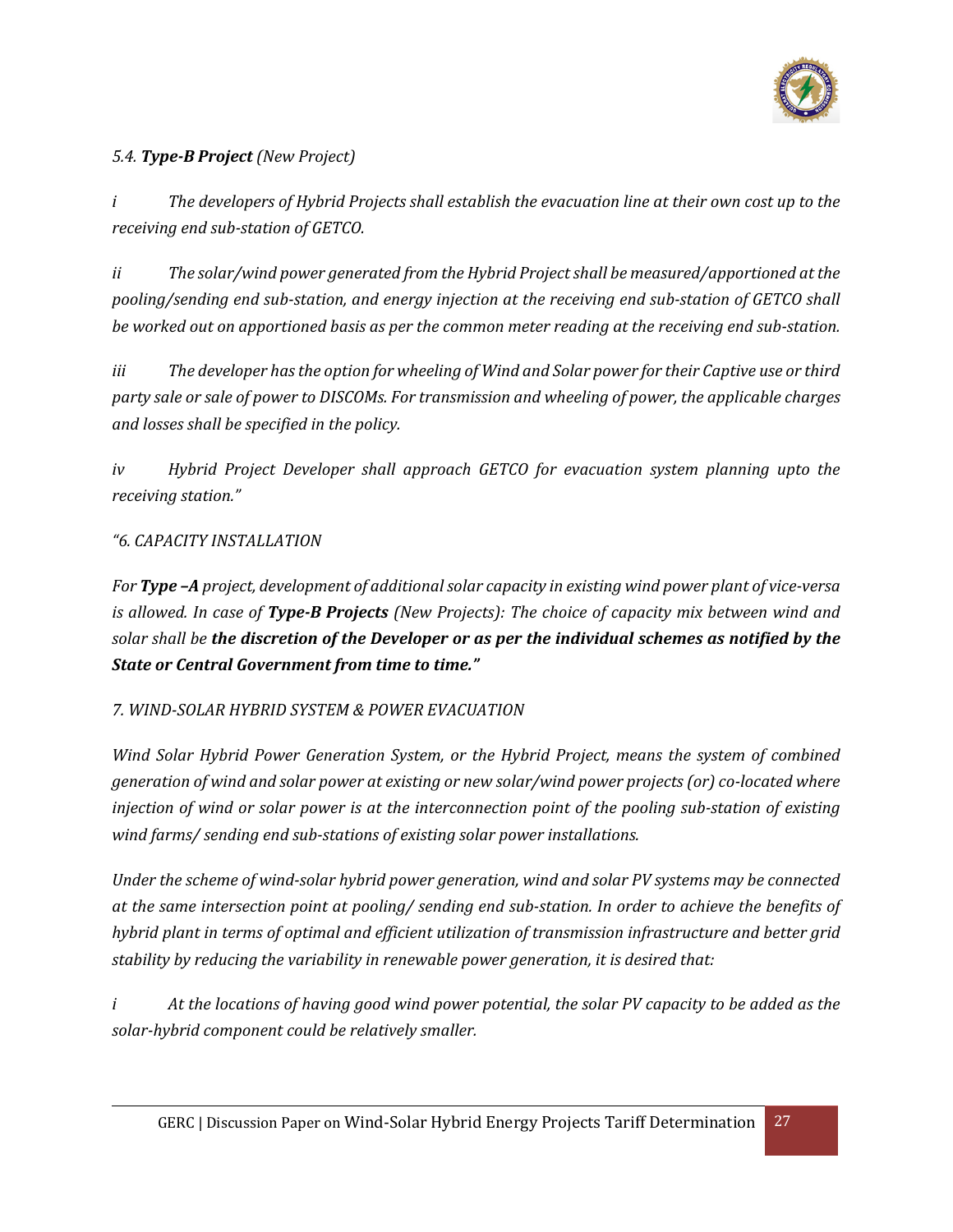

*ii* Similarly, in case of the sites where the power density is relatively lower or moderate, the *component of the solar PV capacity could be relatively on a higher side.* 

*iii Evacuation capacity for the purpose of connectivity and injection of power shall be worked out as follows:*

**For Type A Project (Existing Projects)** where open access is already allowed to the extent of rated *capacity* of transmission line /sub-station of GETCO, evacuation of power from additional solar /wind *capacity* to be set up is allowed up to the capacity of transmission line /substation of GETCO. No *transmission charges are payable for evacuation of such additional capacity. However, the transmission losses and wheeling charges* /losses shall be applicable as to any normal project.

*In case the capacity margin exists in the transmission system /substation of GETCO or augmentation is possible to evacuate the power from additional wind /solar capacity and if such work is undertaken by GETCO* after receiving end substation. The developer has to pay transmission charges, transmission *losses and wheeling charges* /losses as per any other RE project proponent.

*In case of Type-B Projects (New Projects), the developer of Hybrid Project shall establish a dedicated line* at its own cost for evacuation of power up to receiving end sub-station of GETCO where the Project *Developers* desires to inject power in the state grid. From there onwards, GETCO shall ensure *transmission system and connectivity. Transmission charges shall be applicable on the basis of*  sanctioned/allocated transmission capacity. However, Developer shall ensure that power injection shall *never increase beyond sanctioned/allocated transmission capacity. Transmission charges and losses,* and wheeling charges and losses shall be applicable as applicable to any other open access for wind and *solar projects."*

#### *8. TARIFF FOR SALE TO DISCOMS*

Distribution Licensees may purchase power from Hybrid Projects, wind and solar separately as follows *for meeting their RPOs.* 

## 8.1 In case of **Type -A** project (Existing projects)

The purchase of power from existing project shall be according to respective PPA. Whereas the sale and *purchase* of power from additional /new capacity shall be at **the tariff discovered through** *competitive bidding undertaken by DISCOMs separately for Wind and Solar power purchase.* 

*8.2. In case of Type-B Projects (New Projects)*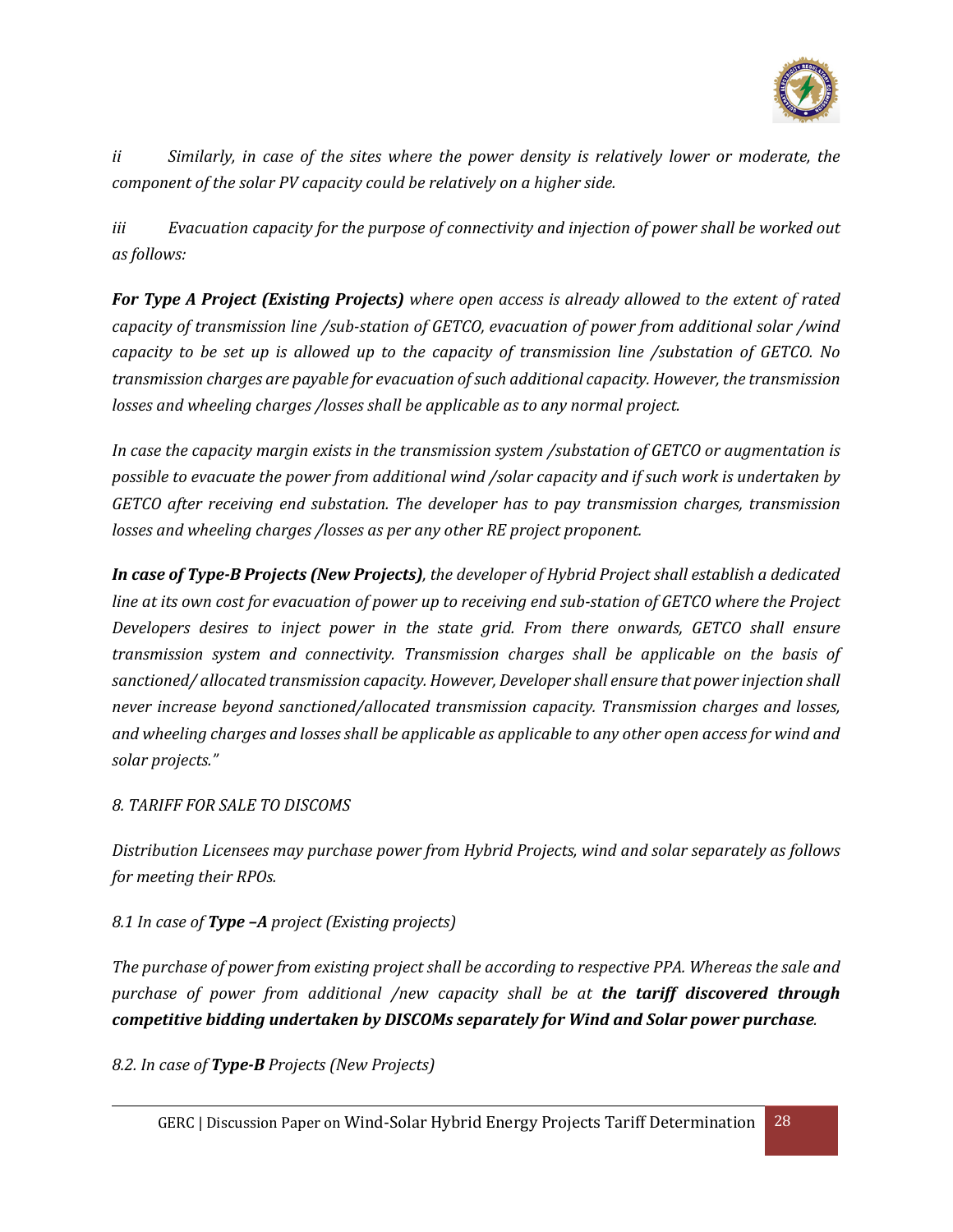

*The purchase of wind/solar power shall be at a tariff discovered through competitive bidding (reverse bidding whenever required)* undertaken by DISCOMs separately for Wind and Solar Power *Purchase until a common tariff mechanism and RPO for the hybrid project is evolved.* 

# 1.9 Renewable Purchase Obligation in Gujarat

The Gujarat Electricity Regulatory Commission (Procurement of Energy from Renewable Sources) (Second Amendment) Regulations, 2018, (Notification No. 01 of 2018) dated 21<sup>st</sup>April, 2018 has specified the minimum renewable power purchase by the obligated entities for the financial year (FY) 2017-18 to 2021-22 as shown in Table below.

As per this regulation, the obligated entities have the obligation to purchase electricity (in kWh) from specified RE sources. The said purchase shall be at a defined minimum percentage of the total consumption of its consumers including T&D losses during a year.

This renewable purchase obligation applies to:

- distribution licensees; and
- any other captive and open-access users consuming electricity (i) generated from conventional captive generating plant having capacity of 5 MW and above for their own use and/or (ii) procured from conventional generation through open access and third party sale

|         | <b>Total RPO</b> | <b>Non Solar RPO</b> |                                              | <b>Solar RPO</b> |                              |
|---------|------------------|----------------------|----------------------------------------------|------------------|------------------------------|
| Year    |                  | Wind                 | Biomass,<br><b>Bagasse, MSW</b><br>and Hydro | <b>Solar</b>     | Total Wind &<br><b>Solar</b> |
| 2017-18 | 10.00%           | 7.75%                | 0.5%                                         | 1.75%            | 9.5%                         |
| 2018-19 | 12.70%           | 7.95%                | 0.5%                                         | 4.25%            | 12.20%                       |
| 2019-20 | 14.30%           | 8.05%                | 0.75%                                        | 5.5%             | 13.55%                       |
| 2020-21 | 15.65%           | 8.15%                | 0.75%                                        | 6.75%            | 14.90%                       |
| 2021-22 | 17.00%           | 8.25%                | 0.75%                                        | 8.0%             | 16.25%                       |

**Table 1** Renewable Purchase Obligation in Gujarat FY 2017-18 to 2021-22

**Source:** GERC (Procurement of Energy from Renewable Sources) (Second Amendment) Regulations, 2018.

Further, this regulation recognises the certificates issued within the scope of Central Electricity Regulatory Commission's (CERC) Notification No. L-1/12/2010-CERC dated  $14<sup>th</sup>$  [anuary, 2010 as the valid instruments for the discharge of the mandatory obligations set out in these regulations for the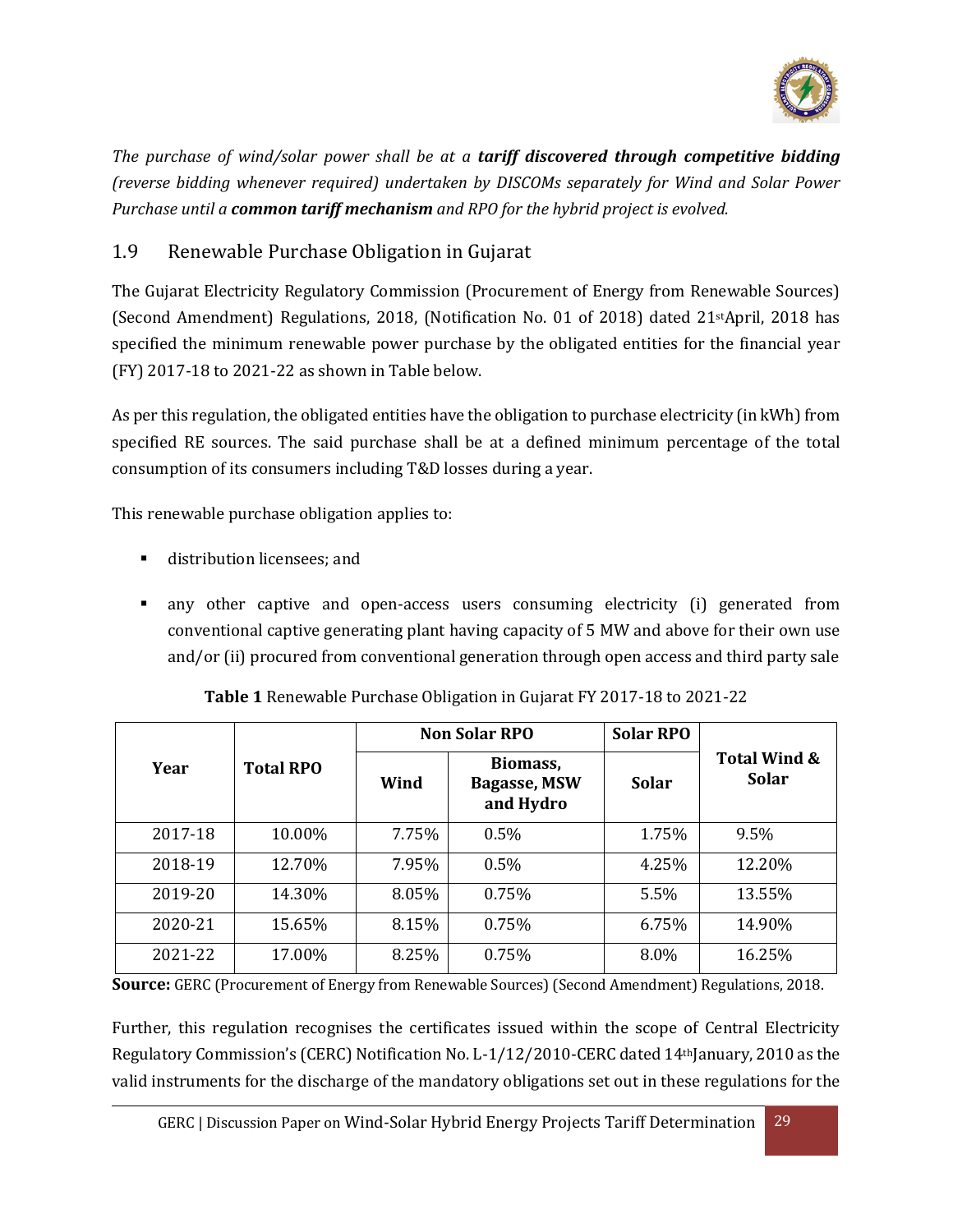

obligated entities to purchase electricity from renewable energy sources termed as Renewable Energy Certificates (REC).

# 1.10 Wind - Solar Resource Characteristics study for Gujarat

Solar and Wind sources of electricity are complementary to each other. It is a general perception that the months having good sunshine tend to be less windy and months having good wind speed tend to be less sunny. This is evident from the generation pattern of the wind and solar power projects. The result for similar analysis for year 2018 is depicted in the graph - monthly percentage share of electricity generation from wind and solar for the state of Gujarat for year 2018 as shown below:



Figure 3: Wind and Solar Generation in Gujarat 2018

End of Chapter 1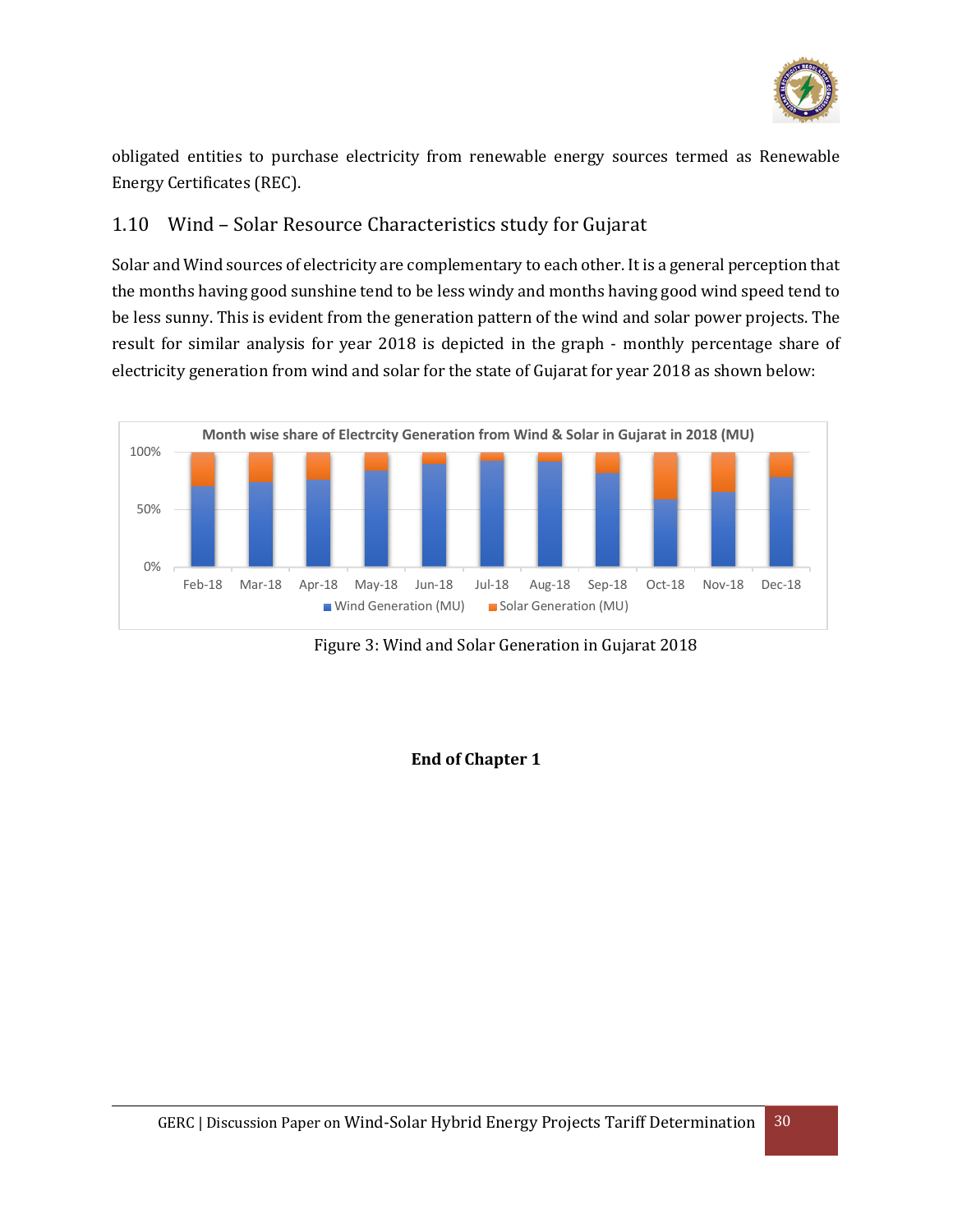

# CHAPTER 2 STUDY OF COMPETITIVE BIDDING RESULTS FOR WIND SOLAR HYBRID

# 2.1 Introduction

Solar Energy Corporation of India Ltd (SECI), a Central Public Sector Undertaking (CPSU) under the administrative control of MNRE, was set up on 20<sup>th</sup>September, 2011 to facilitate the implementation of JNNSM and achievement of targets set therein. The Government later converted it into a Section-3 Company under the Companies Act, 2013. Earlier, it was only focussing on Solar Energy sector, but with the conversion to a Company, its mandate was broadened to cover the entire Renewable Energy domain. SECI has now been playing the role of a nodal agency for conducting e-reverse auction for procurement for power for solar and wind projects. SECI first started with the competitive bidding of Solar but with huge response of investors, it also floated the tenders for procurement of Wind power. Afterwards, SECI has also published tender for supply of round the clock (RTC) power, peak power as well as power procurement from Wind –Solar Hybrid projects as per guidelines issues by MNRE. Most of the tenders floated by SECI were oversubscribed and the Tariff offered by the bidders was also much lower than the Tariff of conventional sources.

# 2.2 SECI Wind-Solar Hybrid Power Projects (Tranche-I)

SECI had issued Request for Selection (RfS) along with draft Power Purchase Agreement (PPA) and Power Sale Agreement (PSA) documents for setting up of 2500 MW ISTS connected Wind-Solar Hybrid Projects (Tranche-I) as per the MNRE guidelines on June 22, 2018. Subsequently, the capacity under the RfS was revised to 1200 MW. The hybrid projects are scheduled to be commissioned in the year 2021-22 and the Projects would help the Buying Utilities/Distribution Licensees in meeting their Renewable Purchase Obligations (RPOs) requirements apart from providing power at very economical rates. After reverse auction, two projects of total 840 MW capacities were finalised and Letters of Award was issued on 25.01.2019. SECI had agreed to sell the entire 840 MW (i.e. cumulative awarded capacity/accepted cumulative capacity) of hybrid power to the Buying Utilities/DISCOMs at the rate of Rs. 2.6972/kWh ((i.e. weighted average pooled rate of two bids) plus the trading margin of Rs.0.07/kWh upon the commissioning of the above capacity. Based on the request of the Buying Utilities/2DISCOMs, SECI had entered into PSAs for 400 MW capacity with Chhattisgarh State Power Distribution Company Limited and 440 MW power with Haryana Power Purchase Centre (HPPC).

The discovered tariff, capacity and project locations are given below.

**Table 2** Tariff Discovered in SECI hybrid Tender (Tranche – I)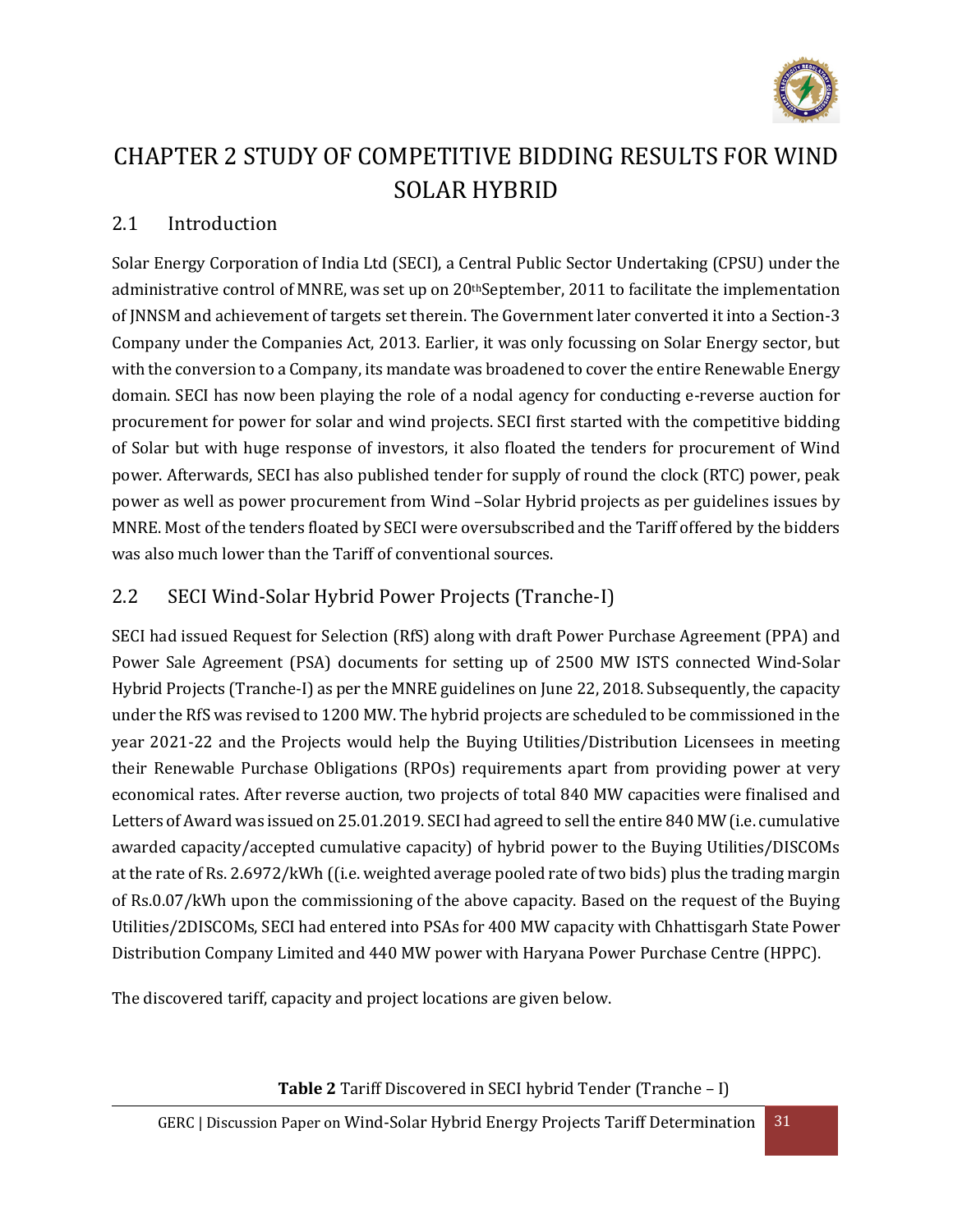

| SI No | Name of the project                         | Capacity<br>(in MW)                                       | Location                  | Tariff (Rs./<br>kWh) |
|-------|---------------------------------------------|-----------------------------------------------------------|---------------------------|----------------------|
|       | <b>SBE Renewable Ten</b><br>Private Limited | 450<br>$(150 \text{ and } 100)$                           | Karnataka /<br>Tamil Nadu | 2.67                 |
|       | Mahoba Solar (UP)<br>Private Limited        | 390<br>(three projects of<br>100 MW and<br>another 90 MW) | Gujarat                   | 2.69                 |

Source: CERC order dated 28.02.2020 in Petition No 56/AT/2020

# 2.3 SECI Wind-Solar Hybrid Power Projects (Tranche-II)

Subsequently, SECI had issued RfS for setting up of 1200 MW ISTS connected Wind-Solar Hybrid Power Projects (Tranche-II) as per competitive bidding guidelines laid down by the Ministry of New and Renewable Energy (MNRE) for setting up of 2,500 MW of ISTS connected wind-solar hybrid projects. SECI was designated as the nodal agency for the implementation of the project. SECI had invited bids for the setting up of 1,200 MW of ISTS connected wind-solar hybrid power projects (Tranche II) on 8<sup>th</sup>March 2019. The projects were scheduled to be commissioned in 2021-22. The tender was undersubscribed, and bids received were only for 900 MW against the tendered capacity of 1,200 MW. The e-reverse auction was carried out on May 27, 2019, and Adani Renewable Energy Park (Gujarat) Limited (AREPGL) was declared as the successful bidder after conclusion of e-reverse auction process and determination of tariff. The tariff was Rs. 2.69/kWh for a capacity of 600 MW. Based on the request of the distribution licensees, 500 MW was allocated to Punjab State Power Corporation Limited (PSPCL), and 100 MW was allocated to India Power Corporation Limited (IPCL). Later, SECI entered into PPAs (300 MW each) with Adani Green Energy Nine Limited, SPV of the Successful bidder, namely, Adani Renewable Energy Park (Gujarat) Limited. The details of the bidding results are given below.

**Table 3** Tariff Discovered in SECI hybrid Tender (Tranche – II)

| SI No | Name of the project                                          | <b>Capacity</b><br>(in MW) | <b>Location</b> | Tariff (Rs./<br>kWh |
|-------|--------------------------------------------------------------|----------------------------|-----------------|---------------------|
|       | Adani Renewable Energy<br>Park (Gujarat) Limited<br>(AREPGL) | 600<br>$(300 MW$ each)     | Rajasthan       | 2.69                |

**Source:** CERC order dated 21.05.2020 in Petition No 307/AT/2020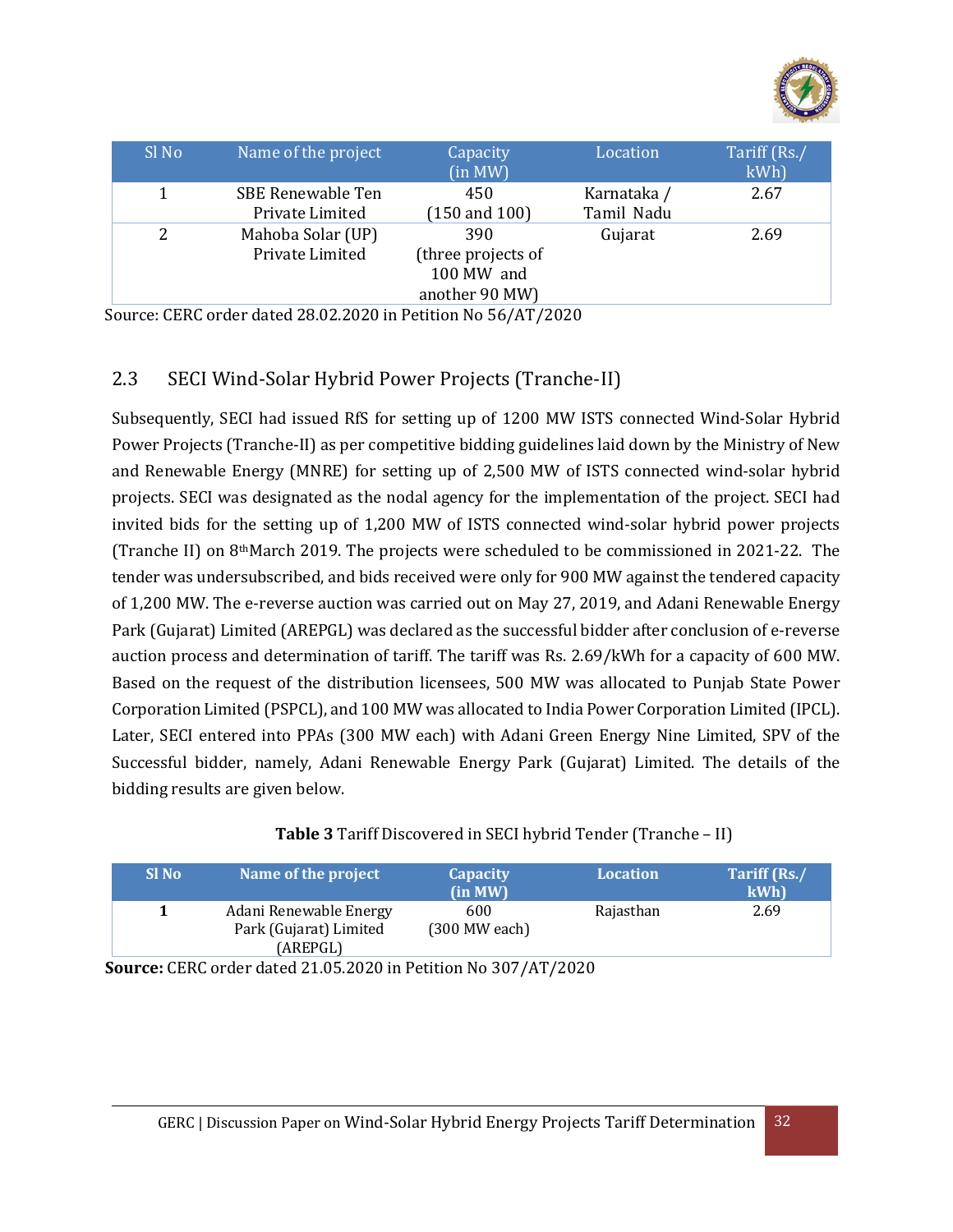

# 2.4 SECI Wind-Solar Hybrid Power Projects (Tranche-III)

The Solar Energy Corporation of India (SECI) has issued third tender (Tranche  $-$  III) in the hybrid series for setting up 1,200 MW of grid-connected wind-solar hybrid power projects in the country to be connected at interstate transmission (ISTS) level. A ceiling tariff of Rs. 2.88 per kWh has been set for this tender. As per the tender, the minimum project size of a single hybrid power project must be 50 MW and the maximum limit is 300 MW. The minimum capacity utilisation factor should be 30%. The projects are to be set up on a Build-Own-Operate (BOO) basis.

## **Table 4** Ceiling tariff specified in SECI hybrid Tender (Tranche – III)

| <b>\Particular</b>                                         | <b>Ceiling Tariff specified (Rs/kWh)</b> |
|------------------------------------------------------------|------------------------------------------|
| <b>SECI Wind-Solar Hybrid Power Projects (Tranche-III)</b> | 2.88                                     |
| $\sim$ $\sim$ $\sim$                                       |                                          |

#### **Source: SECI**

# 2.5 Maharashtra Wind - Solar Hybrid Tender

# A. Bid floated by Adani Electricity Mumbai Ltd (AEML)

Mumbai utility Adani Electricity Mumbai Ltd (AEML) initiated a competitive bidding on  $18<sup>th</sup>$  [uly, 2019 for procurement of 350 MW grid connected Wind-Solar Hybrid Power capacity on long term basis, with green shoe option of procurement of additional 350 MW, to meet its RPO. The salient features of the Bid were as follows:

- $\triangleright$  Single Stage Bidding Process with e-reverse auction
- $\triangleright$  Long Term PPA for 25 years from COD
- $\triangleright$  SCOD to be achieved within 18 months of signing PPA
- $\triangleright$  CUF of at least 50% to be quoted by the Bidder, permissible yearly variation of  $+/-10$ %.
- $\triangleright$  Delivery Point will be Maharashtra Periphery
- $\triangleright$  Financial Closure to be achieved in 12 months of signing of PPA

AEML received bids from 6 bidders with cumulative capacity of 1500 MW. The technical bids were opened on 19<sup>th</sup>August, 2019 and the financial bids of the five qualified bidders were opened on  $4<sup>th</sup>$ September, 2019 and e-reverse auction was also conducted on the same day. Based on the reverse auction result, L1 bidder was Rosepetal Solar Energy Private Limited and the said bidder was selected for entire quantum of 350 MW(additional 350 MW under green shoe option) with discovered tariff of Rs 3.35/kWh for its inter-state hybrid project.

In this matter, Maharashtra Electricity Regulatory Commission (MERC) vide its order dated 8.01.2020 in Case No 281 of 2019 ruled that AEML has option to renegotiate with selected bidder i.e.  $M/s$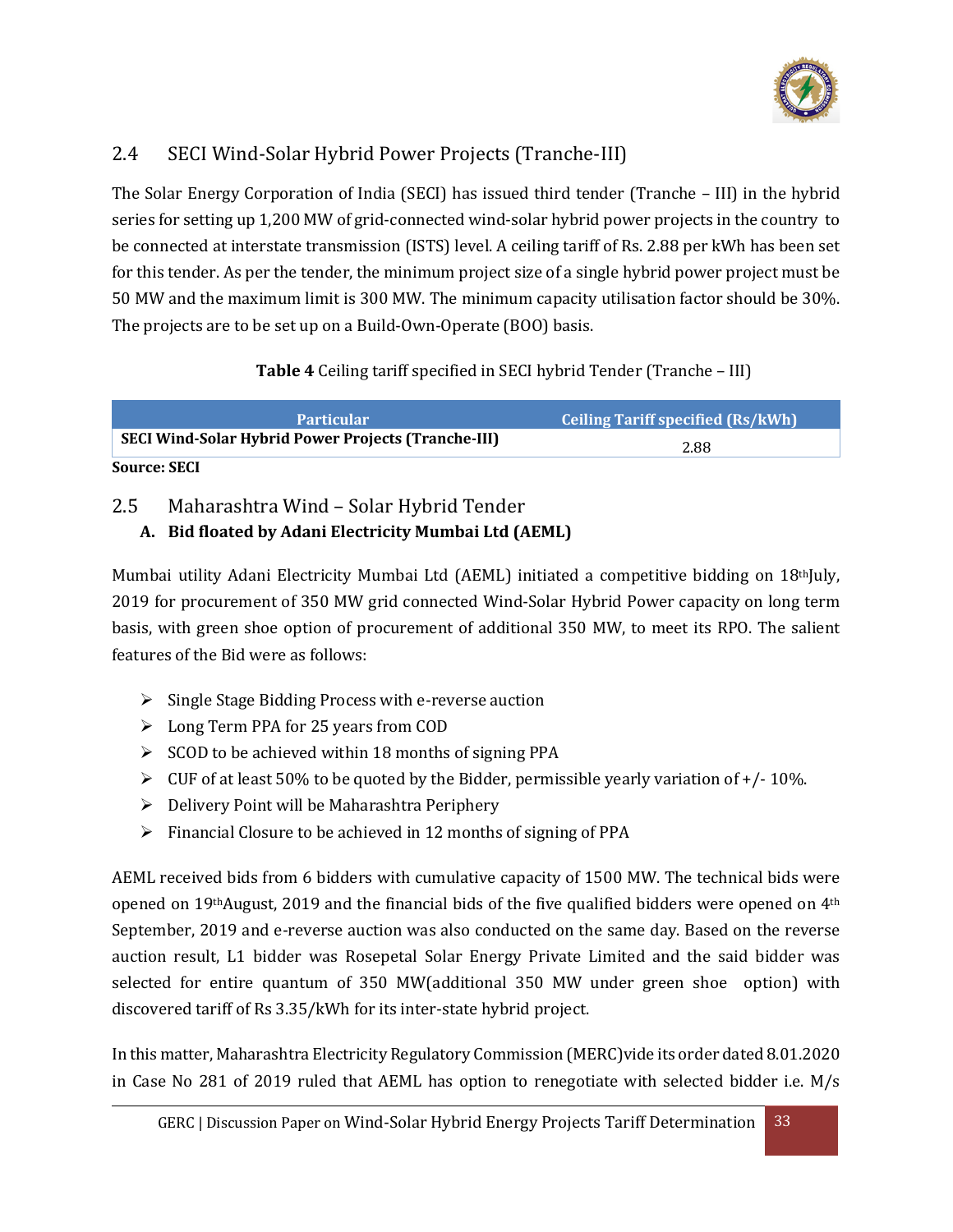

Rosepetal Solar Energy Private Ltd for lower tariff of Rs. 3.24 per unit. Bidder can offer lower rate with same configuration or by re-configuring Wind and Solar mix or by working out any other method to have the least possible clipping of energy while complying with minimum 50% CUF condition. Based on the same MERC decided the tariff as Rs. 3.24/kWh for the Wind-Solar hybrid project.

## Table 5 Tariff Discovered in AEML hybrid Tender

|   | SI No        | Name of the bidder                     | Capacity<br>(in MW)                     | Tariff (Rs / kWh) |
|---|--------------|----------------------------------------|-----------------------------------------|-------------------|
|   |              | Adani Electricity Mumbai Ltd<br>(AEML) | 700 MW                                  | 3.24              |
| ~ | $\mathbf{1}$ | 1.10004000010                          | $\mathbf{v}$ $\alpha$ $\alpha$ $\alpha$ |                   |

**Source:** MERC order dated 08.01.2020 in Case No 281 of 2019

## **B. Tata Power Company Ltd - Distribution (TPC-D) Plan**

Recently, another Mumbai Utility, Tata Power Company Ltd - Distribution (TPC-D)sought approval for the Bidding Documents for long term procurement (25 years) of 225 MW capacity from grid connected Wind-Solar Hybrid Power Projects through competitive bidding process from MERC. MERC has approved the bidding documents with the deviations sought. As per the approval, minimum CUF should be 35% at the delivery point and wind capacity is limited to 50% of the total project capacity.

## **Table 6** Tariff Discovered in TPCL hybrid Tender

| SI No | Name of the bidder                         | Capacity<br>(in MW) | Tariff (Rs / kWh) |
|-------|--------------------------------------------|---------------------|-------------------|
|       | Tata Power Green Energy Limited<br>(TPGEL) | 225 MW              | 2.59              |

**Source:** MERC order dated 10.08.2020 in Case No 152 of 2020

## **End of Chapter 2**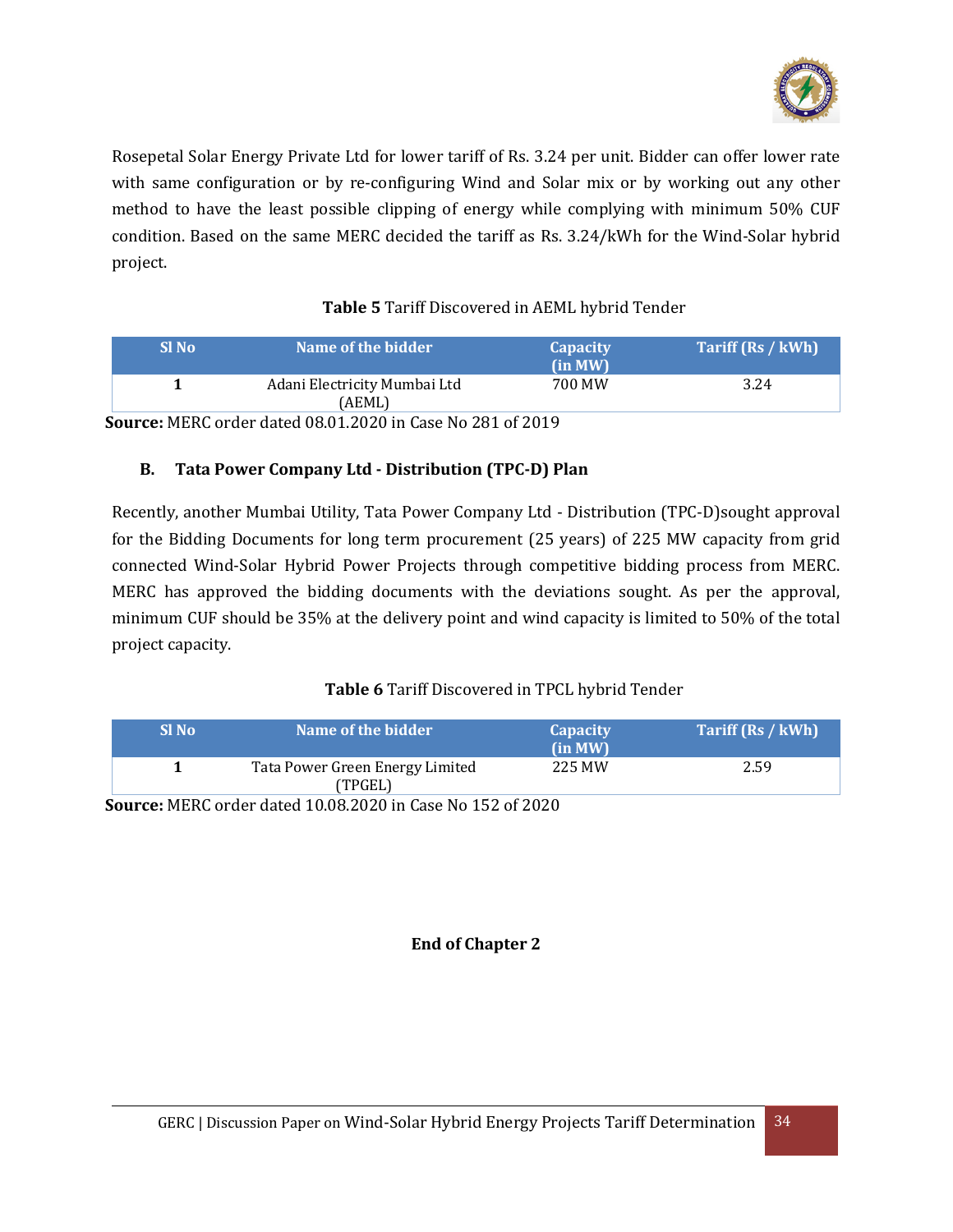

# CHAPTER 3 TARIFF FRAMEWORK, GENERAL PRINCIPLES AND OTHER COMMERCIAL CONSIDERATIONS

# 3.1 Tariff Framework

The Commission has already directed the Distribution Licensees to procure power from Solar and Wind Projects through competitive bidding under Section 63 of the Act or by following competitive bidding process followed by SECI/MNRE etc. The tariff determined by the Commission in the respective category of renewable energy orders will act as a ceiling tariff.

Further, the Commission has directed the Distribution Licensees through letter dated 18<sup>th</sup>March, 2017, which states as under:

*"The Commission has observed that, as per the provisions of the National Tariff Policy, procurement from renewable energy projects by distribution licensees is recommended through competitive bidding* to keep the tariff low. Accordingly, the Govt. of India and various State Governments have initiated *competitive bidding process for procurement of power from wind and Solar energy projects, in which* the discovered tariff for Solar and Wind energy projects has shown a substantial reduction".

The Commission noted the tariff related provisions under the 'Gujarat Wind-Solar Hybrid Policy 2018' *which states that for Type - A (existing projects), the purchase of power shall be according to respective PPA.* Whereas the sale and purchase of power from additional /new capacity shall be at the tariff discovered through competitive bidding undertaken by DISCOMs separately for Wind and Solar *power purchase.* In case of **Type-B** (New Projects), the purchase *of wind/solar power shall be at a* **tariff discovered through competitive bidding** (reverse bidding whenever required) undertaken by *DISCOMs separately for Wind and Solar Power Purchase until a common tariff mechanism and RPO for the hybrid project is evolved.* 

The Commission noted that the MNRE has notified the tariff based competitive bidding guidelines for procurement of power from Wind-Solar Hybrid projects as per provisions under Section 63 of the EA 2003. SECI as well as the distribution licensees in some state have successfully conducted competitive bidding process wherein the discovered tariff is substantially lower than the 'generic tariff' determined by the Commission in its previous solar and wind tariff Orders. Further, the power procurement from wind-solar hybrid projects may be used for fulfilment of solar RPO and non-solar RPO in the proportion of rated capacity of solar and wind power in the plant respectively.

In view of above the Commission feels it appropriate to adopt the tariff for Type A (existing projects) as well as Type B (new projects) based on the rates discovered through competitive bidding process.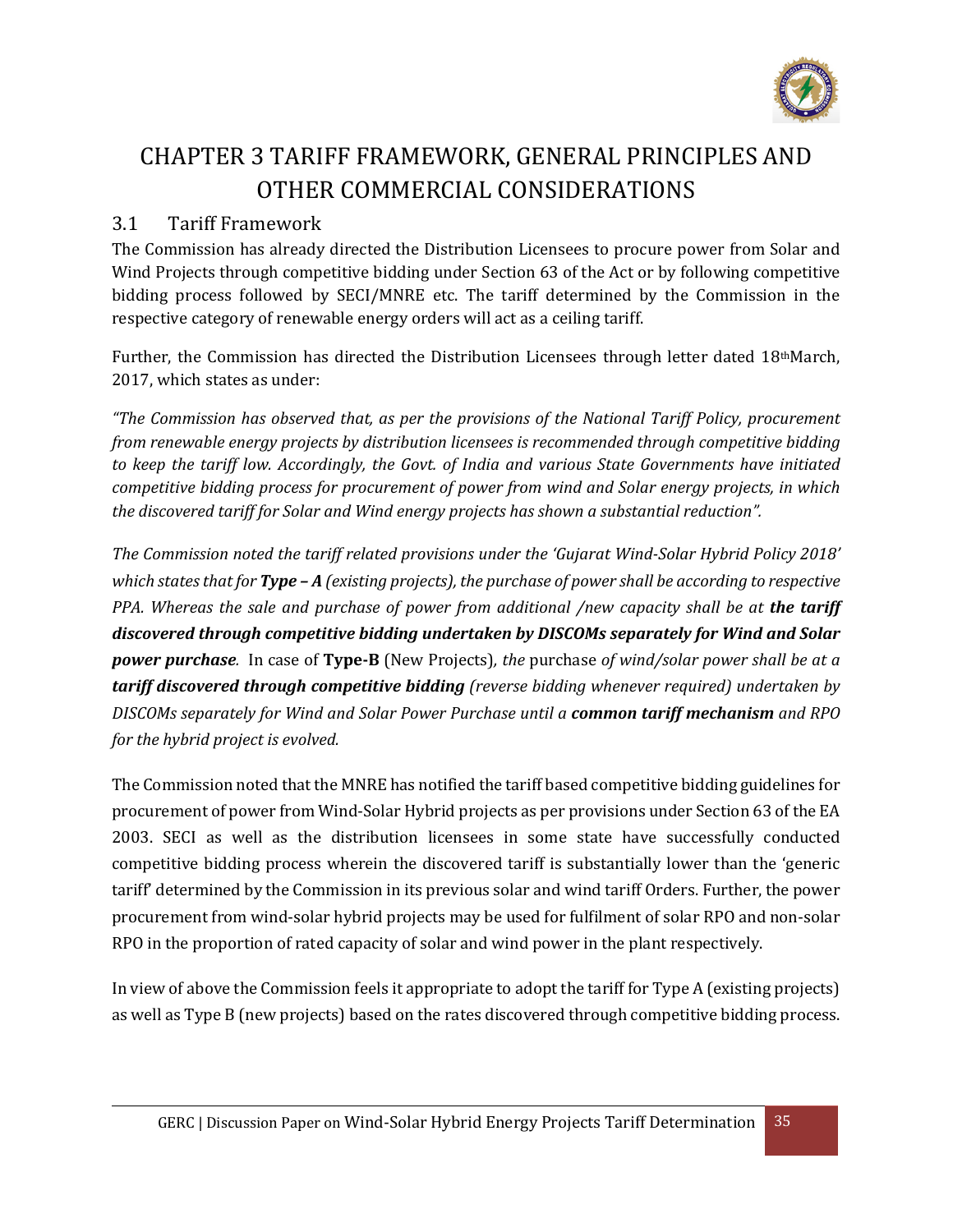

In view of above, the Commission proposes to determine the tariff for all prospective Wind-Solar Hybrid power projects, based on the rates discovered through competitive bidding under Section 63 of the Act or by following competitive bidding process followed by SECI/MNRE etc.

Further, there could be cases of Wind-Solar Hybrid power projects below the threshold limit of eligibility for participating in Competitive Bidding. It is proposed that the tariff for such projects shall be considered equal to the Tariff discovered through Competitive Bidding by State own DISCOMs, in different time period of 6 months of the year as under:

# **For Type – A (Existing projects):**

The purchase of power from existing wind/solar capacity shall be in accordance with the respective PPAs with Distribution licensees. The purchase of power from additional /new capacity shall be at the weighted average tariff (for respective RE addition capacity i.e. Wind or Solar), available as on  $1<sup>st</sup>$ April (as discovered in the Competitive Bidding by GUVNL during previous six months October-March and adopted by the Commission) shall be applicable for the projects to be commissioned under PPAs signed during April-September. Similarly, the weighted average tariff (for respective RE addition capacity i.e. Wind or Solar), available as on  $1<sup>st</sup>October$  (as discovered in the Competitive Bidding by GUVNL during previous six months April-September and adopted by the Commission) shall be applicable for the projects to be commissioned under PPAs signed during October-March.

## **For Type-B (New Projects)**

The purchase of power from such projects shall be at the weighted average tariff (of Wind, Solar  $&$ Wind-Solar Hybrid), available as on  $1<sup>st</sup>$  April (as discovered in the Competitive Bidding by GUVNL during previous six months October-March and adopted by the Commission) shall be applicable for the projects to be commissioned under PPAs signed during April-September. Similarly, the weighted average tariff (of Wind, Solar & Wind-Solar Hybrid), available as on  $1<sup>st</sup>$  October (as discovered in the Competitive Bidding by GUVNL during previous six months April-September and adopted by the Commission) shall be applicable for the projects to be commissioned under PPAs signed during October-March.

In case weighted average tariff is not available for particular 6 months period then latest weighted average tariff available for 6 months period as discussed above shall be considered.

The distribution licensees shall place on its website the applicable tariff on which it will buy the energy generated from such Wind Solar Hybrid Power Projects. The rate will be updated every 6 months.

# 3.2 General Principles

Under this section the general principles such as control period, tariff period, plant life etc. has been discussed.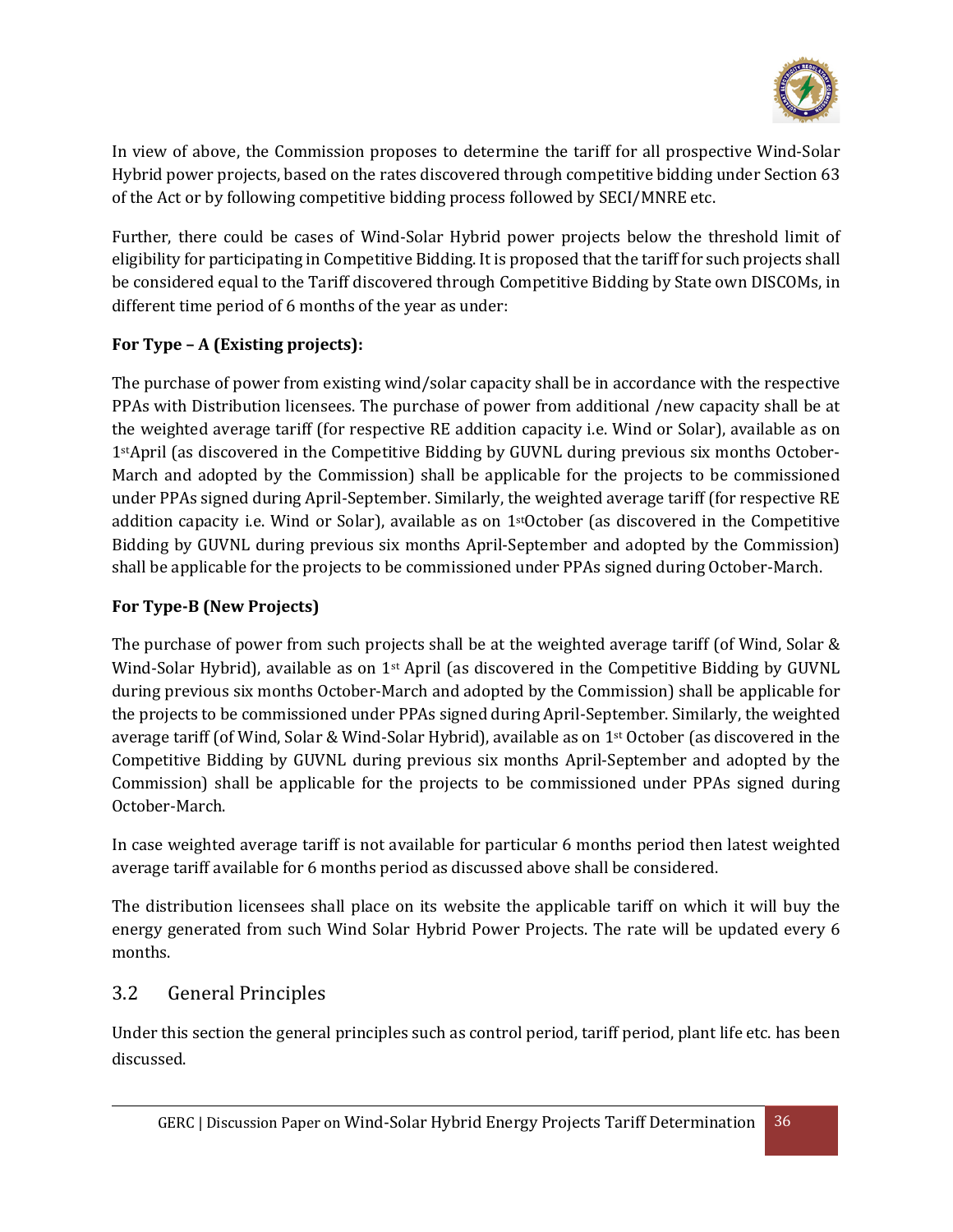

# **3.2.1 Control period:**

The Commission proposes that the control period of the tariff framework under this discussion paper shall be effective from the date of this Order to 31<sup>st</sup>March, 2023.

As per Clause 2 of the Gujarat Wind Solar Hybrid Power Policy, Wind Turbine Generator(s)/Solar PV Generation Project  $(s)$  developed during the Operating Period of this Policy shall become eligible for the benefits and incentives declared under this Policy for a period of twenty-five (25) years from the date of commissioning or the life span of such Wind Turbine Generator (s)/Solar Generation Project (s), whichever is earlier.

# **3.2.2 Useful life of plant:**

The Commission in its Wind Tariff Order (Order No.2 of 2020) dated 30.04.2020 had considered the project life of Wind Power Plants to be of 25 Years. Also in case of Solar Tariff Order (Order No. 3 of 2020) dated 08.05.2020 the useful life of SPV projects was considered as 25 years. CERC also considers the useful life of hybrid projects as 25 years from date of Commercial Operation (COD). In the recent biddings also terms of PPA is 25 years from Commercial Operation Date. In view of above, for the grid connected Wind-Solar Hybrid Power Projects the Commission proposes;

*"The Useful Life for the Wind Solar Hybrid Power Projects to be commissioned under PPAs signed during the new Control Period shall be considered as 25 years from their date of commissioning for Type-B (New Projects), whereas in case of Type-A (Existing Projects) it shall be considered only for additional /new capacity."*

# **3.2.3 Tariff period:**

The tariff period for the tariff proposed by the Commission for procurement of electricity from Wind-Solar Hybrid Power Projects will be of 25 years from the date of commissioning of such projects.

# **3.2.4 Eligible Unit:**

Any individual, company or body corporate or association or body of individuals, whether incorporated or not, or artificial juridical person, shall be eligible for setting up of new wind-solar Hybrid Projects OR shall be eligible to add wind/solar capacity at their existing solar/wind power projects, respectively, either for the purpose of captive use and/or for selling of electricity, in accordance with the Electricity Act, 2003, as amended from time to time. The wind and solar generation may be metered separately at the pooling/sending end Sub-Station.

The Wind-Solar Hybrid power projects to be commissioned under PPAs signed during the new control period will be eligible to sell power to distribution licensees of Gujarat at the tariff approved by the Commission under this Tariff framework.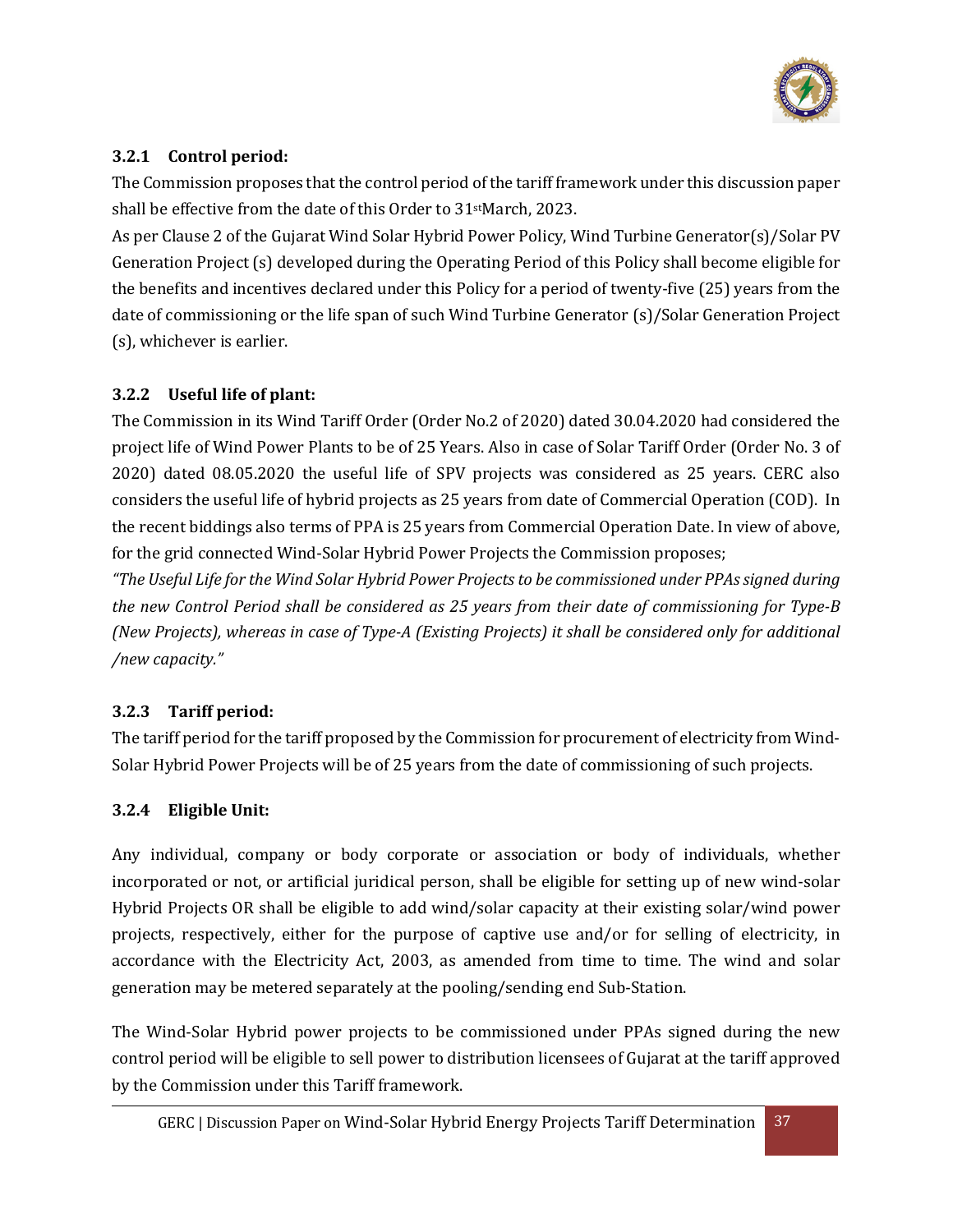

## **3.2.5** Forecasting and scheduling for Wind Solar hybrid power:

The Wind-Solar Hybrid Projects shall require to follow the provisions as prescribed under the GERC (Forecasting, Scheduling, Deviation Settlement and Related Matters of Solar and Wind Generation Sources) Regulations, 2019 notified dated 19<sup>th</sup> January, 2019 and its amendments issued from time to time.

## **3.2.6 Applicability of Merit order dispatch principle:**

Like Wind and Solar power plants, the Wind-Solar Hybrid Power Projects irrespective of the plant capacity shall be treated as 'MUST RUN' power plants and shall not be subjected to merit order dispatch principles.

#### **3.2.7 Reactive Energy Charges**

The Reactive Energy Charges as approved by the Commission in tariff orders for the Gujarat Energy Transmission Corporation Ltd. (GETCO) from time to time shall be applicable to such projects.

#### **3.2.8** Metering point and interconnection point:

The metering and interconnectivity shall be as under:

- **a.** Energy generation from wind /solar capacity shall be measured separately at the pooling/sending end sub-station on 15-minute time block by installing ABT compliant meters by the project developers. The project developers shall also have to install Remote Terminal Unit (RTU) for transferring the real time data to SLDC for its monitoring purpose. Further, ABT compliant meter shall be installed on each wind turbine/solar projects.
- **b.** For the purpose of commercial settlement and energy accounting, the metering point shall be at the receiving end sub-stations of GETCO. The injection of energy from wind/solar capacity shall be worked out separately at the receiving end sub-stations of GETCO on the basis of meter reading of common meter installed at receiving end sub-stations appropriately apportioned as per the respective meter reading of wind and solar meters.
- **c.** In case of Type-A projects (Existing Projects), the metering/injection point shall continue to as per existing agreement with GETCO /DISCOM.
- **d.** In case of Type-B Projects (New Projects) that are AC or DC integrated, the metering point shall be at the receiving end of the GETCO substations. Separate meters will be required to be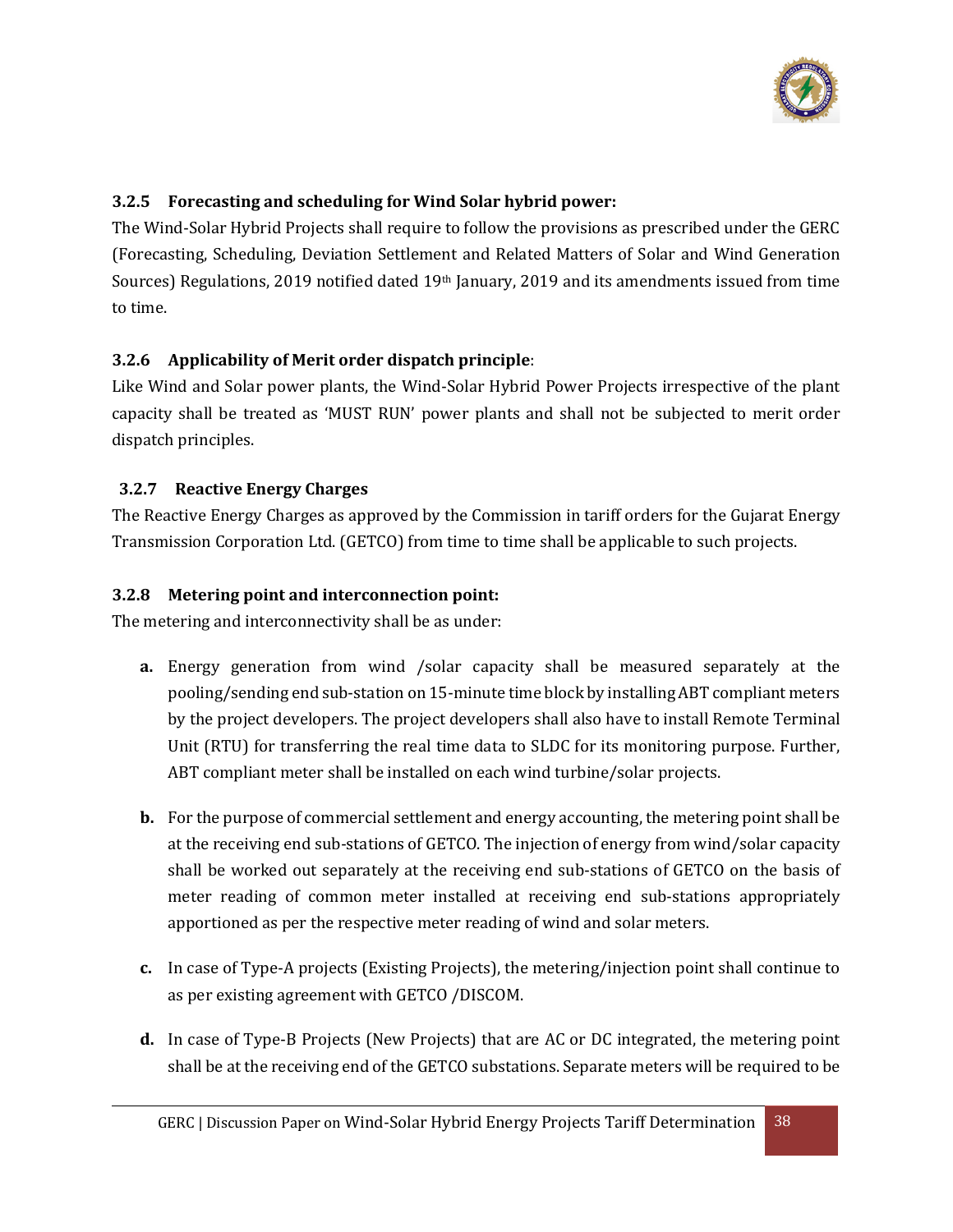

installed for both wind and solar PV systems in view of the different tariff and RPO. In case of common hybrid tariff and common RPO, a single meter for both wind and solar shall suffice.

- **e.** For Type-A Projects (Existing Projects), both wind and solar PV systems shall use separate set of internal electrical lines and equipment, and connect to the pooling/sending-end substations of the Hybrid Projects. The projects shall be mandatorily metered separately.
- **f.** Internal connectivity between solar and wind capacity prior to pooling/sending-end substation shall be allowed for Type B Projects (New Projects) once a common RPO and hybrid tariff are present.

Energy metering and communication facility shall be provided by the project developers hybrid power projects in accordance with the following regulations/codes/orders and their subsequent amendments.

- 1) Central Electricity Authority (Installation and Operation of meters) Regulations 2014 and its subsequent amendments
- 2) Gujarat Electricity Grid Code 2013 and its subsequent amendments
- 3) GERC (Terms and Conditions of Intra-State Open Access) Regulations, 2011 and its subsequent amendments
- 4) GERC Distribution Code 2004 and its subsequent amendments

However, for the purpose of energy accounting, all projects shall have to provide ABT compliant meters at generators and if the power is to be wheeled to consumer's premises, then ABT compatible meter is to be installed at the consumer premises also.

3.3 Wind-Solar Hybrid System & Power Evacuation

## 1. **Hybridization of Type-A Projects (Existing Projects):**

Existing Wind power or Solar Power Projects Developers, willing to install Solar PV plant or wind turbine generators, respectively, at the existing location to avail benefits under GoG Policy, shall be allowed to do so with following conditions:

i. The total power injection (combined wind and solar) into the grid shall not be more than the transmission capacity/grid connectivity allowed/sanctioned by GETCO for this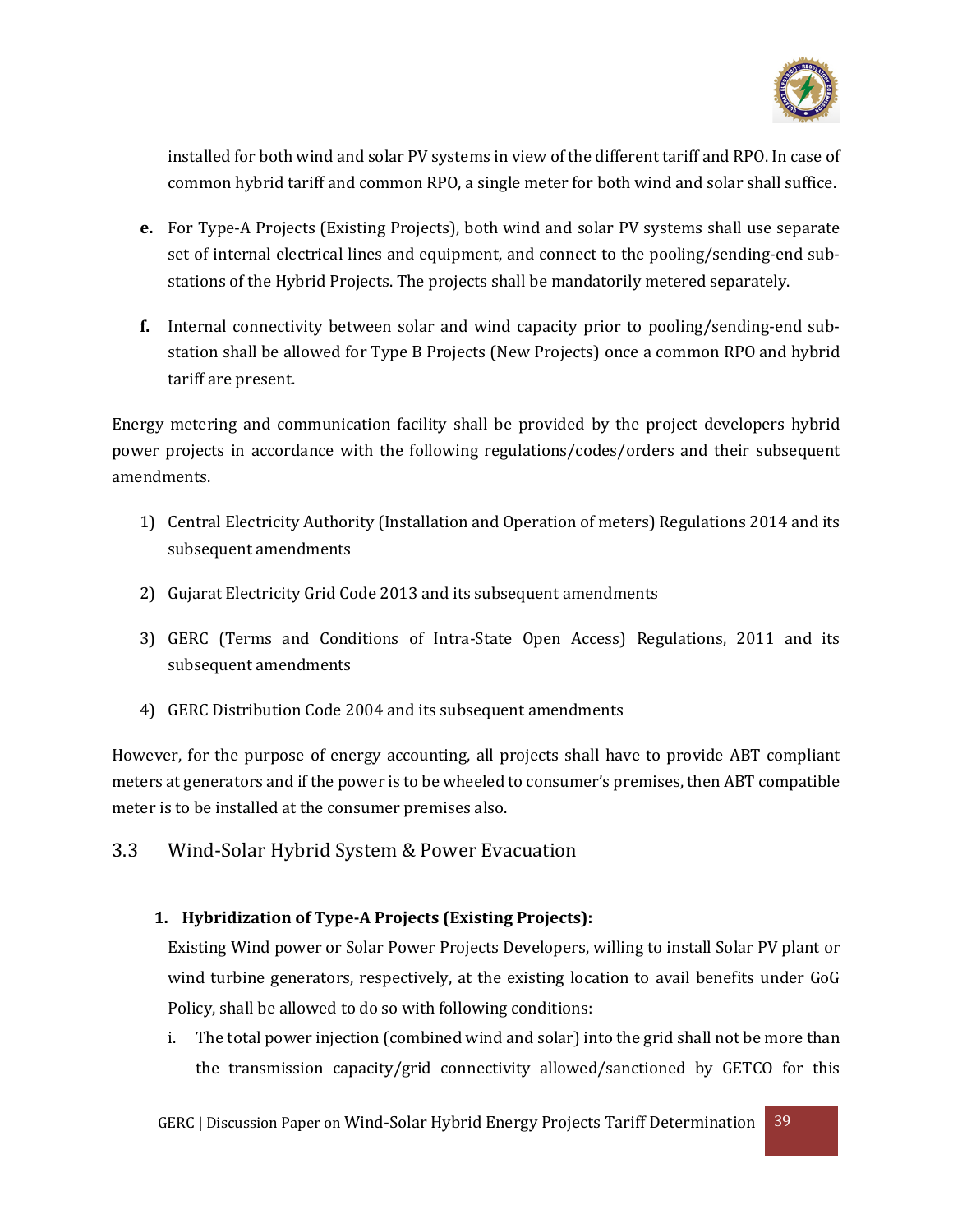

purpose. In case, addition/augmentation in the existing evacuation system is required as per the system study undertaken by GETCO due to addition of wind/ solar capacity, Developers shall undertake such addition/augmentation in the system up to the receiving end sub-stations of GETCO at their own cost. However, the primary focus is to optimize the utilization of existing transmission infrastructure and technologies, and design approaches towards minimum augmentation is encouraged.

- ii. The additional solar/wind power from the Hybrid Projects may be allowed to wheel power for captive use or for sale of power to a third-party or sale to DISCOMs. For transmission and wheeling of power, the applicable charges and losses shall be as specified in this Order.
- iii. The Developers shall approach GETCO for determining the transmission capacity available to evacuate the additional wind/ solar power or any augmentation that may be required. GETCO shall provide the relevant data with regards to the transmission capacity utilization on its existing network.

#### **2. Type-B Projects (New Projects):**

- i. The Developers of Hybrid Projects shall establish the evacuation line at their own cost up to the receiving end sub-station of GETCO.
- ii. The Developer has option for wheeling of wind and solar power for their captive use or third-party sale or sale of power to the DISCOMs. For transmission and wheeling of power, the applicable charges and losses shall be as specified in this Order.
- iii. Hybrid Project Developer shall approach GETCO for evacuation system planning up to the receiving stations.

For both Type-A and Type-B Hybrid Projects, the Developer shall ensure for capacity allocation/sanction of transmission capacity at least equal to installed capacity of wind or solar project, whichever is higher. In case, total injection of power from Hybrid Project exceeds such allocated/sanctioned transmission capacity, such power shall be considered as inadvertent flow of power and shall not be considered for commercial settlement.

Wind-Solar Hybrid Power Generation System, or the Hybrid Project, means the system of combined generation of wind and solar power at existing or new solar/wind power projects (or) collocated where injection of wind or solar power is at the interconnection point of the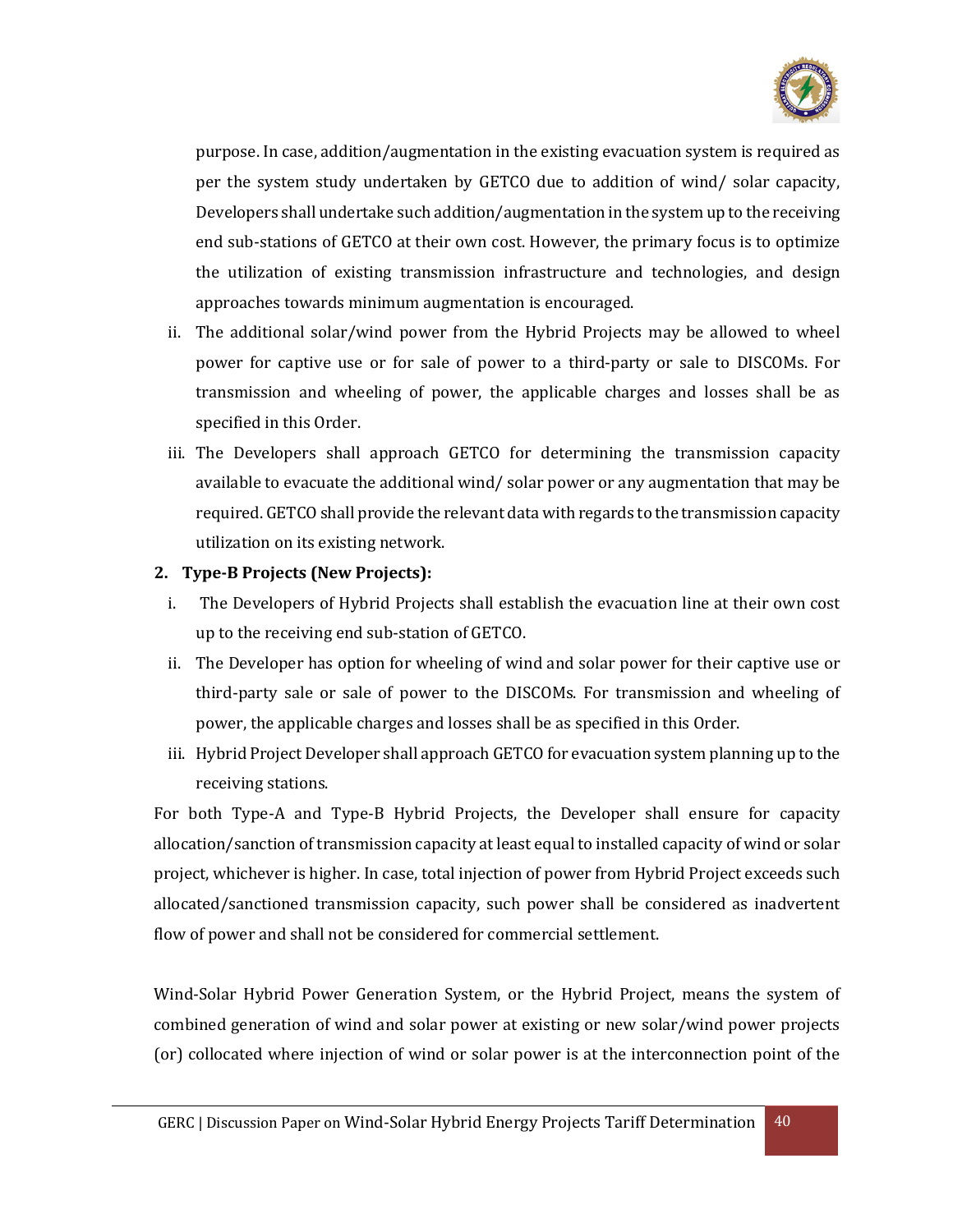

pooling sub-station of existing wind farms/ sending-end sub-stations of existing solar power installations.

Under the scheme of wind-solar hybrid power generation, wind and solar PV systems may be connected at the same inter connection point at pooling/sending-end sub-stations. In order to achieve the benefits of hybrid plant in terms of optimal and efficient utilization of transmission infrastructure and better grid stability by reducing the variability in renewable power generation, it is desired that:

- i. At the locations of having good wind power potential, the solar PV capacity to be added as the solar-hybrid component could be relatively smaller.
- ii. Similarly, in case of the sites where the wind power density is relatively lower or moderate, the component of the solar PV capacity could be relatively on a higher side.
- iii. Evacuation capacity for the purpose of connectivity and injection of power shall be worked out as follows:

#### A. For Type-A Projects (Existing Projects) where

- (a) open access is already granted to the extent of rated capacity of transmission line/ substation of GETCO and injection of power from additional wind/ solar capacity to be set up, is restricted up to rated capacity of transmission line/ substation of GETCO. The same shall be allowed without applicability of transmission charges on such additional capacity. However, the transmission losses and wheeling charges/losses shall be made applicable to such capacity as applicable to any other solar or wind project as the case may be. In case total hybrid generation exceeds the transmission capacity limit, it shall be considered as inadvertent injection of power for which no payment or credit shall be given or under any exigency which requires curtailment of generation, the generation from additional/new wind/ solar capacity shall be curtailed first.
- (b) there is capacity margin in the existing transmission system/ $\sinh$  sub-stations of GETCO after taking into account open access already granted to the existing wind/solar projects or any augmentation and strengthening of transmission system after receiving-end sub-stations is undertaken by GETCO for allocation/sanction of transmission capacity for allowing additional wind/ solar capacity, the transmission charges and losses, and wheeling charges and losses shall be applicable on such additional sanctioned/allocated capacity as applicable to any other solar/ wind projects as the case may be. However, if any augmentation in the existing transmission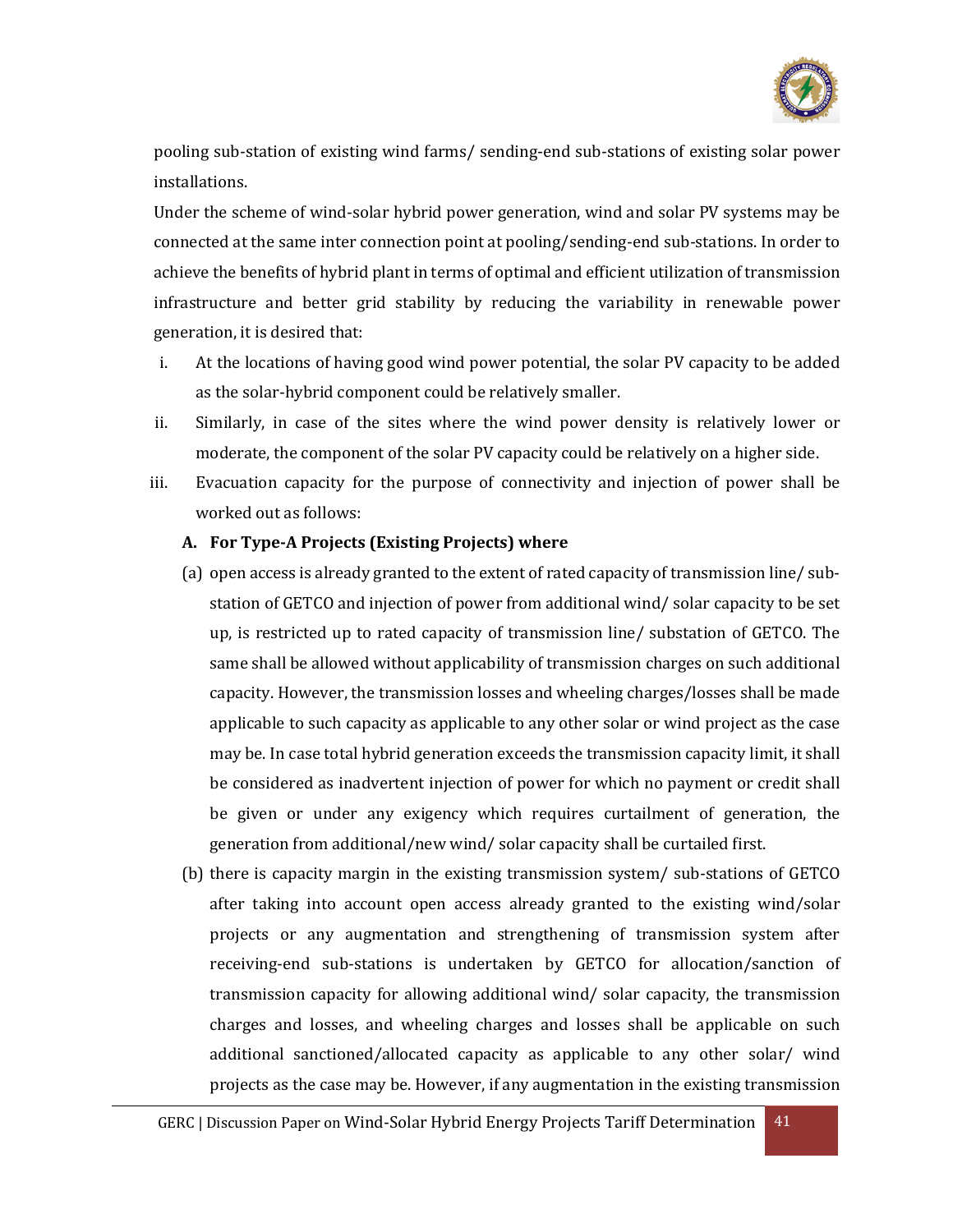

system is required due to addition of such solar/wind capacity, up to receiving end substations of GETCO, the same shall be undertaken by the Developers at its own cost.

#### **B. For Type-B Projects (New Projects)**

The Developer of Hybrid Projects shall establish a dedicated line at its own cost for evacuation of power up to receiving end sub-stations of GETCO as per system study undertaken by GETCO where the Project Developer desires to inject power in the State Grid. From there onwards, GETCO shall ensure transmission system and connectivity. Transmission charges shall be applicable on the basis of sanctioned/ allocated transmission capacity. However, Developer shall ensure that power injection shall never increase beyond sanctioned/allocated transmission capacity. In case total hybrid generation exceeds the transmission capacity limit, it shall be considered as inadvertent injection of power for which no payment or credit shall be given. Transmission charges and losses, and wheeling charges and losses shall be applicable as applicable to any other open access for wind and solar projects.

# 3.4 Operation and maintenance of dedicated lines

The Operation and Maintenance of dedicated evacuation line shall be carried out at the cost of Developer of Hybrid Projects as per applicable technical standards and best practices.

# 3.5 Transmission and Wheeling Charges

Gujarat Wind Solar Hybrid Policy 2018 has specified transmission and wheeling charges for wheeling power from wind solar hybrid projects for third party sale and captive use. The Commission in its other RE tariff Orders (Wind, Solar, Biomass, Bagasse, Cogen etc.) had time to time specified transmission and wheeling charges and transmission and wheeling losses for wheeling of power under Open Access.

The Commission propose following norms for wheeling of power from Wind Solar Hybrid Projects for third party sale/captive use during the control period.

#### 3.5.1 Third Party Sale

a. Wheeling of Power for third party sale from Hybrid power projects shall be allowed on payment of transmission charges applicable on sanctioned/allocated transmission capacity, transmission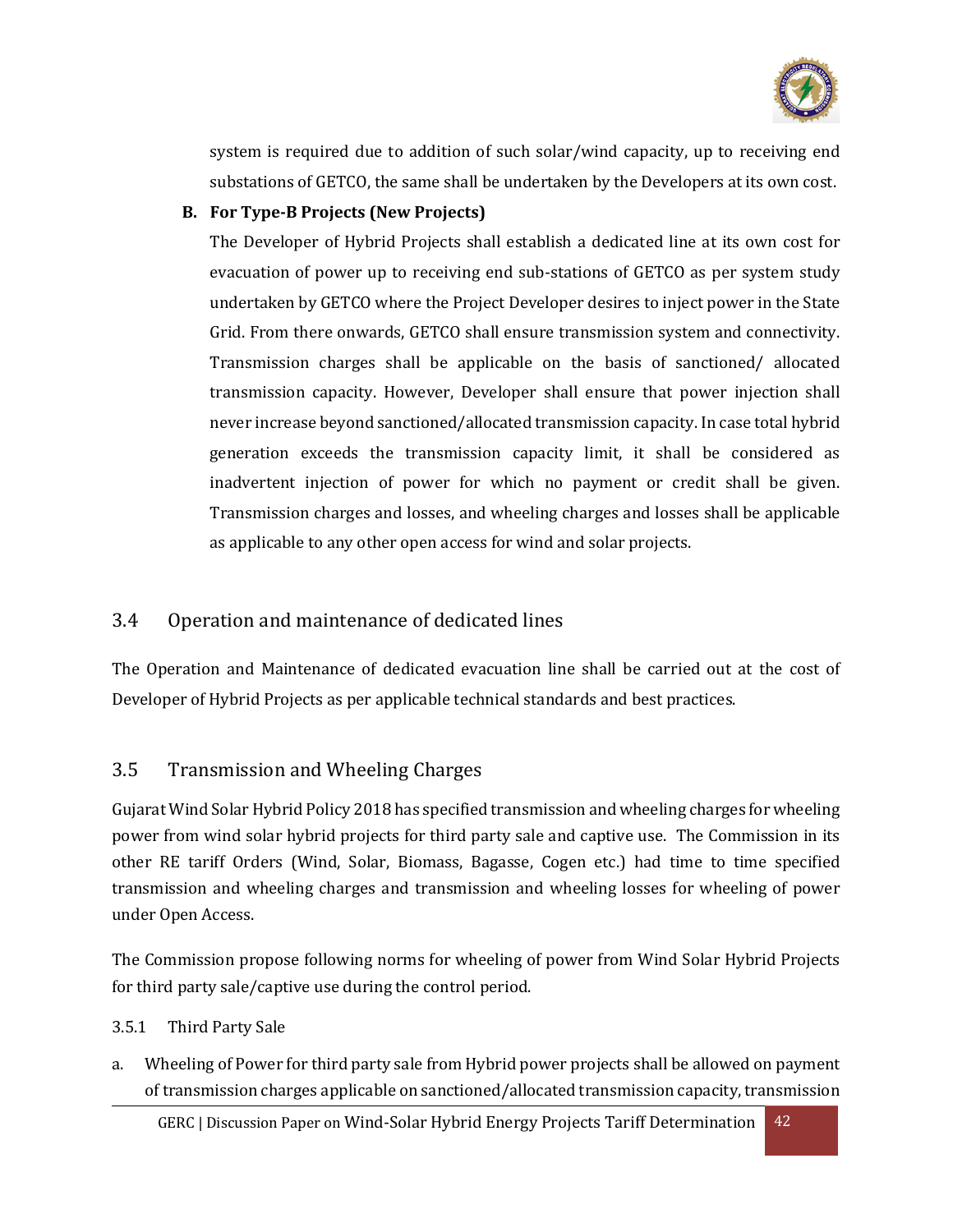

losses on energy feed basis, wheeling charges and losses on the energy fed into grid as measured at receiving Sub-Stations of GETCO, as applicable to normal open access consumer.

- b. In case Renewable attribute is being claimed by the Consumer, set-off of wheeled energy at recipients end shall be carried out in the same 15-minute time block.
- c. 50% of the cross subsidy surcharge and additional surcharge, as applicable to normal open access consumer, shall be applicable.

## 3.5.2 Wheeling of power for Captive Use

In case of injection at 66 KV and drawl at 11 KV voltage level, wheeling of electricity generated from the Hybrid Projects to desired location(s) within the State shall be allowed on payment of transmission charges and transmission losses as applicable to normal open access consumer and 50% of wheeling charges and 50% of distribution losses of the energy fed to the grid at the receiving end sub-station of GETCO, as applicable to normal Open Access Consumers.

#### 3.5.3 Wheeling of power to more than one locations

Hybrid Project Developers, who desire to wheel electricity to more than one location for captive use/third-party sale, shall pay 5 paise per unit on energy fed in the grid as measured at receiving end sub-stations of GETCO, to the concerned DISCOM in whose area power is consumed in addition to above mentioned transmission charges and losses, as applicable.

In case, total injection of power from the Hybrid Project exceeds such allocated/sanctioned transmission capacity, such power shall be considered as inadvertent flow of power and shall not be considered for any commercial settlement.

## 3.6 Energy Accounting

- 1) Case 1: If the Consumer does not claim the renewable attribute of Solar/Wind energy for meeting its Solar and Non-Solar RPO, energy injection worked out at the receiving end sub-stations of GETCO shall be set-off against the consumption during the Consumer's billing cycle.
	- i. For net import of power, the DISCOMs shall charge applicable tariff of respective category to the Consumer including fixed/ demand charge, energy charges, peak charge, other charges/ penalty etc. as applicable to other Consumers.
	- ii. Surplus power, after giving set-off, shall be compensated by the concerned Distribution Licensees at the rate Rs. 1.75 per unit or the rate, if any, specified by the Commission for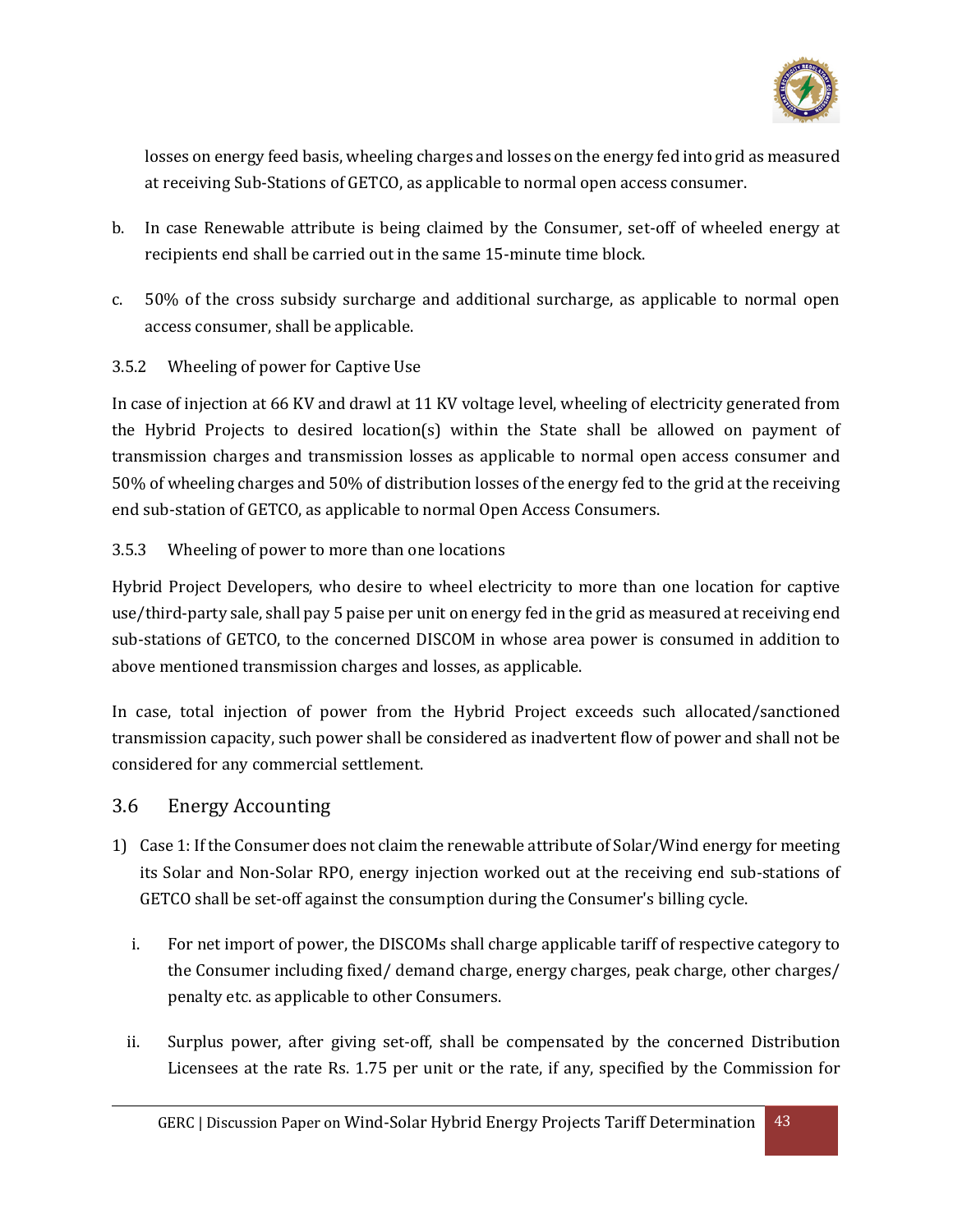

Surplus Injection Compensation (SIC) from time to time. Fixed/ demand charge, peak charge, other charges/ penalty, etc. shall be as applicable to other Consumers.

- iii. The entire generation shall be considered for fulfilling solar and non-solar RPO of DISCOMs.
- 2) Case 2 (a): If the Consumer claims the renewable attributes of solar/wind energy consumed for meeting its solar/non-solar RPO, then energy accounting shall be based on 15-minute time blockbasis.
	- i. For net import of power, the DISCOMs shall charge applicable tariff of respective category to the Consumer including fixed/ demand charge, energy charges, peak charge, other charges / penalty, etc. as applicable to other Consumers.
	- ii. Surplus power, after giving set off, shall be compensated by the concerned Distribution Licensees at the rate Rs. 1.75 per unit or the rate, if any, specified by the Commission for Surplus Injection Compensation (SIC) from time to time. Fixed/ demand charge, peak charge, other charges / penalty, etc. shall be as applicable to other Consumers.
- iii. The surplus energy purchased shall be considered for fulfilling solar and non-solar RPO of DISCOMs.
- 3) Case 2 (b): If registered under REC mechanism and supply power within the State, the Energy accounting shall be based on a 15-minute time block-basis.
	- i. For net import of power, the DISCOMs shall charge applicable tariff of respective category to the Consumer including fixed/ demand charge, energy charges, peak charge, other charges/ penalty, etc. as applicable to other Consumers.
	- ii. Surplus power, after giving set off, shall be compensated by the concerned Distribution Licensees at the rate Rs.  $1.50$  per unit or the rate, if any, specified by the Commission for Surplus Injection Compensation (SIC) from time to time. Fixed/ demand charge, peak charge, other charges/ penalty, etc. shall be as applicable to other Consumers.
- 4) For Type-A Projects (Existing Projects), the energy accounting for consumption of power for captive use  $/$  third party sale from existing wind/solar project shall be governed by existing Regulations  $/$  Orders  $/$  wheeling agreement. If these provisions are different, the above provisions shall be applicable only for wheeling of power from new/additional wind/solar capacity.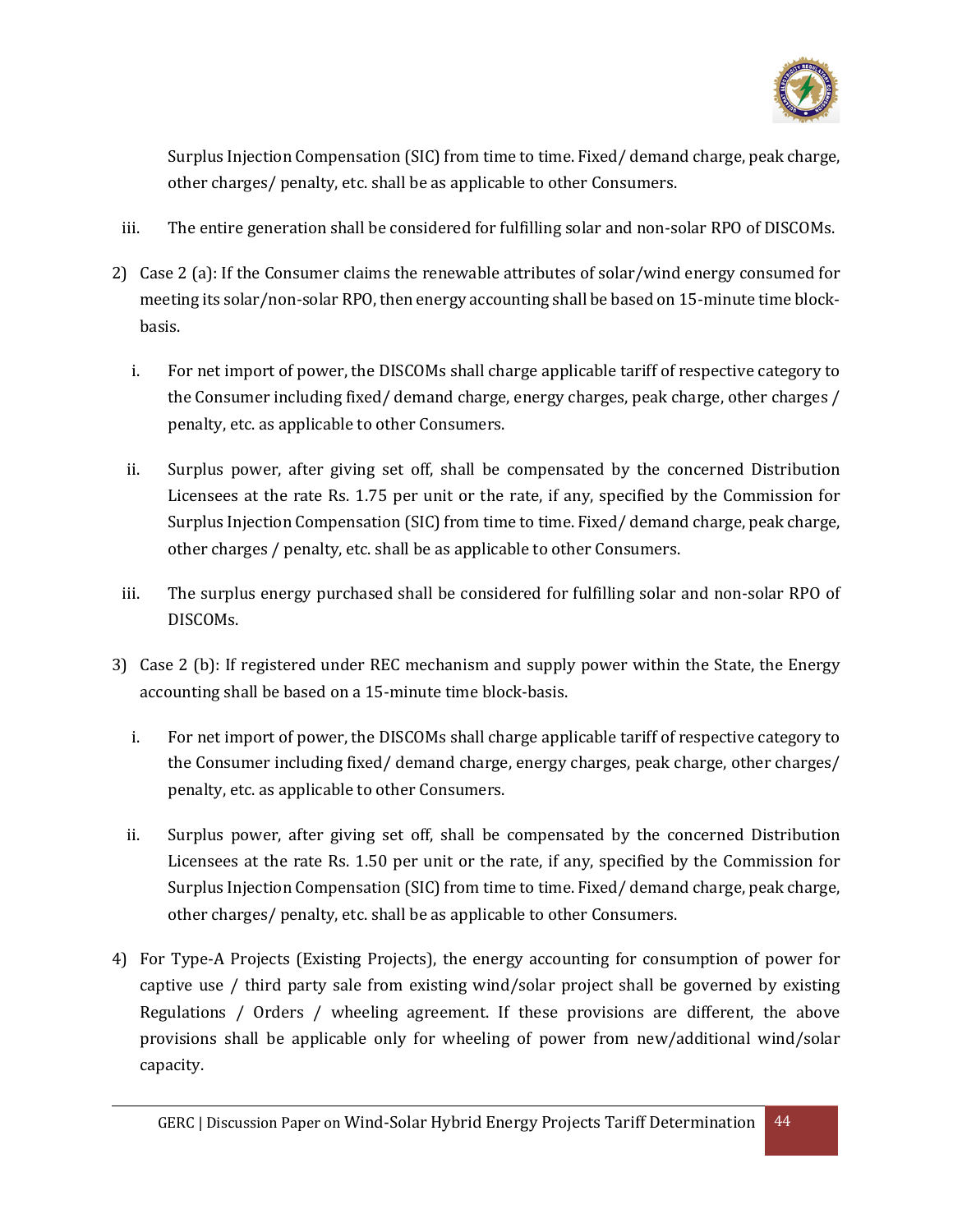

# 3.7 Projects under REC Mechanism

- a. Hybrid Projects availing open access for captive use/ third-party sale under REC mechanism shall be governed as per CERC REC Regulations.
- b. Such projects shall be allowed to wheel the electricity on payment of applicable transmission charges/losses, wheeling charges/losses and other charges as applicable to other normal Open Access Consumers.
- c. Cross Subsidy Surcharge and Additional Surcharge shall be applicable as applicable to normal Open Access Consumers.

## 3.8 Restrictions

- a. Second hand WTGs/ solar modules or other equipment shall not be eligible for installation under this Policy.
- b. For captive and third party models, the power contracted from the hybrid project shall be 50% of the sanctioned load of consumer for each solar and wind respectively.
- c. However, Consumers may set up Hybrid Project to extent of meeting RPO without limit of Contracted Demand/Sanctioned Load.

Above restrictions shall be distinct and different from the standalone Solar/Wind generating stations set up under Solar/Wind Orders or Policies.

# 3.9 CDM Benefits

In case of sharing of CDM benefit, the Commission proposes as under:

In case DISCOMs purchases power as per tariff framework approved in this Order, Clean Development Mechanism (CDM) benefits shall be shared on net proceeds, starting from 100% to power producer in the first year after commissioning, and thereafter reducing by 10% every year till the sharing becomes equal  $(50:50)$  between the power producer and the power procurer, in the sixth year. Thereafter, the sharing of CDM benefits shall remain equal till the time that benefit accrues.

Hybrid power projects availing CDM benefit shall share the net CDM proceeds annually as per above, by 31<sup>st</sup>March of every year with affidavit stating the annual energy generation (date of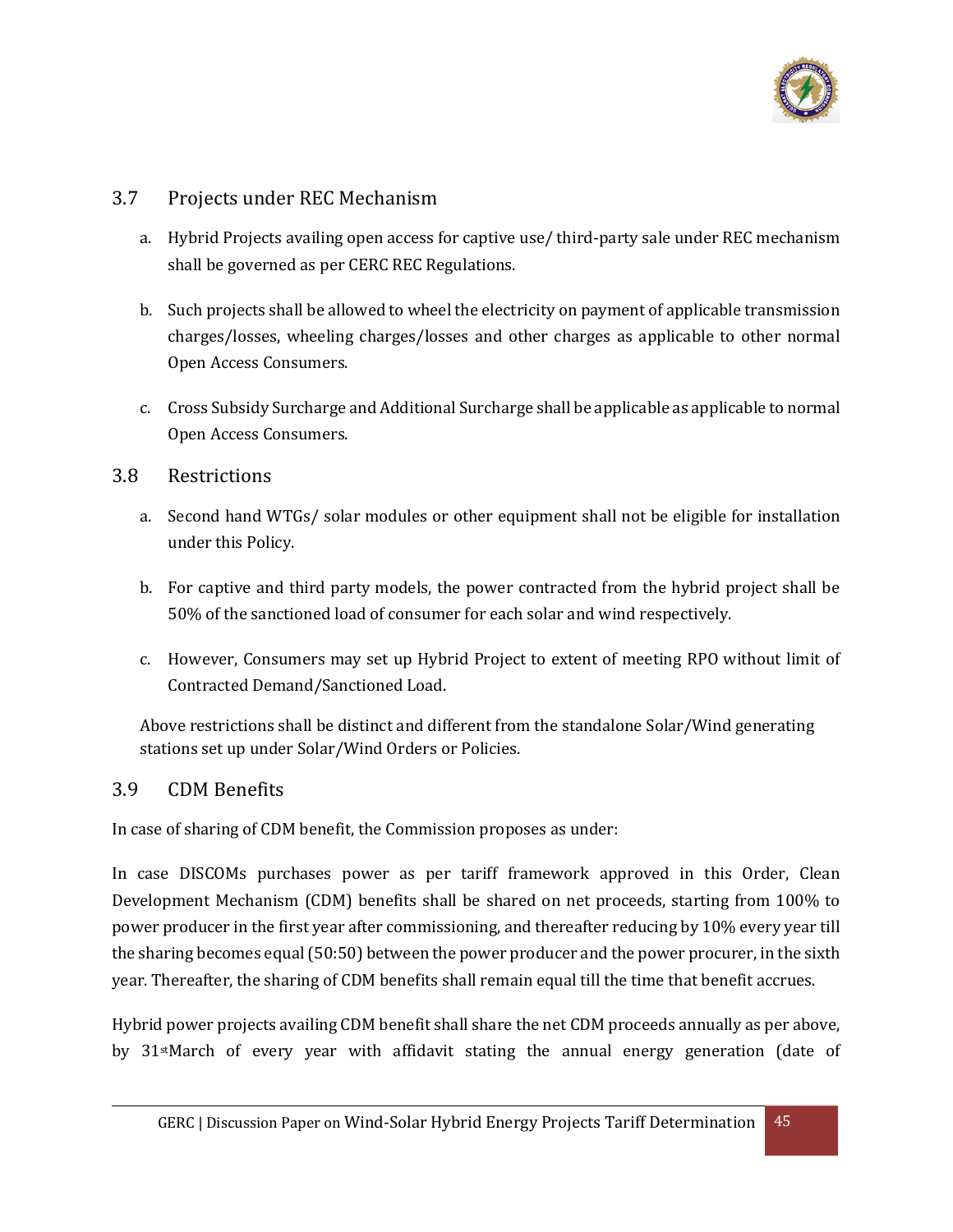

commissioning as starting point of the first year), CER/VER generated, gross receipts, and net receipts.

At the end of every financial year i.e. on 31<sup>st</sup>March, the Hybrid Project Developers shall share the net CDM proceeds, as per above provisions, annually and submit an affidavit to DISCOMs, stating the annual energy generation (date of commissioning as starting point of the first year), CER generated, gross receipts, and net receipts.

## 3.10 Security Deposit

- **a.** The Hybrid Power Project Developers setting up new projects (Type-B) shall be required to provide Bank Guarantee  $\omega$  Rs. 3 lacs per MW to GETCO based on allotment of transmission capacity and in case the Developer fails to commission the Hybrid capacity within the time period mentioned hereunder, GETCO shall encash the Bank Guarantee.
- **b.** The Developers shall commission new Hybrid capacity at least 10% of the allotted capacity within one month of charging of evacuation line, failing which, the Developers shall be liable to pay long term transmission charges for  $10\%$  of allotted capacity till such  $10\%$  of allotted capacity is commissioned.

| Hybrid Capacity in<br><b>MW</b> | Period for commissioning the entire evacuation line<br>along with bays and metering system |  |
|---------------------------------|--------------------------------------------------------------------------------------------|--|
| 1 MW to 100 MW                  | 1.5 years from date of allotment of transmission capacity                                  |  |
| 101 MW to 200 MW                | 2 years from date of allotment of transmission capacity                                    |  |
| 201 MW to 400 MW                | 2.5 years from date of allotment of transmission capacity                                  |  |
| 401 MW to 600 MW                | 3.5 years from date of allotment of transmission capacity                                  |  |

#### **Table 7 Security Deposit**

Provided that GETCO may issue extension on case to case basis to the Developers if they fail to commission the entire evacuation line along with bays and metering system within the stipulated time period due to unforeseen reasons.

**GERC** presents this discussion paper to initiate the regulatory process for determination of Wind Solar Hybrid power project tariff for the next control period starting from the final order **on this discussion paper after considering comments received from stakeholders. GERC invites comments from potential stakeholders for determination of hybrid project tariff in** new control period. Stakeholders may offer their views / objections / suggestions as per the